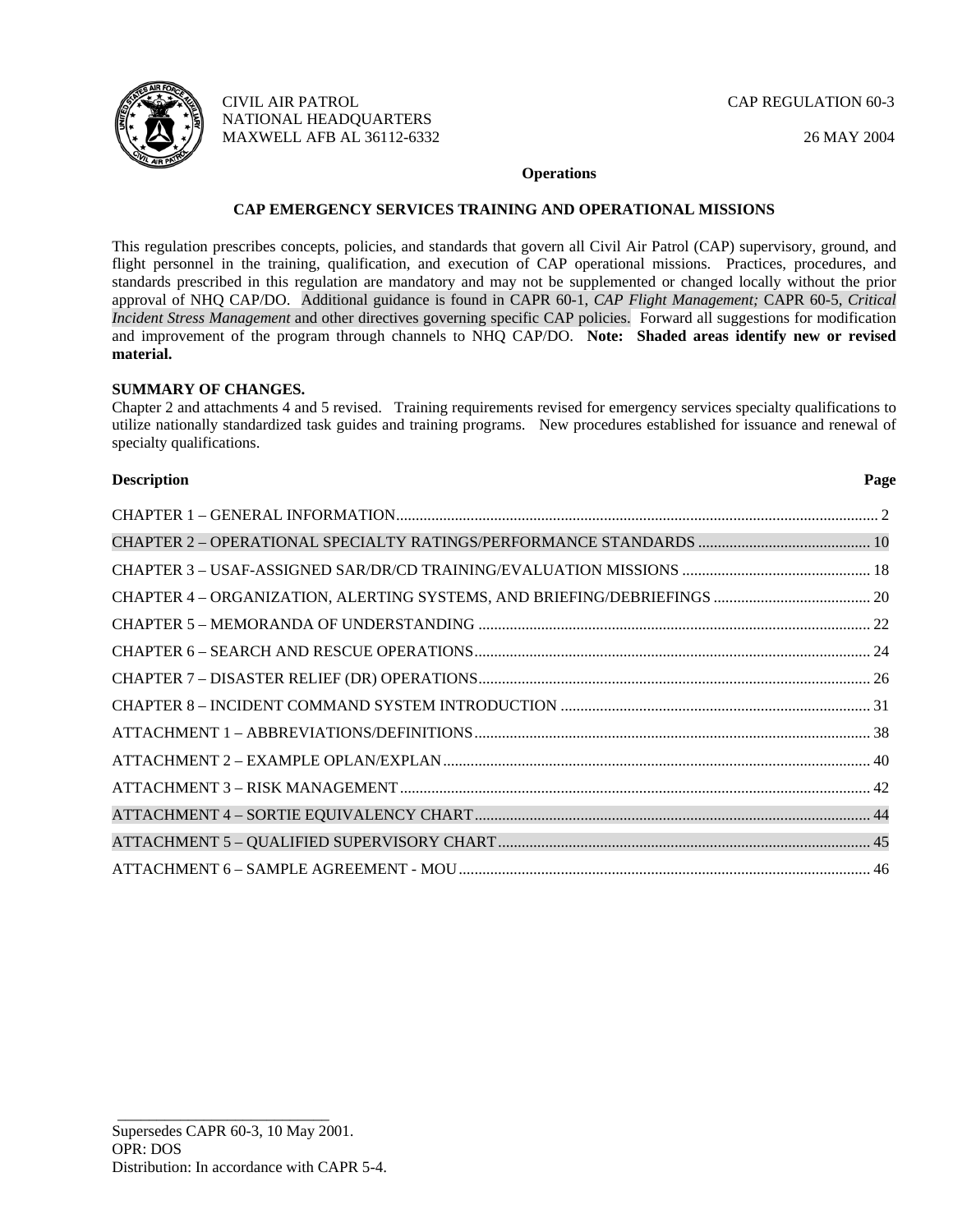#### **CHAPTER 1 – GENERAL INFORMATION**

### <span id="page-1-0"></span>**SECTION A – GENERAL POLICIES**

#### **1-1. Scope.**

**a.** This regulation provides direction for the Civil Air Patrol (CAP) operational mission training, qualification, and actual mission activities. CAP provides services to conduct search and rescue (SAR), disaster relief (DR), and other public assistance missions. Many missions are in support of persons in distress and should be conducted competently, expeditiously, and in a professional manner. Proper training, thoroughness, and timeliness cannot be overemphasized.

**b.** This regulation outlines the policies and procedures for execution of various CAP operational missions, and establishes a foundation for expansion into joint operations using the incident command system and other management tools. Some situations may dictate variations in the procedures contained in this regulation, in which common sense and prudent judgment shall be used to ensure effective management of CAP resources. **Safety must always be a primary concern**.

**1-2. Priority for Support.** As an auxiliary of the Air Force, CAP priority for employing CAP resources is first, the Air Force, then other DoD departments and agencies, other federal departments and agencies, state civil agencies, and finally, local agencies.

**1-3. Supplements/Operating Instructions/Waivers.** Supplements, waivers or operating instructions (OIs) may not be issued to this regulation by any unit below wing level except the Congressional Squadron. Any written supplement, letter, clarification, waiver, or OI of this regulation must have **prior** written approval of NHQ CAP/DO.

**1-4. Responsibilities.** All commanders and members must strictly enforce and comply with the provisions of this regulation.

**a. Wing Commanders.** Wing commanders shall ensure all CAP resources are used in an effective, safe, and efficient manner to support all authorized CAP operational missions. Each wing commander shall:

**1)** Publish a current equipment and personnel alert roster through which CAP can be contacted for assistance. The roster will be updated at least annually, and should be reissued as major changes occur. The roster will be sent to state and local emergency services agencies as determined by the wing and the state or local agency. For national notification, updates to wing rosters will be sent to NHQ CAP/DO for the CAP Operations Center. NHQ CAP/DO will, in turn, forward the rosters to AFRCC (for search and rescue), AFNSEP (for natural disasters), and other national organizations as specified by agreements. Commanders will also ensure a roster of operational mission qualified personnel and available resources are maintained at unit, wing, and region levels to assist in timely personnel notification and response. Qualified region personnel and resources available within a particular wing(s) should be included on the roster prepared by that wing.

**2)** Develop procedures for relaying required and pertinent operational information to the appropriate controlling agency, for example, state Office of Emergency Management.

**3)** Coordinate with state and local officials for training and equipment, and establish integrated plans and exercises that will satisfy state requirements. A sample OPLAN/EXPLAN is provided in attachment 2 to assist commanders in establishing joint training and operational plans with military units. Plans for support to other state and local agencies/organizations should be incorporated into a wing level memorandum of understanding as described in chapter 5. Ensure all commitments can be met. Do not over-obligate the wing. Review historical data to establish trends and be able to justify the wings' requirements for support. A quarterly meeting of all involved parties is suggested to maintain an active working relationship.

**4)** Ensure compliance with applicable regulatory guidance (such as CAPR 52-10, *CAP Cadet Protection Policy)*  when working missions in support of or in cooperation with other agencies.

**b. Wing Emergency Services Officer.** The wing emergency services officer is responsible for accomplishment of the following:

- **1)** Ensure sufficient qualified personnel are available for emergency services missions.
- **2)** Monitor operational emergency services mission activities, both training and actual.
- **3)** Coordinate emergency services mission requirements and activities with CAP staff agencies.
- **4)** Maintain records on individual CAP personnel documenting:
	- **a)** Accomplishment of qualification training required by this regulation.
	- **b)** Current specialty qualification status.
	- **c)** CAPF 114 should be used to maintain emergency services personnel records.

Note: Wings may opt to only maintain records documenting current qualifications of members. Complete records of training history must be maintained for personnel at their unit of assignment.

**5)** Maintain records containing the status of vehicles, aircraft, radios, and other emergency equipment available for operational missions.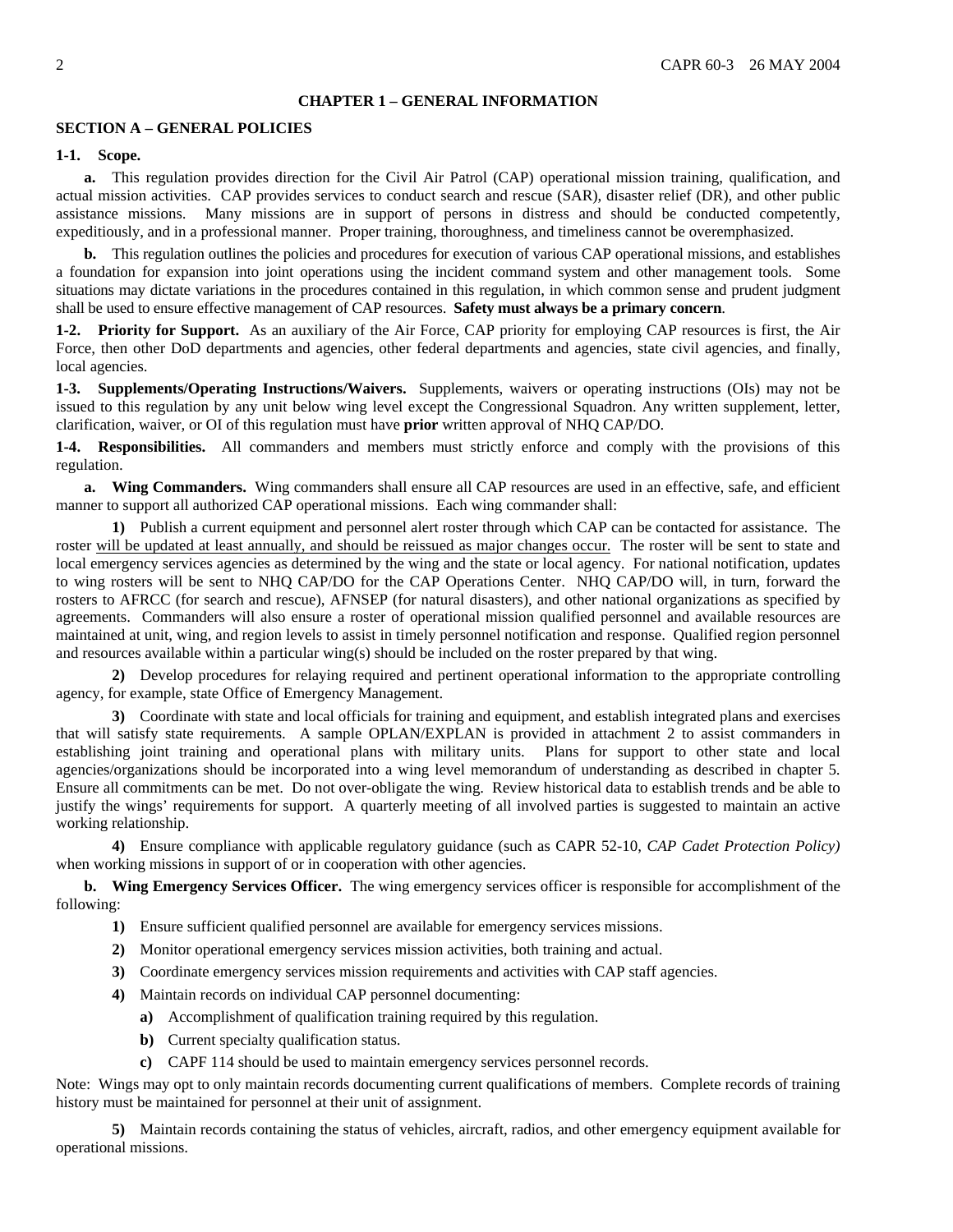**6)** Coordinate with state and local agencies for training, joint exercises, etc.

**7)** Ensure adequate initial, upgrade, and currency training activities are conducted to maintain the qualification and proficiency of emergency services mission personnel.

**8)** Ensure proper documentation and retention of records for emergency services mission activities

**9)** Develop and provide an incident commander kit to all wing incident commanders. Periodic updates will be provided, but it is the responsibility of each incident commander to maintain this kit. This kit should contain required regulations, manuals, maps, forms, checklists, resource directives, etc., normally needed to conduct any operational mission.

**c. Unit Commanders.** Each unit commander shall:

**1)** Ensure individuals satisfy all applicable requirements before issuing or renewing CAPF 101T and maintain all documentation required for issuance. Documentation should be kept in a CAPF 114.

**2)** Ensure individuals satisfy all applicable requirements before recommending issuance or renewal of a CAPF 101, *Specialty Qualification Card*, and maintain all documentation for issuance. Documentation should be kept in a CAPF 114.

**3)** Ensure adequate coordination with local agencies for training, joint exercises, etc.

**4)** Coordinate with local agencies for training, equipment, joint exercises, plans, etc. Ensure all commitments can be met. Do not over-obligate your unit.

**5)** Track the status of all 101T cardholders within the unit.

**d. Individual Members.** Individual CAP members participating in operational missions shall:

**1)** Maintain proficiency in their specialty qualification areas.

**2)** Provide information concerning their qualifications, availability, and readiness to their unit commander (or designee).

**3)** Maintain individual equipment readiness and availability to support operational mission requests.

**1-5. Wing Emergency Services Recognition.** Each calendar year, HQ CAP-USAF/CC presents two emergency services awards within each region. One is presented to the wing demonstrating the best-sustained search and rescue performance/capability and the other to the wing demonstrating the best disaster relief performance/capability. The winning wings permanently retain these awards. Selection of the wings receiving these awards is accomplished by the respective CAP-USAF liaison region commander based upon the following:

**a.** Results of required evaluations.

- **b.** Quality and quantity of emergency services training activities during the year.
- **c.** Performance during actual emergency services missions.

**d.** Cooperation between the CAP wing and state and local disaster relief agencies (Red Cross, Salvation Army, FAA, etc.).

**1-6. Training.** Commanders must ensure that an adequate upgrade, currency, and standardization program is maintained to provide qualified and proficient personnel to conduct operational missions. A continuous training program fostering training at all operational levels must be conducted to ensure that all personnel thoroughly understand and apply the policies in this regulation. Training programs will clearly define responsibilities, stressing the knowledge of the capabilities and limitations of equipment and personnel.

**1-7. Information Releases.** Information that is releasable on CAP missions should be given promptly to news media representatives. All CAP incident commanders will coordinate press releases with the agency being supported (AFRCC, AFNSEP, FEMA, etc.). In addition to keeping the public informed, releasing certain information could lead to public assistance in reporting data that may assist in search or other CAP missions.

**1-8. Mission Funding and Reimbursement.** CAP members and units may be reimbursed for designated expenses incurred during USAF-assigned missions when that mission includes a specific mission number assigned by an Air Force agency/agent. State, Red Cross, or other agencies may provide reimbursement and/or funding for other missions according to prearranged agreements. Review CAPR 173-3, *Payment for Civil Air Patrol Support*, for current reimbursement policies and procedures.

## **SECTION B - MISSION COMMITMENT POLICIES**

**1-9. General.** The determination to commit CAP resources during adverse conditions is a difficult decision. A calculated risk in the use of these forces may be justified during hazardous missions involving people in distress. attachment 3 provides some information on risk analysis that can be used in making the decision to commit to a mission or not. Unit commanders and CAP incident commanders should rely upon the judgment of the on-scene commander if unable to be there personally.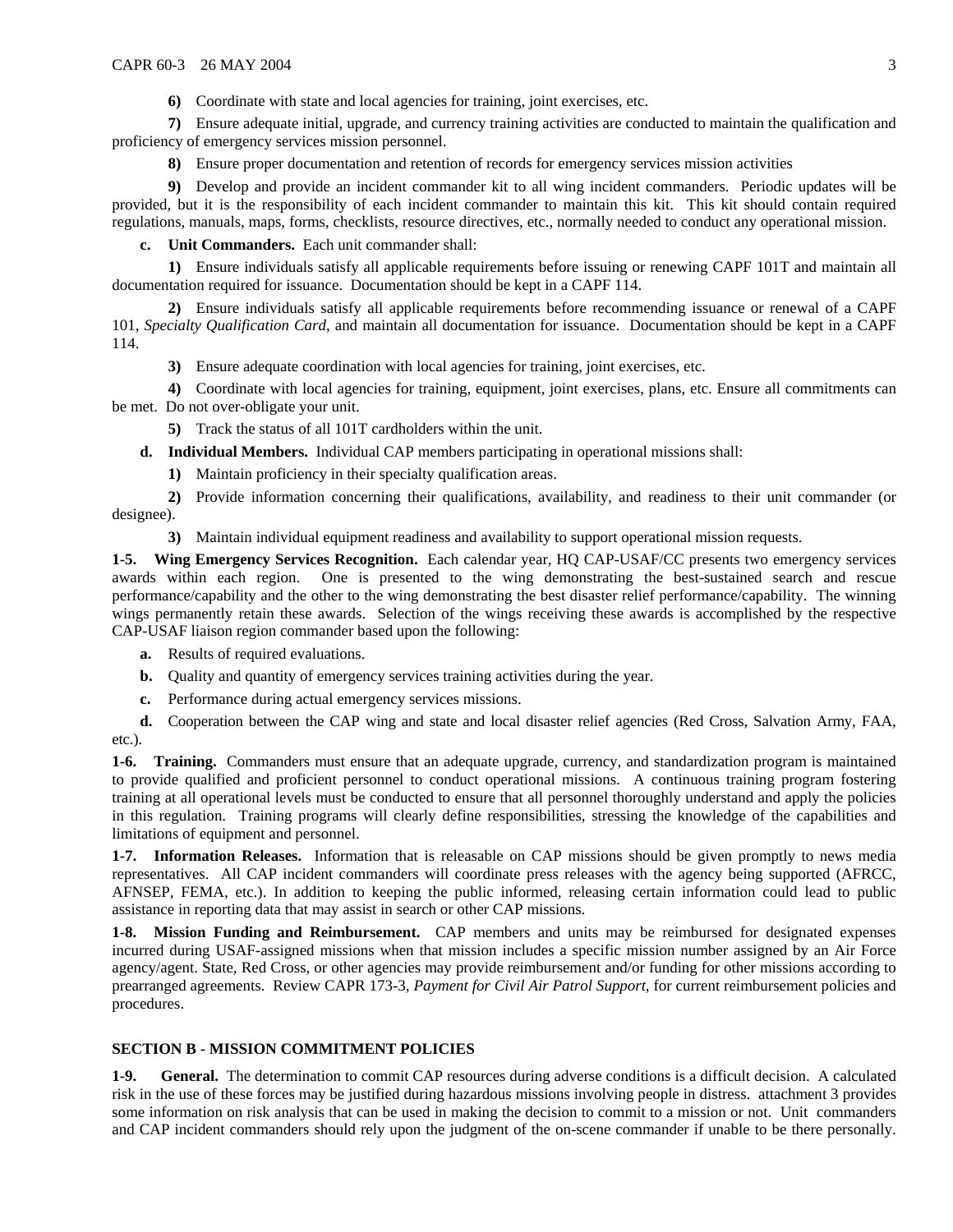**a.** Before an incident commander (IC) commits CAP resources, known capabilities of personnel and equipment and the urgency of the situation must be weighed carefully against the chance of mission success. Prior planning and knowledge of the limited capabilities of resources is essential to doing this.

**b.** Upon locating survivors, all personnel must assume that immediate assistance is necessary and act accordingly. The condition of survivors cannot be determined accurately through aerial observation alone.

**c.** CAP resources may be deployed whenever they can be effectively used. They should not interfere with other activities being conducted to assist any person or property in distress.

**d.** All suitable and readily available CAP resources, whether corporate or member-owned/furnished, shall be used to ensure the most efficient and timely response to mission requests.

**e.** Only qualified CAP members, qualified members of other agencies with which CAP has an approved memorandum of understanding, and CAP mission trainees under the supervision of a qualified person may participate in CAP operational missions. There will be at a minimum a 1-to-3 ratio of supervisors to trainees when trainees are utilized.

**f.** Use of qualified CAP cadets is encouraged as much as possible on appropriate missions. Cadets should be trained in the various functions of mission operations and support as permitted. A qualified senior member must directly supervise cadets less than 18 years of age. Only cadets 18 years of age and older, who hold a valid CAPF 101, *Specialty Qualification Card*, or a valid CAPF 101T, *Specialty Qualification Training Card*, are authorized to fly on aircraft involved in the performance of emergency services operations. Any cadet may be flown directly to and from a mission base when needed to perform mission duties, provided the pilot-in-command is at least a qualified mission transport pilot. It should be noted that cadets can be qualified to serve as ground team leaders, mission pilots, and several other positions of authority, but cadet protection policies must be followed. If senior members are assigned to a team in a subordinate position to a cadet, the senior member may exercise command authority if necessary to avoid extreme risks endangering the team.

**g.** Basic policies of CAP directives remain in effect while acting under a joint agreement such as with the American Red Cross or state emergency response agency.

**1-10. Operational Risk Management.** The determination to employ CAP resources is a serious one, and should be made carefully, with all personnel fully aware of the associated risks. Operational Risk Management (ORM) is a process designed to detect, assess and control risk, and at the same time, enhance mission performance. Simply put, it's a methodical, six-step process to manage inherent risk. CAP has formally endorsed the use of ORM for all activities. Risk management can be accomplished on three levels. While it would be preferable to perform an in-depth application of risk management for every mission or task, time and resources may not always be available. One of the objectives of risk management training is to develop sufficient proficiency in applying the process so that risk management becomes an automatic part of the decisionmaking methodology during CAP activities and your personal time. The three ORM levels are deliberate, time-critical, and strategic.

**a.** Deliberate ORM is the application of the complete process. It primarily uses experience and brainstorming to identify hazards and develop controls and is therefore most effective when done in a group. Examples of deliberate applications include the planning for a flight clinic, cadet activity or disaster response planning. Deliberate ORM usually takes place well in advance of an activity - in the planning stages when there's plenty of time to methodically go through the steps and develop informed risk decisions. This is where we should try to get most ORM done. Early, deliberate ORM in the planning stages helps to fully integrate risk controls into activity plans.

**b.** On the other hand, time-critical ORM is just what the name implies. It's an "on-the-run" mental or verbal review of a situation using the basic risk management process without necessarily recording the information. Staff briefings and checklists are designed to help identify areas of risk in time-critical situations. This time-critical process of risk management is employed to consider risk while making decisions in a time-compressed situation. This level of ORM is used during the execution phase of an operation as well as crisis response situations. Time-critical ORM is particularly helpful for choosing the appropriate course of action when an unplanned event occurs during execution of a planned operation or daily routine.

**c.** Strategic (or in-depth) ORM is used to study the hazards and associated risks in a complex operation in which the hazards are not well understood. This level is a long-term application that involves research, various analysis tools and longterm tracking of the associated hazards. This level of ORM is typically used for high-visibility risks and requires a lot of time and resources. It is important to understand that not only should we be targeting our risk issues, we should use ORM to systematically target risk barriers in order to expand operational capabilities and increase training realism. As a general rule, about half the effort expended on ORM should be directed to expanding operational capabilities and effectiveness. The other half is directed at reducing various types of risk. If you would like to know more about ORM, talk with your safety officer or visit the CAP Safety Website.

**1-11. Organizing Resources.** The incident commander will organize the personnel and equipment under his/her control for maximum efficiency and economy of operations. Resource allocation is a critical function of the mission staff. Analyze the objective and the prevailing conditions and make prudent decisions concerning the suitability of air and/or ground resources.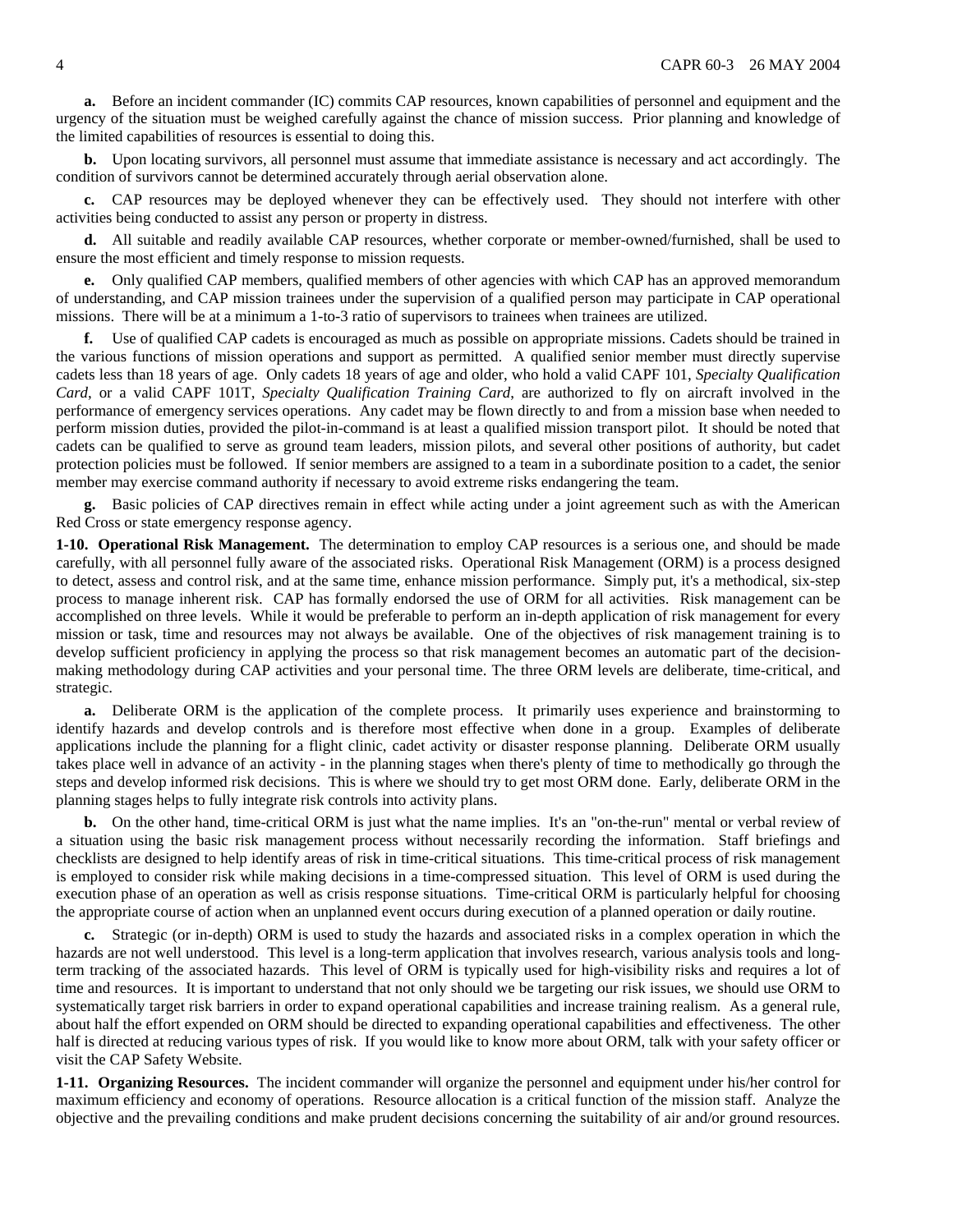#### **1-12. Managing the Mission.**

**a.** The importance of comprehensive briefings to all personnel cannot be overemphasized.

**b.** Debriefing air and ground search crews should be accomplished as soon as possible upon sortie completion. Results of each sortie are determined and immediately provided to the air/ground operations director and planning section.

**c.** All leads or objectives should be consolidated, posted on a situation map, and carefully investigated.

**d.** Evaluation of information requires intelligence, judgment, and experience in search operations. Information should be thoroughly studied and sorted according to its relative importance. Small pieces of information often fit together to form a more complete picture. The mission situation should be re-evaluated with each new bit of information. Assessment of gathered information is a never-ending cycle. It is an important function of the planning section.

**e.** Lay out the mission and plot it on a situation map (sectional aeronautical chart, topographical map, or other appropriate map of sufficient scale to show mission details).

**f.** Keep the following information current and posted on a mission status board where it may be viewed by all.

**1)** Critical briefing items. The incident action plan (ICS Forms 202-206 with attachments for larger missions, ICS Form 201 for less resource intensive missions) can facilitate this.

**2)** Hazards in the search area (terrain, weather, towers, etc.).

**3)** Weather (current and forecast) over the search area.

**4)** Base facilities and hazards (construction, congested areas, facilities available, communications, refueling, mission base telephone number, etc.).

**5)** Airfields in the search area (location, type, facilities available, communications, refueling, etc.).

- **6)** Base parking and taxi plan (if applicable).
- **7)** Communications procedures (frequencies, call signs, etc.).
- **8)** Mission progress and status.
- **9)** Status of restricted areas.

**g.** Monitor the activities of any non-CAP resources, particularly aircraft operating in the area. CAP does not restrict operations of non-CAP personnel; however, the incident commander should ensure they are aware of CAP operations and request they remain clear of these areas, and can request restrictions from the appropriate authorities. Conflicts should be avoided. When non-CAP volunteers insist on participating in operations, the incident commander should endeavor to cooperate with them to ensure the safety of operations. If it appears safety will be jeopardized, the IC may wish to withdraw forces from the mission until these issues are resolved.

**h.** Relatives and friends of a search target may visit the base of operations and should be treated with care. While they should be discouraged from visiting the base, they should be kept advised of the operation, its progress and results. Family members should be discouraged from actively participating in operations or offering rewards. Family members are not normally flown in CAP aircraft.

**i.** Keep the controlling agency updated on the mission. Periodic updates approximately every 4 hours are suggested, with a summary report of the day's activities submitted at the end of the day or at the close or suspension of the mission. This is normally accomplished by completing a CAPF 122. A sample CAPF 122 can be found in CAPR 60-4, Volume I, Part I.

**j.** Keep the public informed via periodic press releases approved by the SMC or IC as appropriate (see paragraph 1-7). Proper utilization of the press can generate many leads, reduce the search area, and provide a positive public image of CAP as a whole.

#### **1-13. Air Operations.**

**a.** Air search operations are broken into two phases, the preliminary search and the concentrated search.

**1)** A preliminary search is accomplished during the early part of a mission when it is desirable to cover rapidly all of the territory in which the objective might be located. Aircraft should be dispatched as quickly and safely as possible. Initial route searches should cover the likely route of flight, with emphasis on high mountain peaks, frozen lakes, and areas of severe weather at the time the objective was lost. Properly trained and equipped aircrews can accomplish a preliminary search at night.

**2)** If the objective is not located during the preliminary search, it is then necessary to conduct a concentrated search of the most probable areas. Determination of the concentrated search area requires careful analysis of all available information, including the flight plan, weather, terrain, pilot habits, etc.

**b.** Air operations in support of disasters shall be conducted as necessary to accomplish damage assessment, transport of equipment and supplies, monitoring of overall operations, etc., in accordance with requests of the overall IC.

**c.** The air operations branch director is responsible for ensuring the safety of all air operations. Aircraft and aircrew capabilities and limitations must be carefully reviewed to verify their suitability for mission assignments. Aircraft equipment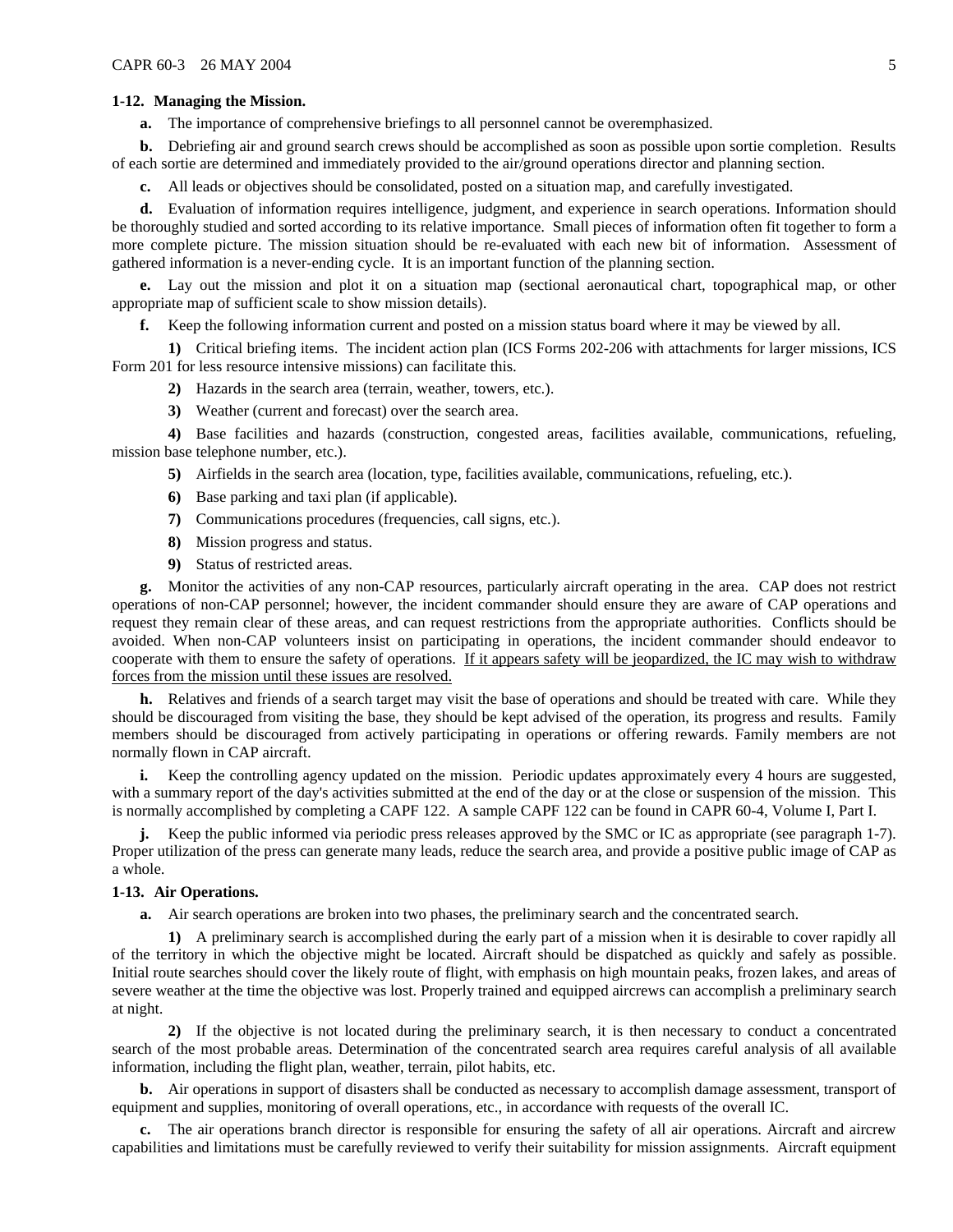must be appropriate for the mission (DF, night or IFR equipped, VHF FM communications, etc.). CAPR 60-1 applies to all air operations.

**1-14. Ground Operations.** Ground teams may be used in virtually all phases of a mission. Ground operations are governed by state and local laws as well as by CAP regulations and policies.

**a.** Missions are frequently initiated during periods of adverse weather or other inopportune moments when air operations may be precluded or limited, for example, immediately following a storm or in the middle of the night. Ground teams can often be dispatched to gather information, search suspected high probability areas, search for missing persons, locate ELT transmissions, verify airborne sightings, etc.

**b.** The ground operations director is responsible for ensuring the safety of all ground operations. Team capabilities and limitations must be carefully reviewed to verify their suitability for mission assignments.

**1)** Team vehicles and equipment must be appropriate for the mission (VHF DF, VHF FM communications, first aid/rescue equipment, etc.).

**2)** Team training and experience must be appropriate for the mission (proficiency in DF use, ground rescue knowledge, concentrated area search procedures, missing person search, etc.).

**3)** Composition of the ground or urban DF team will vary depending upon the assignment. Ground teams will not be dispatched with fewer than four individuals, and urban DF teams with less than two.

**4)** Teams in the field should establish communications with the base of operations (directly or through a relay) at regular intervals.

**5)** Members qualified in accordance with CAPR 77-1, *Operation and Maintenance of CAP Owned Vehicles*, may only operate vehicles. All personnel operating vehicles will have a valid state driver's license and will operate all vehicles in accordance with applicable state and local laws.

**c.** Ground teams must follow proper procedures upon locating a search objective.

- **1)** Verify the identity of the aircraft, person, etc.
- **2)** Do not disturb anything at the site except as necessary to render aid to survivors.
- **3)** Prepare survivors for evacuation.
- **4)** Retain an aircraft in the area until certain it is no longer needed.

**1-15. Mission Assistance.** Once a CAP incident commander is appointed, there should be no hesitation to request, through the controlling agency, any additional assistance needed.

**a.** In many instances, a mission will occur on or near the border of another CAP wing possessing the capability to give assistance. In these cases, the best course of action may be for the incident commander (with concurrence of the controlling agency) to

**1)** request additional resources from an adjacent wing or

**2)** request assistants from adjacent wings be appointed to carry out a portion of the mission within a defined area.

**b.** In some instances where a mission involves several wings (states), it may be more effective for the controlling agency to designate an overall IC, with assistants representing other participating wings.

**c.** CAP may be working a mission with non-CAP agencies and, in fact, may not be the lead agency. A point of contact capable of determining if CAP can perform missions requested by the IC must be assigned, but it is not required that this person be a qualified incident commander, but only an agency liaison. In these instances, this agency liaison must work closely with the lead agency's incident commander so that CAP resources are effectively used. Agency liaisons, like CAP ICs work with the authority of the wing commander, and thus must be appointed in writing ahead of time. There can only be an agency liaison or CAP IC, not both.

Note: Agency liaisons are different than liaison officers in the ICS structure, and the terms will not be used interchangeably.

**d.** All CAP personnel, regardless of unit or rank, will give the incident commander or agency liaison complete support and cooperation.

**e.** The CAP incident commander or agency liaison will coordinate with the controlling agency while any assistants appointed will coordinate with the incident commander. Unless relieved by the appointing authority, the designated incident commander or agency liaison will make the final decision on all matters pertaining to CAP participation in the mission.

**f.** In order to maximize CAP's capabilities, wing and region commanders should establish "Joint Agreements of Cooperation" between their wings and bordering regions. Formalized agreements of cooperation and assistance will reduce duplication of effort, enabling missions to be performed promptly and efficiently.

**1-16. Imminently Serious Missions (911T).** The 911T program permits CAP wing commanders to launch aircraft or disperse ground teams on actual SAR/DR missions using a SAR/DR training mission number. In order to activate a 911T mission, a responsible government official (federal, state, or local) must request and coordinate CAP assistance.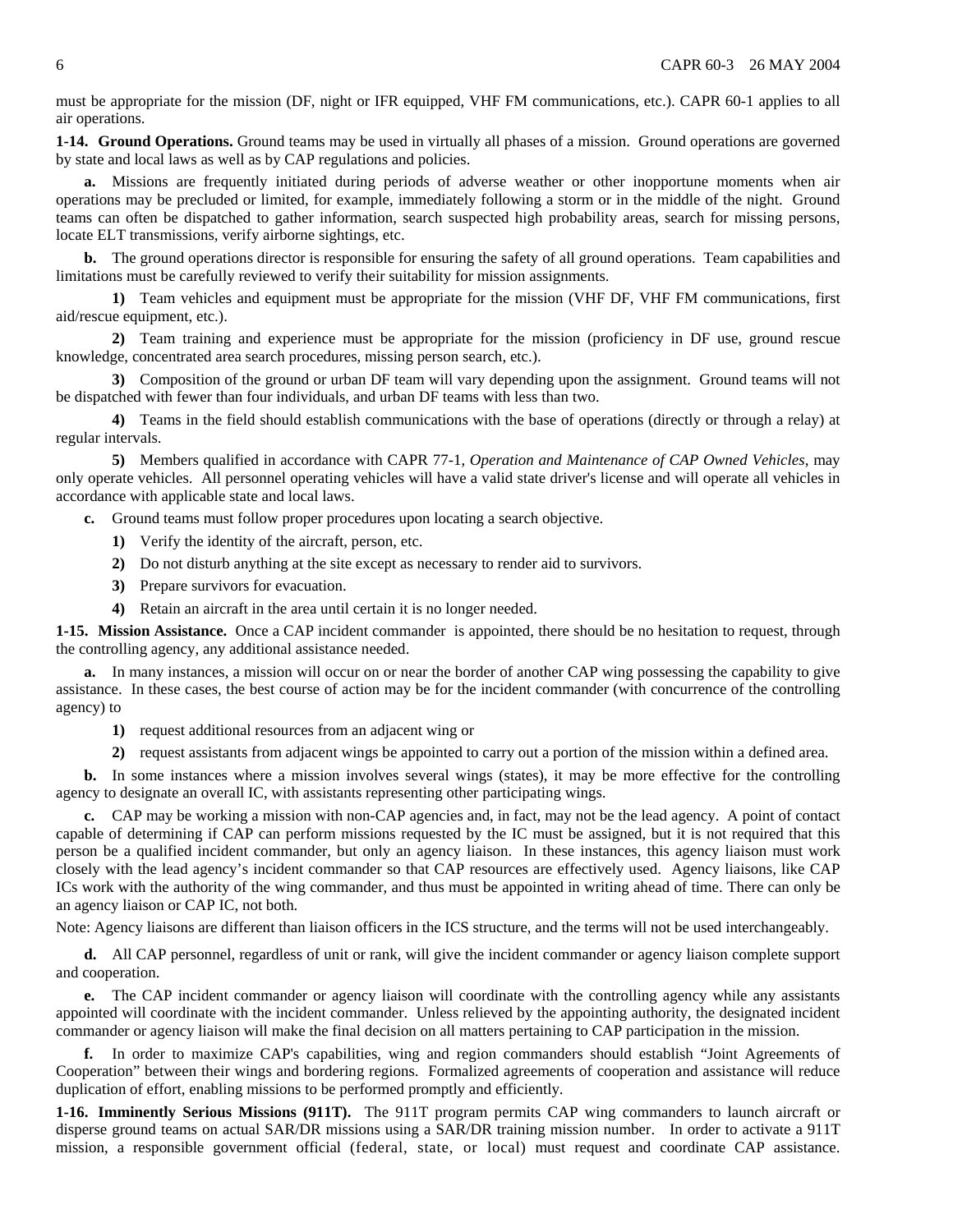#### CAPR 60-3 26 MAY 2004 7

Imminently Serious Missions (911T) will only be used to save lives, relieve human suffering, or mitigate great property damage. CAP members participating in 911T missions must be mission qualified in accordance with this regulation. Mission procedures are as follows:

**a.** The wing commander, in conjunction with the wing LO/LNCO (or higher CAP-USAF official), is the only individual who may authorize a 911T mission. In the absence of the wing commander, the vice commander, the director of operations, or director of emergency services may exercise this authority. Whenever a 911T mission is activated, the wing should continue to make every effort to have responsible authorities obtain an actual SAR or DR mission number from the AFRCC or AFNSEP. The incident commander must track the assets committed to the 911T mission, given that the mission is limited to a \$500 reimbursement or a 48-hour duration, whichever comes first.

**b.** Each wing will provide feedback to NHQ CAP/DO and the CAP-USAF liaison region by passing on the following information at the earliest opportunity whenever a 911T mission is activated: purpose of the mission, requesting agency, date/time activated, 911T mission number, AFRCC/AFNSEP mission number, mission results, and mission costs.

**c.** Money expended to fund these missions will result in a reduction in the wing's SAR/DR training budget if an actual AFRCC or AFNSEP mission is not approved. Mission funding should be sought from the state or local requesting official, under an approved MOU, to avoid depleting the wing's training account. 911T sorties have Air Force assigned mission status under CAPR 60-1.

**1-17. CAP Assistance in Transporting Specialty Teams.** If the state requests CAP assistance in transporting special SAR or DR assets like canine search teams or man trackers, and AFRCC or AFNSEP is not able to issue a mission number, CAP-USAF liaison regions are authorized to issue Air Force assigned reimbursed mission numbers, if sufficient region SAR/DR training funds are available, or non-reimbursed mission numbers if funds are not available. Wings should explore options of state or local funding for this type of mission or establish MOUs with known teams that might be supported in advance.

**1-18. Mission Records.** Wing commanders will ensure that records pertaining to each authorized mission are filed at wing headquarters. These records shall be kept in a CAPF 115, *Emergency Services Mission Folder*, and will include at least the incident commander's log; mission flight plans; personnel, vehicle, and aircraft registers; all CAP and wing forms used; message log; copies of news releases; reports to the controlling agency; and any related information that may be needed in answering future inquiries relating to the mission. Records shall be maintained at least 7 years after the mission is closed or suspended except where they are involved in actual or potential litigation and then they will be retained until that issue is resolved. No mission records will be released outside CAP without prior written approval of NHQ CAP/GC and HQ CAP-USAF/JA. Please refer to CAPR 60-4, Volume I, Part I, for sample forms and instructions.

**1-19. Patient Transfer and Medical Evacuation.** The CAP will not normally be used for routine patient transfers or medical evacuations; however, CAP may be used to transport persons seriously ill, injured, or in distress to locations where facilities are suitable, or when other suitable modes of patient transportation (commercial or public) are not readily available. Prior to dispatching an aircraft or vehicle on this type of mission, the AFRCC or other controlling agency will obtain the best medical evaluation to determine the need for assistance. This is not to be interpreted to mean that decisions of medical authorities are final in deciding whether a mission will be performed. This type of mission is normally categorized as a rescue mission, with authorization obtained through the AFRCC. If the requested activity cannot be accomplished as an Air Force assigned mission, prior approval as a CAP corporate mission must be obtained as stated in CAPR 60-1.

**1-20 Assistance to Law Enforcement Officials.** CAP units and members engaged in CAP activities may provide passive assistance to law enforcement officers and agencies. CAP members may not be deputized nor may they take an active part in arrest or detention activities and have no authority to restrict persons by means of force, actual or implied.

**a.** CAP assistance to law enforcement agencies that may lead to criminal prosecution is restricted to patrol, reconnaissance, and reporting only. Requests for such assistance, unless of an emergency nature, must be approved in advance by the wing and region commanders and coordinated with NHQ CAP/DO. All CAP flight activities will be in accordance with CAPR 60-1.

**b.** Assistance may also be a by-product of the normal conduct of a CAP mission. In some instances, such as during an airborne search, CAP members may observe suspicious activities and as concerned citizens, should report those observations to proper authorities.

**c.** When requested by the proper law enforcement authority, CAP members may provide crash site surveillance and/or crowd control duties during an emergency/disaster situation. When on such a mission, the senior CAP member present will ensure the above restrictions are understood and will contact the nearest law enforcement officer if assistance is required.

**1-21. Legal Issues of CAP Operational Missions.** There are certain legal issues and principles of which CAP members should be aware to protect themselves and the Corporation from legal liability. While it is impossible to have specific rules which will be valid in all the states and territories, several general principles of law might assist in the quality of CAP service and decrease the risk of individual and corporate liability. The legal officer of each wing should review state laws and suggest ways to avoid legal liability arising out of CAP activities.

**a. Liability Protection.** CAP members acting within the scope of their duties on CAP operational missions will be afforded liability protection by the United States Government under the Federal Torts Claims Act (FTCA) while serving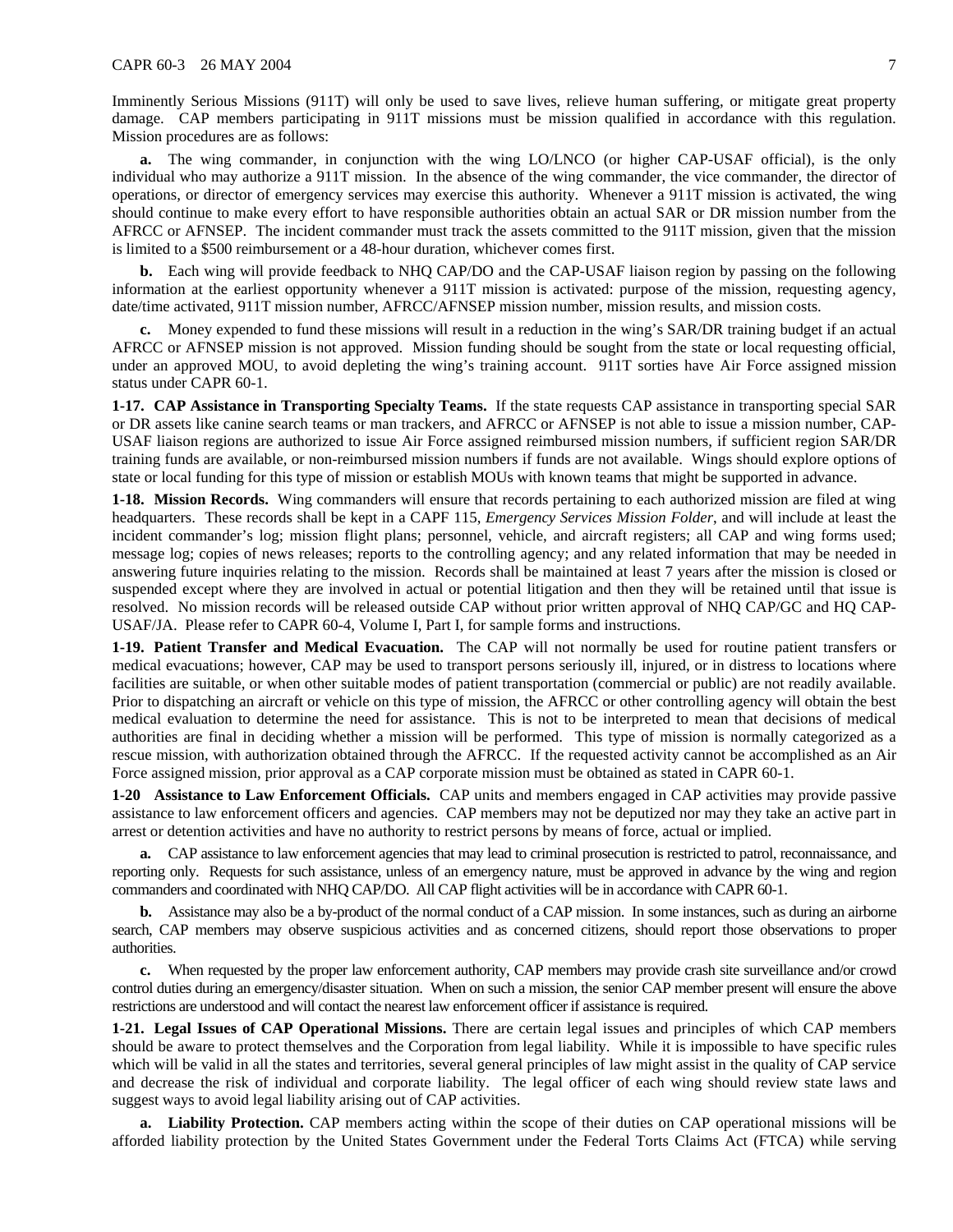on Air Force assigned missions (including 911T missions) or by CAP's liability insurance policies (within limits) while on other CAP corporate missions (refer to CAPR 900-5, *The CAP Insurance/Benefits Program*).

**b. Worker's Compensation Protection.** CAP members 18 years of age and older are eligible for Federal Employees' Compensation Act (FECA) benefits if injured or killed while serving on an Air Force assigned mission (including 911T missions). Travel to and from such mission activity is also covered. Some states provide state worker's compensation benefits for CAP members injured or killed while serving on state operational missions. For specifics consult the wing legal officer and CAPR 900-5.

**c. Entry on or Seizure of Private Property During Missions.** As a general rule, CAP members are subject to the well-known rules that prohibit trespass on or seizure of private property. While entry upon private property may be justified if such an act is for the purpose of saving life, every effort should be made to obtain the controlling agency's approval and property owner's consent. Entry and activities on private property during training missions will always be arranged in advance with the owner. Under no circumstances may a CAP member seize property or engage in searches beyond the exceptions stated above.

**d. Staging or Pre-Positioning Resources.** CAP units often want to move or stage resources to best meet the needs of impending missions like hurricane support. Pre-positioning assets in advance are often warranted; however, until a mission has been approved, insurance protection is available only as a corporate mission. Additionally, local personnel need to be aware that just because you want to support your community, the primary resources of your community may not need or want your help and you can't force it upon them. State agencies that require your forces to be pre-positioned should fund this movement, and FEMA will request pre-position of CAP resources through AFNSEP if necessary for the mission.

**e. Distress Beacons.** Distress beacons are frequently tracked to a locked vehicle, aircraft, or building. CAP mission personnel should contact the controlling agency (e.g., AFRCC) for further instructions. If entry is required the owner/operator or local law enforcement officials will make it. CAP members WILL NOT enter private property and should not do anything that could cause harm or damage to the distress beacon or aircraft/boat. If the beacon is not readily silenced the IC should contact the controlling agency and plan to withdraw. (See paragraph 6-3e for additional guidance.)

**First Aid and Emergency Medical Care.** CAP is not an emergency medical care or paramedic organization and should not advertise itself as such. CAP will not be the primary provider of medical support on missions or training events though qualified personnel can be used to support such activities. The only type of medical aid that should be administered by CAP personnel or by any other person at CAP's request is reasonable first aid deemed necessary to save a life or prevent human suffering and executed by a person qualified to attempt such medical care within their skill level.

**g. CAP Emergency Vehicles.** The policies and procedures regarding the use of CAP vehicles are detailed in CAPR 77-1, *Operation and Maintenance of CAP Owned Vehicles*. Whether or not CAP emergency vehicles may use sirens or flashing lights will depend upon state and local ordinances and should be addressed in state and local agreements, but must also meet CAP regulatory requirements.

**1-22. Withdrawal of CAP Resources.** Once CAP resources have been committed to a mission controlled by another agency, they will not be withdrawn except upon authorization of the controlling agency or the decision of the CAP incident commander or agency liaison. CAP incident commanders and agency liaisons must have reasonable justification and use proper tact when withdrawing their resources. Notification will be given to the controlling agency prior to withdrawal.

**1-23. Prevention of Fatigue.** Incident commanders will ensure that personnel performing operational mission activities, particularly flight operations, have had sufficient rest to enable them to safely complete the proposed assignment. CAP mission managers and flight crews should refer to CAPR 60-1 for flight time and duty limitations. CAP flight crews and ground teams will make a conscientious effort to avoid or reduce fatigue by

- **a.** periodic separation from duty station;
- **b.** periodic light refreshments of moderate amounts of hot foods, soup, fruit juice, etc.;
- **c.** avoidance of excessive smoking;
- **d.** periodic sleep prior to sorties; and
- **e.** refraining from alcohol within 24 hours of reporting for the mission.

**1-24. Criteria for SAVE Credit.** A SAVE is the preservation of a human life as a result of actions taken by emergency services (ES) forces. The determination as to whether or not a SAVE is made rests with the controlling agency (for example, AFRCC for SAR, AFNSEP for DR) based on the recommendation of the appropriate incident commander or participating emergency services element. In the case of a medical evacuation, the attending physician must attest to the SAVE. Normally, a SAVE will be credited to the element of the ES force making the recovery; however, a search force may be credited with a SAVE if it locates the SAR objective and directs the retrieval force to a successful recovery.

**1-25. Criteria for FIND Credit.** A FIND is awarded by the wing commander (or a subordinate commander if authority is delegated by the wing commander) to any CAP member of the wing, and is classified as distress or non-distress. A distress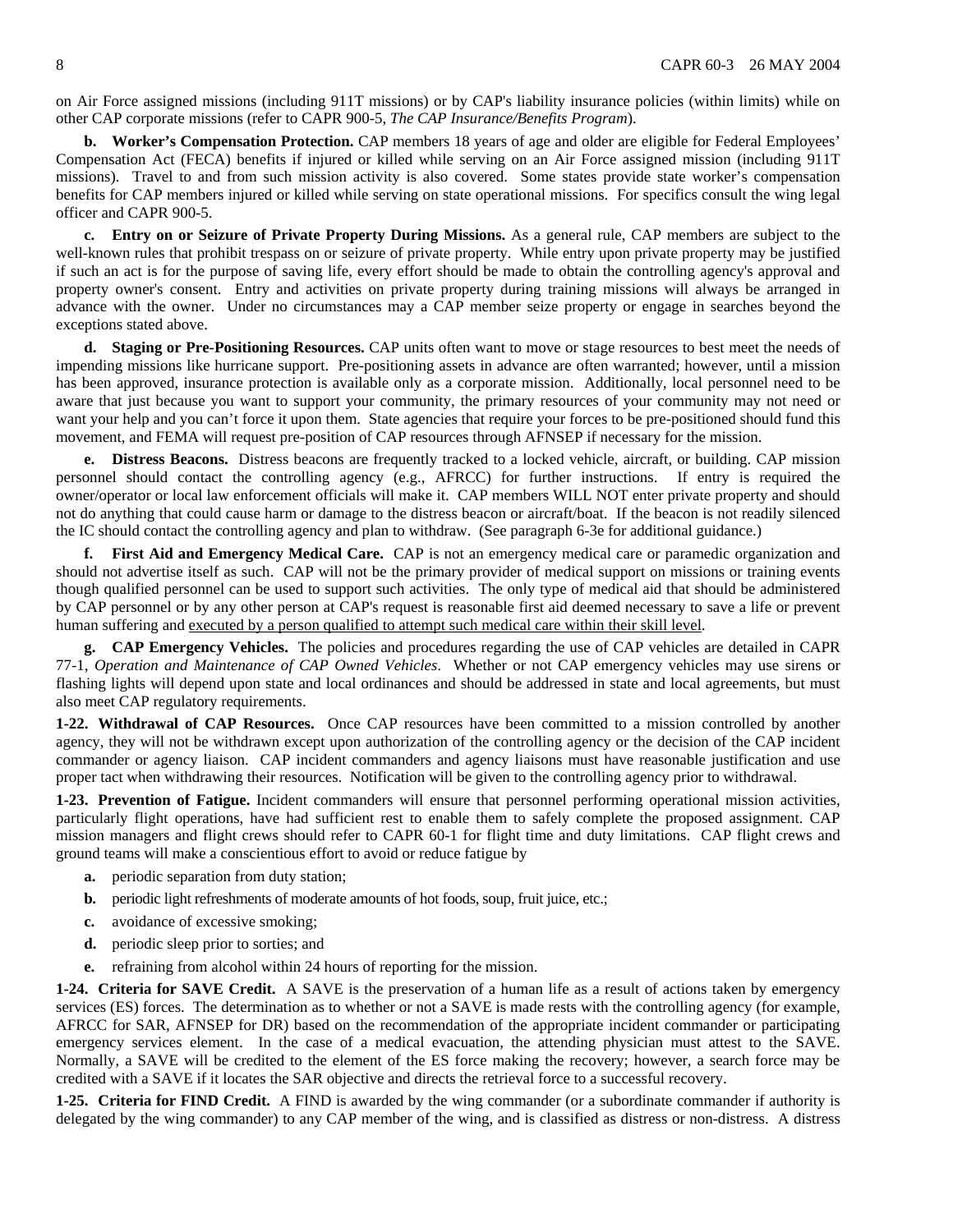#### CAPR 60-3 26 MAY 2004 9

find is defined as one involving downed aircraft or persons in distress. Normally a definite search objective must have been assigned, located, and positively identified. All other finds will be classified as non-distress, e.g., location of distress beacons accidentally activated. Credit towards find ribbons is only given to the aircrew and/or ground team that located the objective. More specific guidance for issuance of find ribbons can be found in CAPR 39-3, *Award of CAP Medals, Ribbons, and Certificate*s.

**1-26. Resource Protection.** CAP units located in high crime areas or units involved in the location and identification of persons connected with illegal activities may face the possibility of aircraft and equipment sabotage. Unit commanders must determine local needs for security precautions and establish procedures that are appropriate for their particular location.

**1-27. Prohibited Equipment.** CAP is often offered equipment that is not appropriate to our mission, legal, or reasonable for our personnel to use because of the training time required for personnel to remain proficient.

**a.** Use of night vision devices by CAP personnel during any flight operations is prohibited. Representatives of other agencies (DEA, USFS, etc.) may use their own equipment. CAP ground resources may use night vision devices in support of SAR/DR operations while on foot. Use of night vision devices during motor vehicle operations is prohibited.

**b.** Firearms are prohibited for use or carry by CAP personnel during any emergency services operations. More specific guidance on CAP's firearms policy can be found in CAPR 900-3.

**1-28. Technical or Specialized Operations.** CAP often recruits personnel with specialized training or expertise that can be useful on emergency services missions. Though the training required to specialize in these areas is often too cost prohibitive or risky for most personnel to undertake, CAP can still utilize these resources.

**a.** CAP personnel with specialized training earned outside of CAP who would like to make these services available to CAP on missions will receive FTCA and FECA coverage just like any other member. Any additional liability coverage required to exercise these privileges is at the expense of the member. CAP personnel choosing to train to be useful in technical areas do so at their own risk.

**b.** Members wishing to utilize the training they have earned must have prior permission of the wing or region commander in writing outlining the limitations of its use. A copy of each letter of permission for these personnel will be faxed to the National Operations Center at (334) 953-4242 prior to these personnel being utilized operationally. Background training and documentation will be kept at the wing for each person given a letter of permission for these specialized operations.

**c.** Any special equipment or resources required for these personnel to exercise their privileges are furnished at their own expense and risk.

**d.** The following technical or specialized operations are considered acceptable and reasonable at present, but still require prior written approval:

- **1)** High Angle or Mountain Rescue
- **2)** Canine Search and Rescue
- **3)** Mounted Search and Rescue
- **4)** Radiological Monitoring
- **5)** Urban Search and Rescue

Additional areas will be reviewed on a case-by-case basis. Questions on other areas should be addressed to the NHQ CAP/DOS at (334) 953-4225/4228.

**e.** Wing and region commanders should review the current letters of permission on file at least annually and revoke permissions as necessary. New wing and region commanders should review the current letters of permission as soon as is feasible after accepting command.

**1-29. Critical Incident Stress.** CAP personnel involved in SAR or DR missions can often be exposed to stressful situations.

**a.** Each Region will establish at least one Critical Incident Stress Team (CIST) as outlined in CAPR 60-5, *Critical Incident Stress Managemen*t.

**b.** Wings should establish contact with their local emergency response organizations before a mission requiring support arises to determine the availability of trained support personnel that can assist them.

**c.** Incident commanders requiring critical incident stress support for their personnel should coordinate with their wing or region commander. If a local resource can not be found then contact the CAP National Operations Center Duty Officer at 1-888-211-1812, 24 hours a day to request support.

**d.** More specific guidance for the CAP CIS program can be found in CAPR 60-5.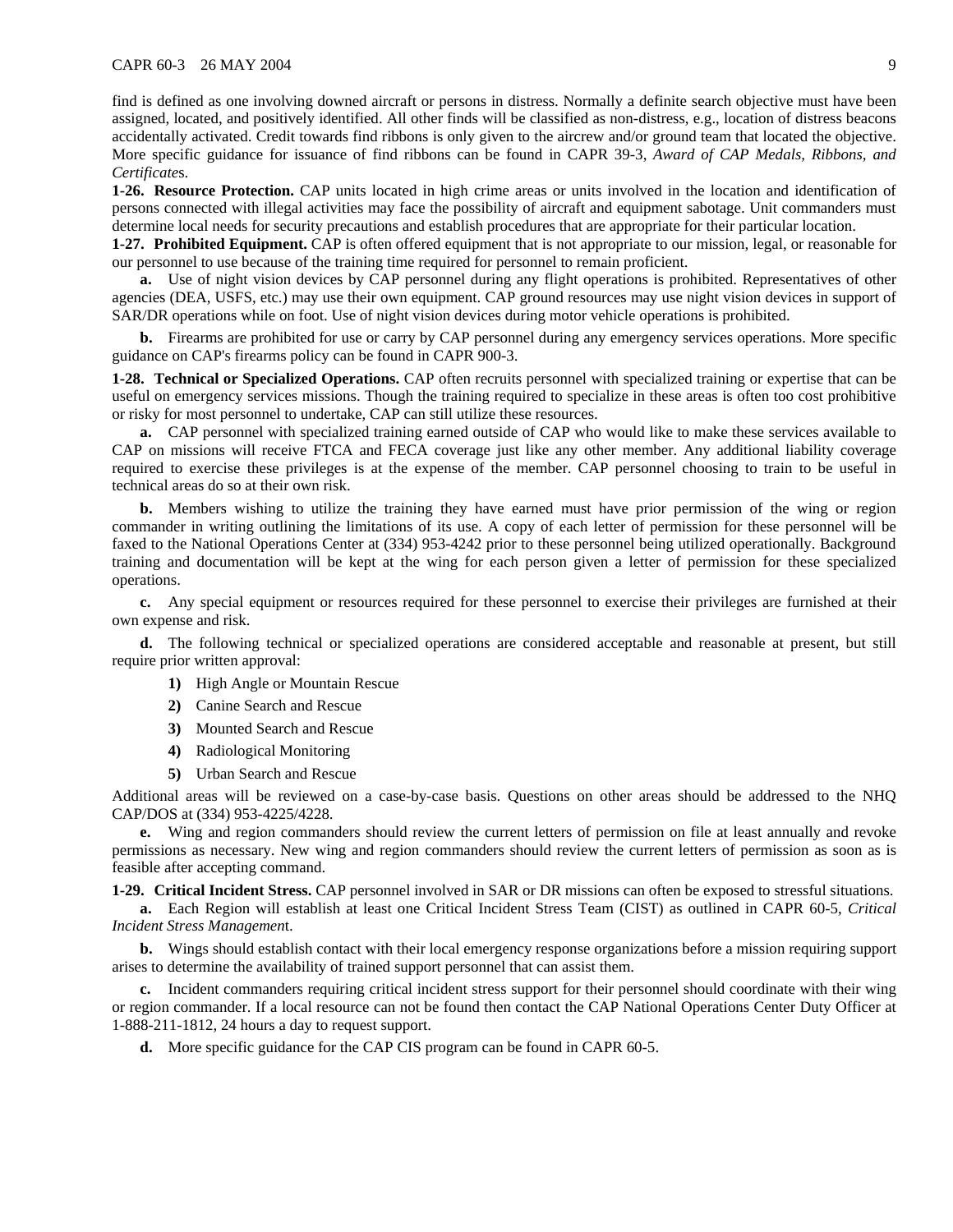#### **CHAPTER 2 – OPERATIONAL SPECIALTY RATINGS/PERFORMANCE STANDARDS**

**2-1. General.** This chapter defines authorized CAP operational specialty ratings, qualification and training requirements, and minimum performance standards.

**a.** A CAPF 101, *Specialty Qualification Card*, or equivalent will not be issued to a member until the requirements specified in this regulation have been satisfied.

**b.** The training/qualification requirements of this chapter are the minimum required. Training should not stop with initial qualification since professional performance demands continuous training. Examples of continuation training programs available are: the AFRCC National SAR School Inland SAR Coordination Course; Federal Emergency Management Agency (FEMA) study courses; CAP and USAF training missions; National Association for Search And Rescue (NASAR) classes and training programs conducted by various state or local government agencies; etc.

**c.** Persons attaining a qualified status under this regulation who will be using CAP communications frequencies must obtain appropriate communications certification in accordance with CAPR 100-1, Volume I. Trainees do not need this certification when using these frequencies under the direction of a properly certified communicator.

**d.** Events creditable toward training, qualification, and currency include both Air Force and CAP Corporate training activities. For all events that are expected to be reimbursed with Air Force training funds, the wing commander or designee, must approve the activity in advance through the CAPF 10 process.

**e.** NHQ CAP/DOS must approve waivers of the specialty qualification training requirements specified in paragraph 2-3. Such waivers must be based on equivalent training received from other agencies and substantiated by appropriate documentation. Broad waivers for known equivalent training will be posted on the National Headquarters web site.

**2-2. Documenting Specialty Qualifications.** Authorization for CAP members to perform in an emergency services specialty is limited to personnel who have successfully completed the required training and satisfactorily demonstrated their ability to meet the performance standards for the particular specialty rating.

**a.** Personnel are authorized to train for the specialty rating qualifications listed in paragraph 2-3 by their unit commander (including approved emergency services school directors) except incident commander or agency liaison (see paragraph 2-2f). Training to qualify in a specialty is expected to be completed within 2 years. Members not completing training requirements within two years should expect to re-demonstrate expired portions of their training. All training must be certified as complete by a qualified evaluator, and members cannot certify their own training. Qualified evaluators must meet the requirements established in paragraph 1 or 2 below:

**1)** Evaluators who are current and qualified supervisors (see attachment 5) must complete emergency services Skills Evaluator Training (SET). Personnel having completed the Emergency Services Curriculum Project (ESCP) Train-The-Trainer (TTT) prior to 16 August 2002 have completed SET training. SET is available on-line at: https://ntc.cap.af.mil/es/tests.html. It is also available through local courses administered by the region/wing operations and emergency services staff. Graduates of this program and their specific qualifications are tracked at the national level, and graduate status can be checked on-line in MIMS.

**2)** Mission check pilots as outlined in CAPR 60-1 for aircrew positions.

**b.** Trainees can still participate in training or actual missions as allowed on their CAPF 101 under qualified supervisors (see attachment 5). If the supervisor does not meet the requirements of paragraph 2-2a, the trainee WILL NOT receive credit for training towards qualification.

**c.** A current CAPF 101 reflecting the member's trainee status should be retained and used for continued participation in a trainee status pending the validation and approval of a new CAPF 101 showing addition of the appropriate specialty rating qualification.

**d.** The CAPF 101 identifies specialties or functions in which CAP members are authorized to participate during operational missions as trainees or fully qualified staff. The wing commander or his or her designee(s) (except for the General ES Rating) initially approves a CAPF 101, Specialty Qualification Card, to personnel who satisfactorily complete all training and evaluation requirements specified for the requested specialty rating listed in this chapter. CAPF 101 with the General ES rating will be approved by the unit commander or his or her designee(s) upon completion of the requirements for the specialty. Copies of documentation are no longer required to be kept at the wing level except in special circumstances (see paragraph 1-4c). Specialty ratings on CAPF 101 generally remain valid through the last day of the 36th month from the date issued. Authority to approve the initial CAPF 101 in each specialty above General ES may not be delegated below wing level. Subsequent CAPFs 101 will be approved at the unit level unless the wing commander limits this action via an approved supplement to this regulation. Once final approval for a CAPF 101 is granted, the member, unit commander or other designated staff officers can print the CAPF 101. It is recommended that the member or units laminate the printed 101 card for extended use by the member. There are certain exceptions to the above policies listed below:

**1)** CAPFs 101 for incident commanders and agency liaisons must be approved at the wing level or higher.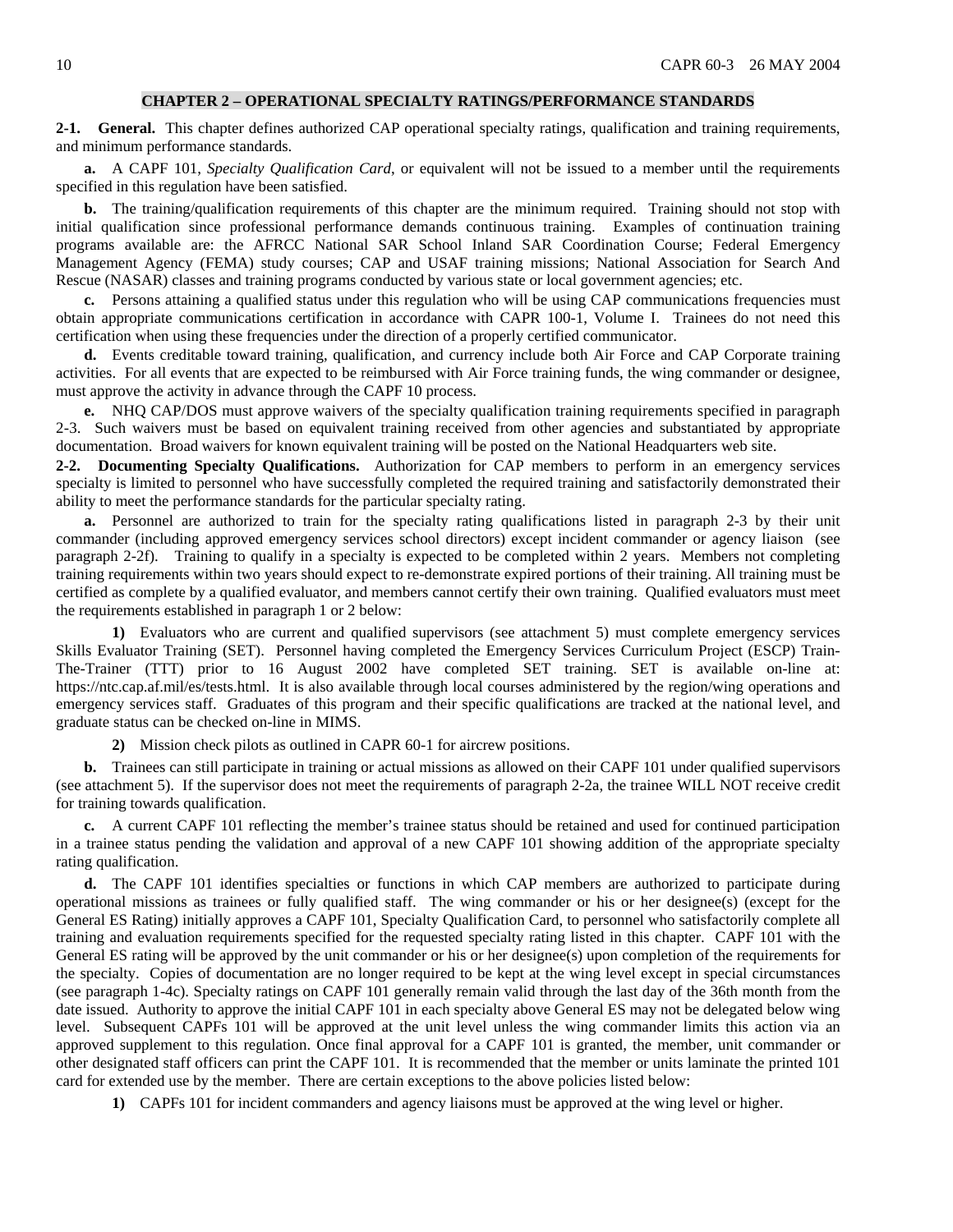**2)** Approved directors of approved wing, region, or national emergency services schools can issue CAPFs 101 for all specialties except incident commander and agency liaison. These directors can enter tasks completed into MIMS for the incident commander and agency liaison specialties, but will not issue CAPF 101 for these specialties as commanders need to authorize personnel to serve in that capacity with their authority. HQ CAP/DOS will coordinate approval of these school's directors receiving appropriate access to MIMS to enter qualification data.

**e.** Only personnel holding a valid CAPF 101 (or authorized on equivalent computer rosters noted below) containing the applicable specialty rating(s) may be assigned to perform duties on CAP operational missions. Properly documented individuals in training for a specialty rating may only perform mission duties under the supervision of fully qualified personnel.

**1)** A current CAP membership card must accompany a current specialty qualification card.Commanders will recall a specialty qualification card from CAP members assigned within their command for violation of CAP directives.

**2)** If the unit, wing, or region commander has documented reason to believe that the member is not properly qualified, that member will not be allowed to participate in operational mission activities in the questioned specialty until qualifications have been verified. Subordinate unit commanders should notify their next higher echelon to be sure that key personnel are aware of actions being taken.

**3)** Wings and regions may choose to utilize computer rosters using data from the MIMS in lieu of a CAPF 101 for validation of currency.

**f.** Authorization for experienced personnel to train for the incident commander or agency liaison specialty ratings is approved by the wing commander (or higher commander). The wing (or higher commander) commander will renew the incident commander or agency liaison specialty rating. This will not be delegated to any other person.

**2-3. Specialty Rating Requirements and Performance Standards.** For each specialty rating, standards have been developed to train and qualify members in stages. The most current versions of the task guides for all specialties are found at the National HQ Operations website. Prerequisites must be completed prior to initiating training requirements. Once trainees have met the prerequisites, they will be required to complete familiarization and preparatory training for the specialty before serving in that position on actual or training missions under supervision. Familiarization and preparatory training is the minimum set of tasks that the member must master prior to acting as a supervised trainee on practice or actual missions. These tasks represent those skills that will keep the member safe and allow the member to function under supervision without jeopardizing the mission. This requirement avoids placing personnel not ready to perform certain jobs or those who work for them at risk. Once familiarization and preparatory training is completed, trainees must complete advanced training and participate satisfactorily in two missions before a CAPF 101 is approved and a member is considered "Qualified." Advanced training covers the remainder of the tasks required for specialty qualification. On actual missions, it is expected that these tasks could be accomplished by the trainee's supervisor or other fully trained members if they became critical. Because of this, trainees are allowed to learn these "on the job." These two "missions" do not have to be on different mission numbers, be Air Force assigned or approved, or be completed after advanced training. These sorties must be complete sorties and/or operating periods where the member participates in all aspects of their assigned mission specialty. It is possible to participate in more than one specialty on a given mission or day.

**Note:** All personnel will conduct training using the standardized National task guides. Recommended changes to task guides for all specialties will be submitted through the chain of command to the Region Commander. If the Region Commander concurs with the proposed change, he/she will forward the recommendation to NHQ CAP/DO. NHQ will forward the recommendation to all Region Commanders for their consideration. Proposals that are approved by a majority of the Region Commanders will be incorporated into the standardized National task guides.

**a. General Emergency Services (GES).** To participate in emergency services training or operations, personnel must be current members having completed level one and cadet protection training (senior members) or achievement one (cadets). Individuals in temporary membership are not eligible for liability coverage under the FECA. Individuals in temporary membership status are eligible to accomplish academic training activities but are not authorized to observe mission base training and operations due to liability issues. In addition, they may not participate in any flight activities (including flight line activities) or ground team field activities. Other than these, there are no prerequisite requirements for GES. The General Emergency Services specialty rating is **required of all individuals qualifying in emergency services and will be completed prior to commencing training for any other specialty**. This training authorizes members to attend missions, observe activities and perform administrative and general operations support tasks under the direction of qualified staff personnel, essentially as a license to learn. Successful completion of the current CAPT 116, *General Emergency Services Questionnaire*, corrected to 100 percent, qualifies the member in the General Emergency Services Specialty Rating.All personnel must also complete the introductory Incident Command System (ICS) portion of the exam if they have not done so previously or completed ICS 100 level training (or higher) with CAP or another credible organization. To remain current in the GES specialty all current holders will complete new examinations within 180 days of issuance of a new examination. Personnel can complete the latest exam (in two parts or as one combined exam) on-line at: https://ntc.cap.af.mil/es/tests.html.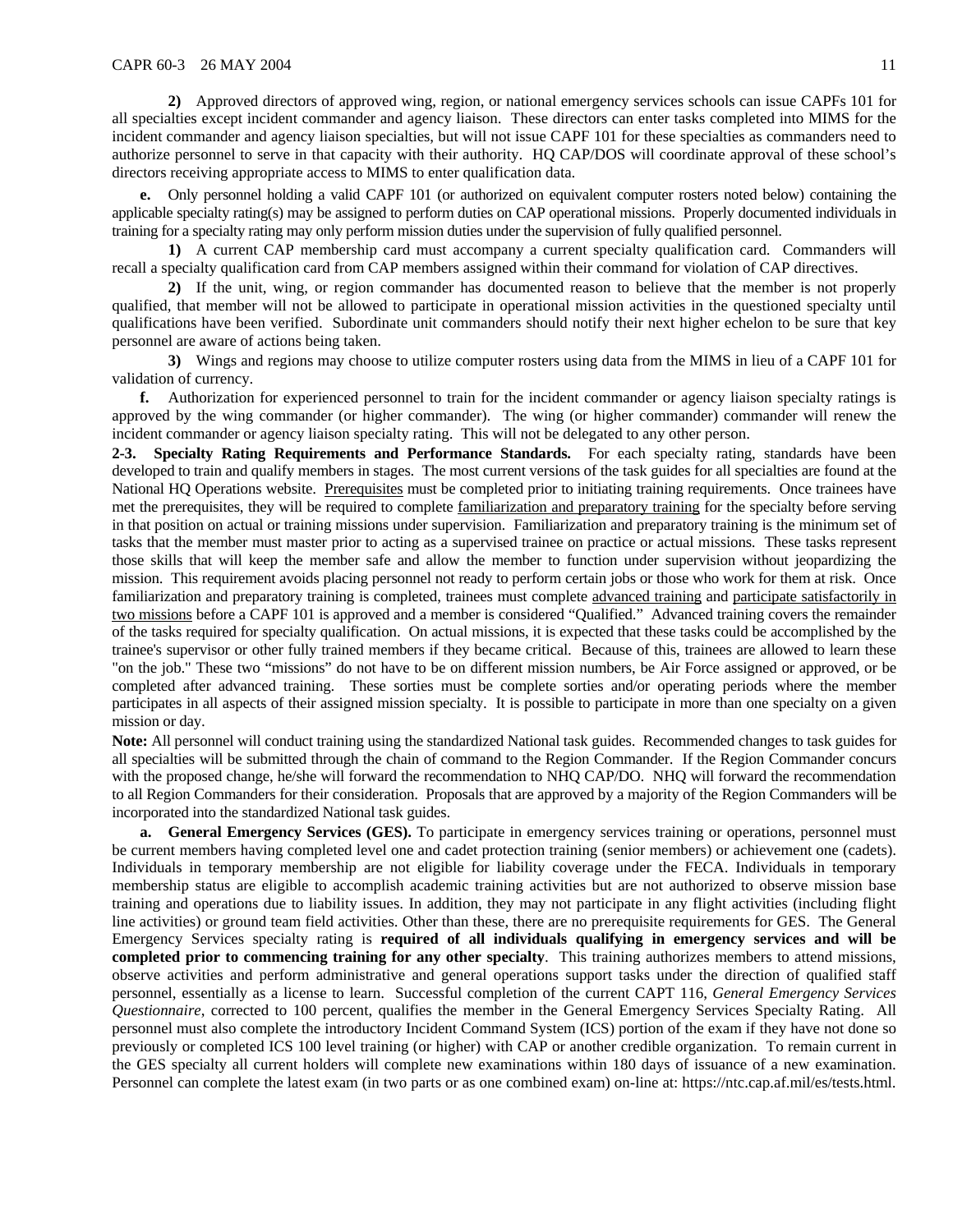- **b.** Incident Commander (IC) Level 1 (see note below).
	- **1) Trainee Prerequisites**. Satisfy the following to begin training for IC Level 1:
		- **a)** Qualified Incident Commander Level 2.
		- **b)** Qualified GES.
		- **c)** Wing or region commander's approval.

**2) Qualified.** Complete all requirements listed in the most current version of the Mission Base Staff Task Guide for IC – Level 1.

**Note:** There are a limited number of Level 1 ICs across the country. These personnel are normally the most experienced ICs and can be utilized on all events including those of national consequence.

# **c. Incident Commander (IC) – Level 2 (see note below).**

- **1) Trainee Prerequisites**. Satisfy the following to begin training for IC Level 2:
	- **a)** Qualified Incident Commander Level 3.
	- **b)** Qualified GES.
	- **c)** Wing or region commander's approval.

**2) Qualified.** Complete all requirements listed in the most current version of the Mission Base Staff Task Guide for IC – Level 2.

**Note:** These are the senior ICs that will normally be utilized by wings and regions to coordinate large disaster response and extensive search operations.

# **d. Incident Commander (IC) – Level 3 (see note below).**

- **1) Trainee Prerequisites**. Satisfy the following to begin training for IC Level 3:
	- **a)** Qualified Operations Section Chief.
	- **b)** At least 21 years of age.
	- **c)** Qualified GES.
	- **d)** Wing or region commander's approval.

**2) Qualified.** Complete all requirements listed in the most current version of the Mission Base Staff Task Guide for  $IC$  – Level 3.

**Note:** These are the new ICs that will normally be utilized to coordinate CAP's common missions like electronic searches for distress beacons, ramp checks, etc. They are not disqualified from coordinating other missions, but considerations should be given to their experience based on the mission request before assigning them.

## **e. Agency Liaison (AL) – Level 1 (see note below).**

- **1) Trainee Prerequisites**. Satisfy the following to begin training for AL Level 1:
	- **a)** Qualified Agency Liaison Level 2.
	- **b)** Qualified GES.
	- **c)** Wing or region commander's approval.

**2) Qualified.** Complete all requirements listed in the most current version of the Mission Base Staff Task Guide for AL – Level 1.

**Note:** There are a limited number of Level 1 ALs across the country. These personnel are normally the most experienced ALs and can be utilized on all events including those of national consequence.

# **f. Agency Liaison (AL) – Level 2 (see note below).**

- **1) Trainee Prerequisites**. Satisfy the following to begin training for AL Level 2:
	- **a)** Qualified Agency Liaison Level 3.
	- **b)** Qualified GES.
	- **c)** Wing or region commander's approval.

**2) Qualified.** Complete all requirements listed in the most current version of the Mission Base Staff Task Guide for AL – Level 2.

**Note:** These are the senior ALs that will normally be utilized by wings and regions to coordinate large disaster response and extensive search operations.

# **g. Agency Liaison (AL) – Level 3 (see note below).**

- **1) Trainee Prerequisites**. Satisfy the following to begin training for AL Level 3:
	- **a)** Qualified Operations Section Chief.
	- **b)** At least 21 years of age.
	- **c)** Qualified GES.
	- **d)** Wing or region commander's approval.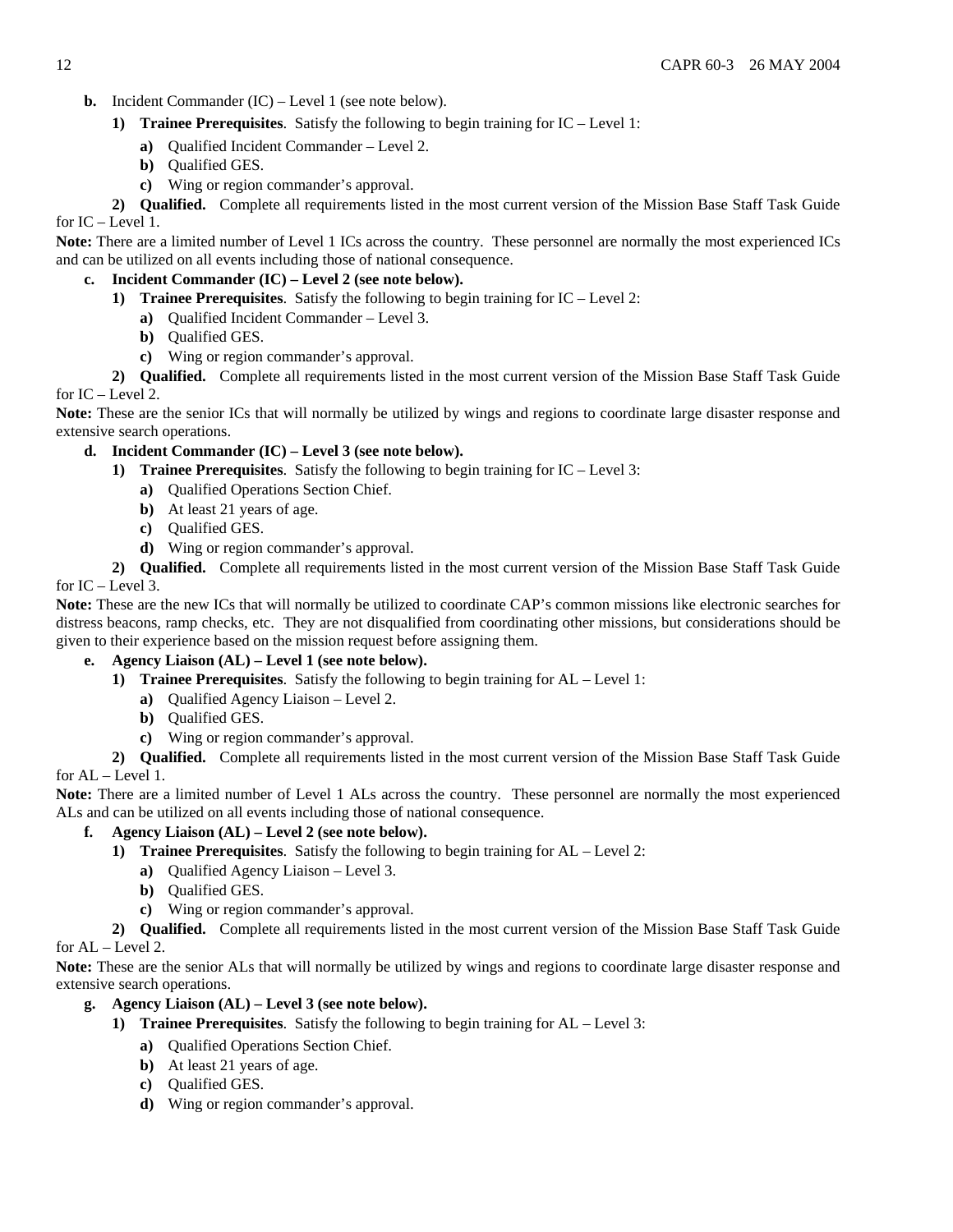**2) Qualified.** Complete all requirements listed in the most current version of the Mission Base Staff Task Guide for AL – Level 3.

**Note:** These are the new ALs that will normally be utilized to coordinate CAP's common missions like electronic searches for distress beacons, ramp checks, etc. They are not disqualified from coordinating other missions, but considerations should be given to their experience based on the mission request before assigning them.

# **h. Operations Section Chief (OSC).**

- **1) Trainee Prerequisites.** Satisfy the following to begin training for OSC:
	- **a)** Qualified Planning Section Chief (need not be current).
	- **b)** Qualified GES.
- **2) Qualified.** Complete all requirements listed in the most current version of the Mission Base Staff Task Guide for OSC.

# **i. Planning Section Chief (PSC).**

**1) Trainee Prerequisites.** Satisfy the following to begin training for PSC:

**a)** Qualified Air Operations Branch Director or Ground Branch Director (need not be current). Personnel applying based on qualification as an Air Operations Branch Director requirement must have been qualified as a ground team or Urban DF team member at one time. Personnel applying based on qualification as a Ground Branch Director must also have been qualified as a mission scanner at one time.

- **b)** At least 21 years of age.
- **c)** Qualified GES.
- **2) Qualified.** Complete all requirements listed in the most current version of the Mission Base Staff Task Guide for PSC.

# **j. Logistics Section Chief (LSC).**

- **1) Trainee Prerequisites.** Satisfy the following to begin training for LSC:
	- **a)** At least 18 years of age.
	- **b)** Qualified Mission Staff Assistant (need not be current)
	- **c)** Qualified Communications Unit Leader (need not be current)
	- **d)** Qualified GES.
- **2) Qualified.** Complete all requirements listed in the most current version of the Mission Base Staff Task Guide for LSC.

# **k. Finance/Administration Section Chief (FASC).**

- **1) Trainee Prerequisites.** Satisfy the following to begin training for FASC:
	- **a)** At least 18 years of age.
	- **b)** Qualified Mission Staff Assistant (need not be current).
	- **c)** Qualified GES.
- **2) Qualified.** Complete all requirements listed in the most current version of the Mission Base Staff Task Guide for FASC.
- **l. Air Operations Branch Director (AOBD).** 
	- **1) Trainee Prerequisites.** Satisfy the following to begin training for AOBD:
		- **a)** At least 18 years of age.
		- **b)** Qualified SAR/DR Mission Pilot or Mission Observer (need not be current).
		- **c)** Qualified GES.
	- **2) Qualified.** Complete all requirements listed in the most current version of the Mission Base Staff Task Guide

for AOBD.

# **m. Ground Branch Director (GBD).**

- **1) Trainee Prerequisites.** Satisfy the following to begin training for GBD:
	- **a)** At least 18 years of age.
	- **b)** Qualified Ground Team Leader or Urban DF Team Member (need not be current).
	- **c)** Qualified GES.
- **2) Qualified.** Complete all requirements listed in the most current version of the Mission Base Staff Task Guide for GBD.

# **n. Search and Rescue (SAR)/Disaster Relief (DR) Mission Pilot (MP).**

- **1) Trainee Prerequisites.** Satisfy the following to begin training for MP:
	- **a)** At least 18 years of age.
	- **b**) Current and qualified CAP pilot in accordance with CAPR 60-1, with at least 175 hours pilot in command time.
	- **c)** Qualified Transport Mission Pilot.
	- **d)** Qualified Mission Scanner.
	- **e)** Qualified GES.

**2) Qualified.** Complete all requirements listed in the most current version of the Aircrew and Flight Line Task Guide for MP.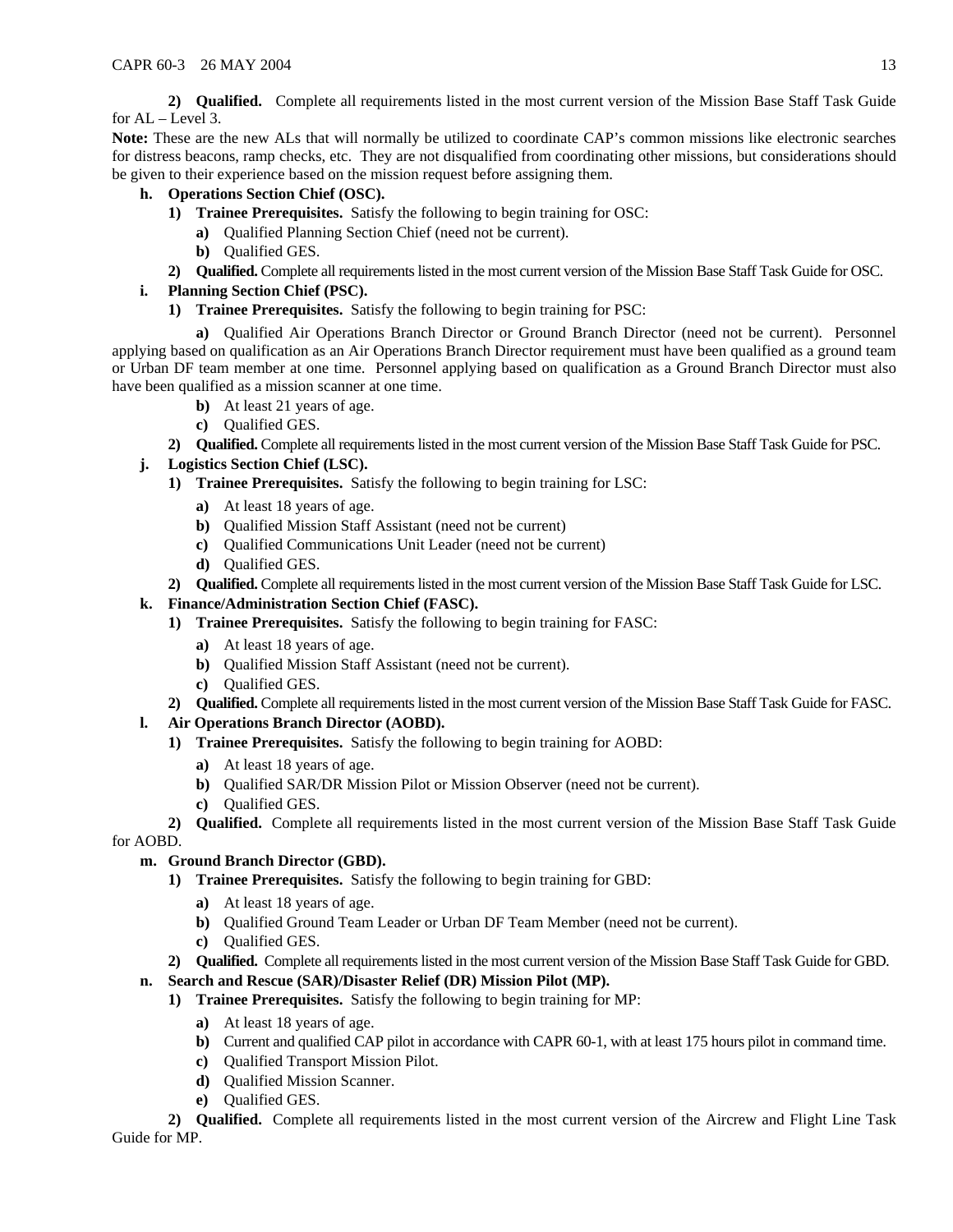**Note:** To become a qualified SAR/DR Mission Pilot, the member must have at least 200 hours pilot in command time including at least 50 hours of cross-country flying.

**o. Transport Mission Pilot (TMP).** Satisfy the following for issuance of a CAPF 101 (a training card shall not be issued for this specialty) (see notes 1 and 2):

**1)** At least 18 years of age.

**2)** Current and qualified CAP pilot in accordance with CAPR 60-1, with at least 100 hours pilot in command time including at least 50 hours of cross-country flying.

**3)** Qualified GES.

**Note 1:** Personnel presently current and qualified as a SAR/DR Mission Pilot are automatically qualified as a TMP**.** 

**Note 2:** On authorized ES missions TMPs can only:

- Transport Emergency Services qualified CAP members required for an authorized mission
- Ferry aircraft required for an authorized ES mission
- Fly "high bird" communications sorties on an authorized ES mission
- Current and qualified FAA private pilots may transport parts and equipment owned by CAP or a CAP member to a mission base or staging area
- Current and qualified FAA commercial pilots may transport parts and equipment not owned by CAP

# **p. Mission Observer (MO).**

- **1) Trainee Prerequisites.** Satisfy the following to begin training for MO:
	- **a)** At least 18 years of age.
	- **b)** Qualified Mission Scanner.
	- **c)** Qualified GES.

**2) Qualified.** Complete all requirements listed in the most current version of the Aircrew and Flight Line Task Guide for MO.

# **q. Mission Scanner (MS).**

- **1) Trainee Prerequisites.** Satisfy the following to begin training for MS:
	- **a)** At least 18 years of age.
	- **b)** Qualified GES.

**2) Qualified.** Complete all requirements listed in the most current version of the Aircrew and Flight Line Task Guide for MS.

## **r. Ground Team Leader (GTL).**

- **1) Trainee Prerequisites.** Satisfy the following to begin training for GTL:
	- **a)** At least 18 years of age.

**b)** Current and qualified ground team member, any level. Teams will be expected to operate to the level of the lowest supervised member.

**c)** Qualified GES.

**2) Qualified.** Complete all requirements listed in the most current version of the Ground and Urban Direction Finding Team Task Guide for GTL.

## **s. Ground Team Member (GTM) – Level 1 (see notes below).**

- **1) Trainee Prerequisites.** Satisfy the following to begin training for GTM Level 1:
	- **a)** Qualified GES.
	- **b)** Qualified GTM Level 2.

**2) Qualified.** Complete all requirements listed in the most current version of the Ground and Urban Direction Finding Team Task Guide for GTM – Level 1.

**Note 1:** Ground Team Members – Level 1 should be prepared to conduct all facets of ground team operations for at least 72 hours. **Note 2:** Commanders or their designees should review ground team training records to determine if current personnel meet the requirements to be qualified in this specialty and approve qualifications in MIMS as appropriate.

# **t. Ground Team Member (GTM) – Level 2 (see notes below)**

- **1) Trainee Prerequisites.** Satisfy the following to begin training for GTM Level 2:
	- **a)** Qualified GES.
	- **b)** Qualified GTM Level 3.

**2) Qualified.** Complete all requirements listed in the most current version of the Ground and Urban Direction Finding Team Task Guide for GTM – Level 2.

**Note 1:** Ground Team Members – Level 2 should be prepared to conduct limited ground team operations for up to 48 hours.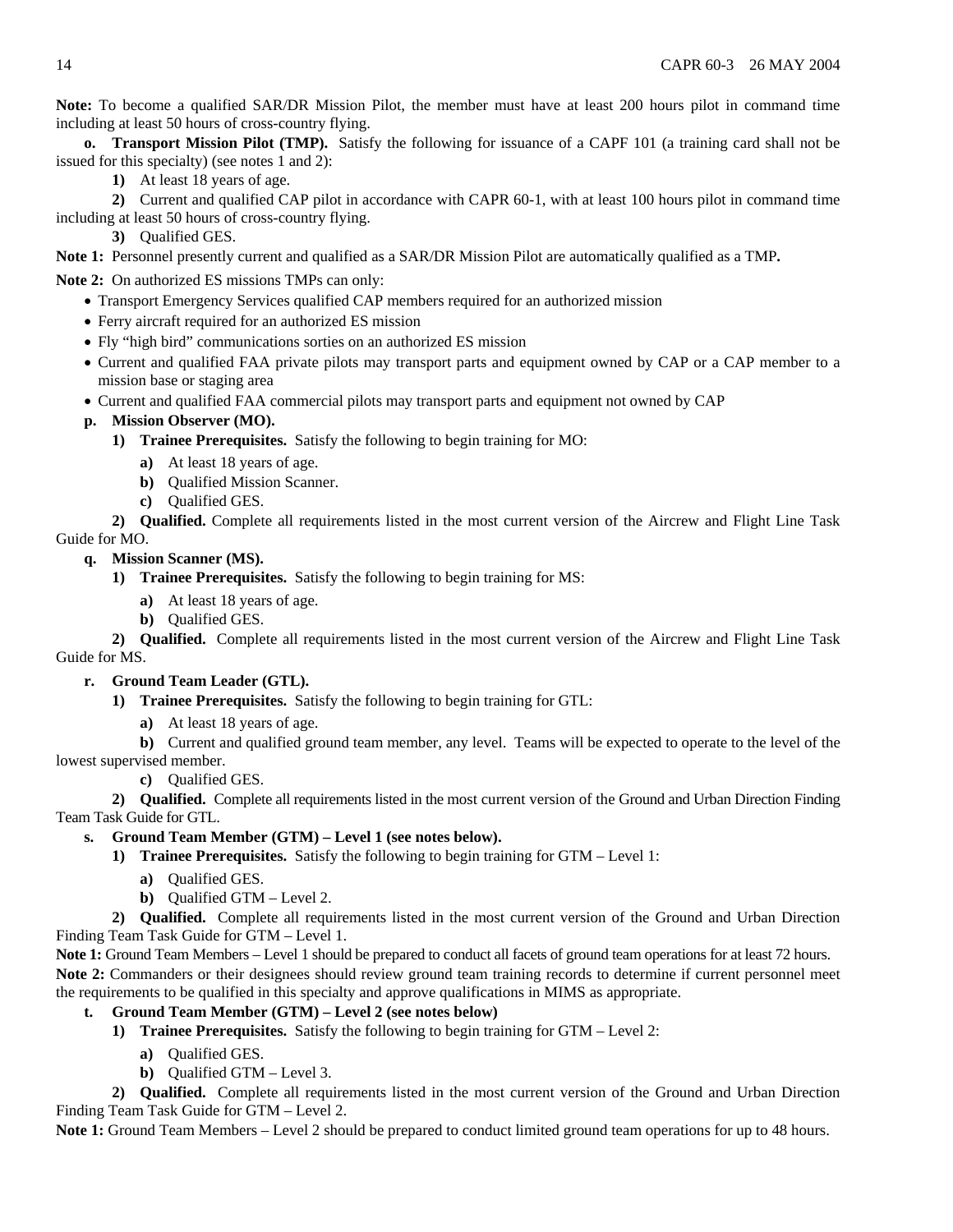**Note 2:** Commanders or their designees should review ground team training records to determine if current personnel meet the requirements to be qualified in this specialty and approve qualifications in MIMS as appropriate.

- **u. Ground Team Member (GTM) Level 3 (see notes below).** 
	- **1) Trainee Prerequisites.** Satisfy the following to begin training for GTM Level 3: Qualified GES.

**2) Qualified.** Complete all requirements listed in the most current version of the Ground and Urban Direction Finding Team Task Guide for GTM – Level 3.

**Note 1:** Ground Team Members – Level 3 should be prepared to conduct basic ground team operations for up to 24 hours. **Note 2:** All personnel qualified as a ground team member prior to issuance of this regulation are automatically qualified to this level.

# **v. Urban Direction Finding Team (UDF) (see note below).**

- **1) Trainee Prerequisites.** Satisfy the following to begin training for UDF (see note):
	- Qualified GES.

**2) Qualified.** Complete all requirements listed in the most current version of the Ground and Urban Direction Finding Team Task Guide for UDF.

**Note:** There is not a separate qualification for members and leaders on Urban Direction Finding Teams, but one member will be placed in charge, and operations must still meet the requirements for cadet protection and vehicle usage.

# **w. Information Officer (IO).**

- **1) Trainee Prerequisites.** Satisfy the following to begin training for IO:
	- **a)** At least 18 years of age.
	- **b)** Qualified Mission Staff Assistant (need not be current).
	- **c)** Qualified GES.
- **2) Qualified.** Complete all requirements listed in the most current version of the Mission Base Staff Task Guide for IO.

# **x. Flight Line Supervisor (FLS).**

- **1) Trainee Prerequisites.** Satisfy the following to begin training for FLS:
	- **a)** At least 18 years of age.
	- **b)** Qualified Flight Line Marshaller.
	- **c)** Qualified GES.

**2) Qualified.** Complete all requirements listed in the most current version of the Aircrew and Flight Line Task Guide for FLS.

## **y. Flight Line Marshaller (FLM).**

**1) Trainee Prerequisites.** Satisfy the following to begin training for FLM:

# Qualified GES.

**2) Qualified.** Complete all requirements listed in the most current version of the Aircrew and Flight Line Task Guide for FLM.

# **z. Communications Unit Leader (CUL).**

- **1) Trainee Prerequisites.** Satisfy the following to begin training for CUL:
	- **a)** Complete Advanced Communications User Training.
	- **b)** Qualified Mission Radio Operator.
	- **c)** Qualified GES.
- **2) Qualified.** Complete all requirements listed in the most current version of the Mission Base Staff Task Guide for CUL.

# **aa. Mission Radio Operator (MRO).**

- **1) Trainee Prerequisites.** Satisfy the following to begin training for MRO:
	- **a)** Complete Basic Communications User Training.
	- **b)** Qualified GES.
- **2) Qualified.** Complete all requirements listed in the most current version of the Mission Base Staff Task Guide for MRO.

# **ab**. **Mission Safety Officer (MSO).**

- **1) Trainee Prerequisites.** Satisfy the following to begin training for MSO:
	- **a)** Qualified Mission Staff Assistant (need not be current).
	- **b)** Qualified GES.
	- **c)** At least 21 years of age.
- **2) Qualified.** Complete all requirements listed in the most current version of the Mission Base Staff Task Guide for MSO.

# **ac. Liaison Officer (LO).**

- **1) Trainee Prerequisites.** Satisfy the following to begin training for LO:
	- **a)** Qualified Mission Staff Assistant (need not be current).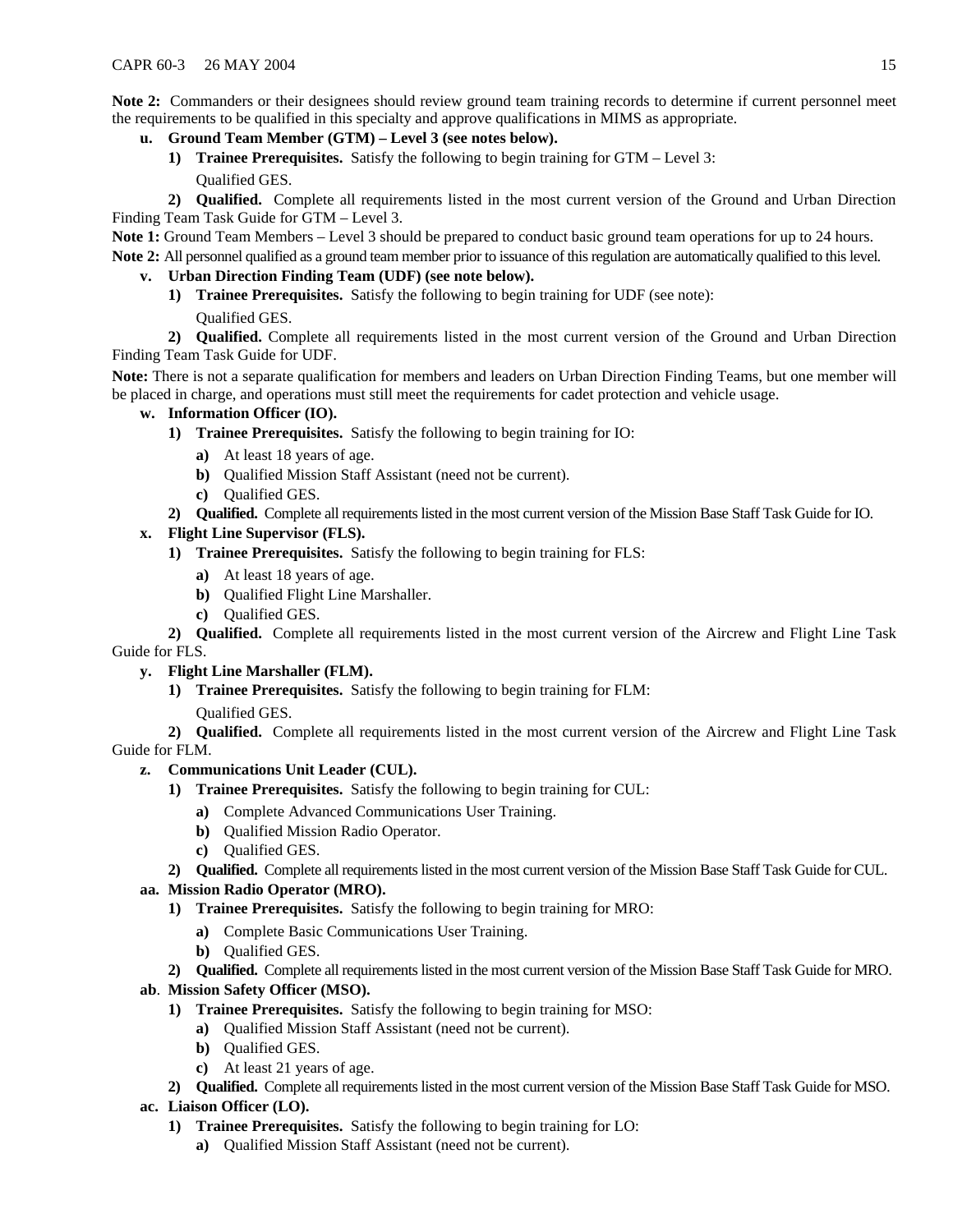- **b)** Qualified GES.
- **c)** At least 18 years of age.
- **2) Qualified.** Complete all requirements listed in the most current version of the Mission Base Staff Task Guide for LO.

### **ad. Mission Chaplain (MC).**

- **1) Trainee Prerequisites.** Satisfy the following to begin training for MC:
	- **a)** Qualified GES.
	- **b)** Current CAP Chaplain.
	- **c)** Complete CAP Chaplain's Course (221).
- **2) Qualified.** Complete all requirements listed in the most current version of the Mission Base Staff Task Guide for MC.

### **ae. Mission Staff Assistant (MSA).**

- **1) Trainee Prerequisites.** Satisfy the following to begin training for MSA: Qualified GES.
- **2) Qualified.** Complete all requirements listed in the most current version of the Mission Base Staff Task Guide for MSA.

**af. Air or Ground Radiological Monitor (ARM or GRM).** Wings will conduct a risk assessment and request approval from NHQ CAP/DOS prior to training for or becoming qualified in this mission. Requests to participate in this mission will include: a detailed description of the mission; what training will occur; who will conduct the training; equipment to be used; and currency requirements. Wings should plan to track qualification status for these personnel in MIMS like all other specialties.

**ag. Critical Incident Stress Team (CIST).** Satisfy the following for issuance of a CAPF 101:

- **1)** Qualified GES.
- **2)** Current and qualified member or chief of a CAP CIST in accordance with CAPR 60-5.

### **2-4. Renewal of Specialty Qualification.**

**a.** Most specialty qualifications generally expire 3 years from the date the qualification was attained. Exceptions are listed in table 2-1. Wings will develop plans to ensure that the majority of their qualified members will not expire at the same time.

| <b>Specialty Exceptions</b>          | <b>Reason for Exception</b>                                        |
|--------------------------------------|--------------------------------------------------------------------|
| <b>General Emergency Services</b>    | Specialty expires only if a new CAPT 116 is issued                 |
| <b>Transport Mission Pilot</b>       | Specialty expires if CAP pilot status is revoked                   |
| <b>SAR/DR Mission Pilot</b>          | Specialty expires if CAP pilot status is revoked or CAPF 91 lapses |
| Air or Ground Radiological Monitor   | Currency requirements as approved by CAP/DOS                       |
| <b>Critical Incident Stress Team</b> | Specialty expires when the member is removed from a CAP CIST       |

#### **Table 2-1. Specialty Qualification Expiration Exceptions**

- **b.** To renew an expiring specialty qualification, the member must:
	- **1)** Be a current CAP member.

**2)** Be evaluated on at least one mission (actual or training) every 3 years by a qualified evaluator as outlined in paragraph 2-2a in each specialty (or equivalent specialty) for which renewal is requested. A matrix of equivalent specialties is included as attachment 4 to this regulation. During the evaluation, candidates will be required to demonstrate their ability to perform and/or evaluate all tasks required to qualify in that specialty. This evaluation does not have to be completed on an Air Force approved training mission. CAPF 91 check rides will be considered equivalent to this evaluation for all aircrew positions for mission pilots. A separate evaluation is not required. Personnel that are currently qualified in a specialty are expected to be re-evaluated within 3 years of issuance of this regulation change.

**3)** Have satisfactorily completed applicable parts (see paragraph 2-3a) of the current CAPT 116, *General Emergency Services Questionnaire*.

**4)** Have satisfactorily completed the current CAPT 117, *Emergency Services Continuing Education Examinations*. CAPT 117 is conducted in three parts: one for aircrew members and flight line personnel; one for ground and urban direction finding teams; and one for mission base staff.

**c.** Members should periodically review their electronic records in the MIMS to be sure they will complete requirements to remain qualified in a specialty.

**d.** The wing commander (or higher commander) will renew the Incident Commander and Agency Liaison specialty ratings. Since the wing commander is required to review documentation to renew these specialties, members must be prepared to send the required documentation to the wing commander at least 45 days prior to the expiration of these rating(s).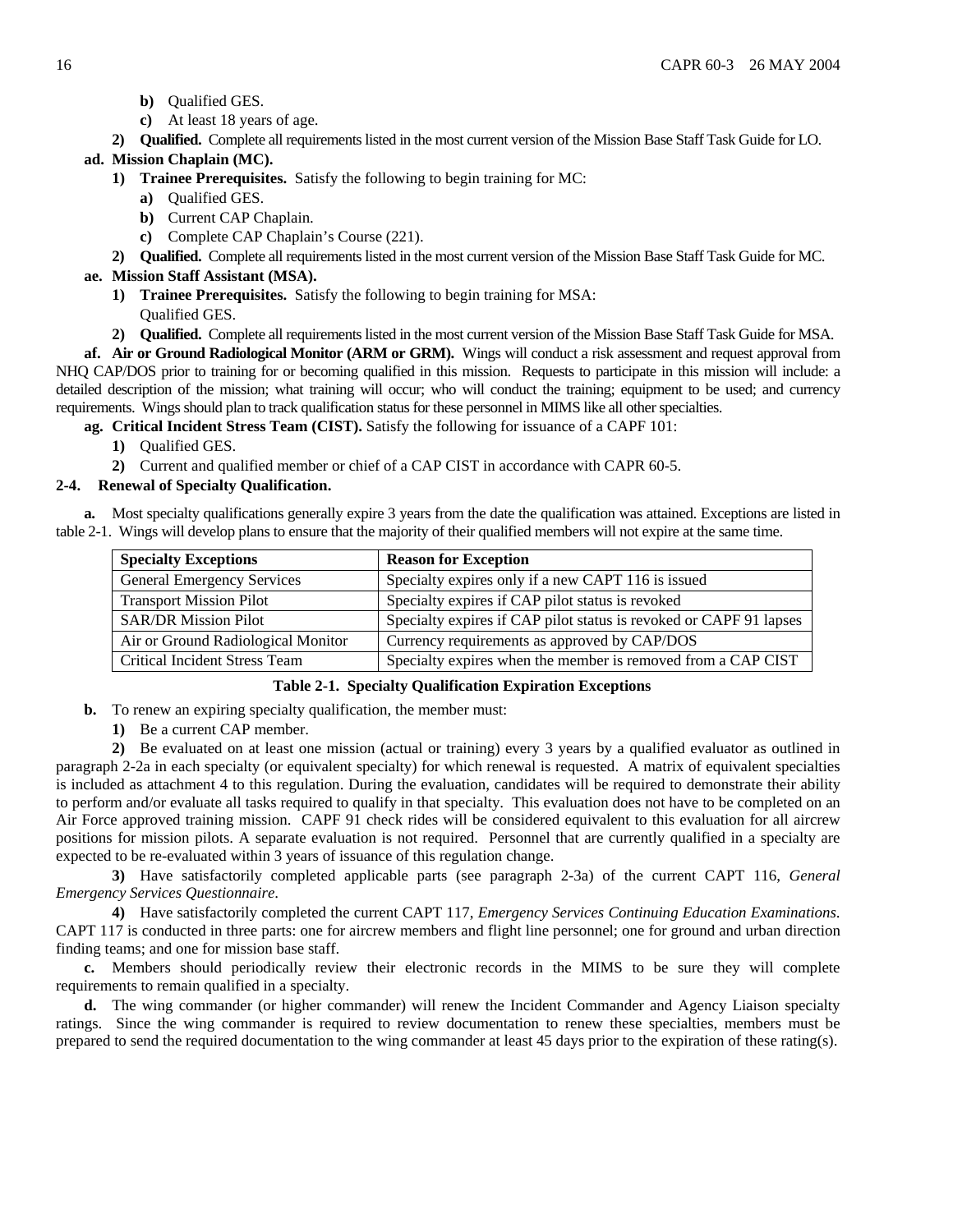### **2-5**. **Re-qualification Procedures for Expired Specialties.**

**a.** Individuals previously qualified in various specialty qualification areas may re-qualify without re-accomplishing all initial training requirements provided the specialty expired less than two years prior. This individual must demonstrate proficiency in the specialty by being evaluated by a qualified supervisor on at least one mission (training or actual) in each specialty (or equivalent specialty as outlined in attachment 4), and satisfactorily completing applicable parts of the current CAPTs 116 and 117.

**b.** Specialty qualification cards expired for more than two years shall not be reissued until the individual reaccomplishes all initial training and qualification requirements.

**c.** The wing commander or his or her designee will approve re-qualifications.

**2-6. Transfers From Other Wings.** Specialty qualification ratings issued in one wing or region will normally be transferred to another wing (or region) without the need for the member to re-accomplish the entire initial training program for various specialty ratings.

**a.** The transferring member should contact the new wing (or higher unit) and provide copies of his or her emergency services records to the member's unit of assignment. Electronic records will automatically be transferred once a member's transfer request is processed by national headquarters. When a member transfers to a new wing he or she may have to accomplish additional training to remain qualified based on approved supplements to this regulation in the new wing.

**b.** Wing commanders shall establish procedures to provide familiarization training regarding state/local procedures including local hazards for transferring members.

**c.** Personnel requesting transfer of IC and AL qualification may be required to demonstrate proficiency through participation in emergency services missions under the supervision of a qualified IC or AL from the new wing (or higher unit). IC and AL qualifications will not directly transfer from one wing to another. The new wing or higher unit of assignment must approve the transfer before it will be reflected in MIMS.

**2-7. Documentation.** The individual member is responsible to maintain copies of documentation of their qualifications. Members will likely need more than old 101 cards to prove completion of training, especially when requirements change and some grandfathering of qualifications may not be allowed in the future. While units are required to maintain documentation of their members and this source may prove trustworthy, over time the demands and changes of a volunteer force often lead to loss.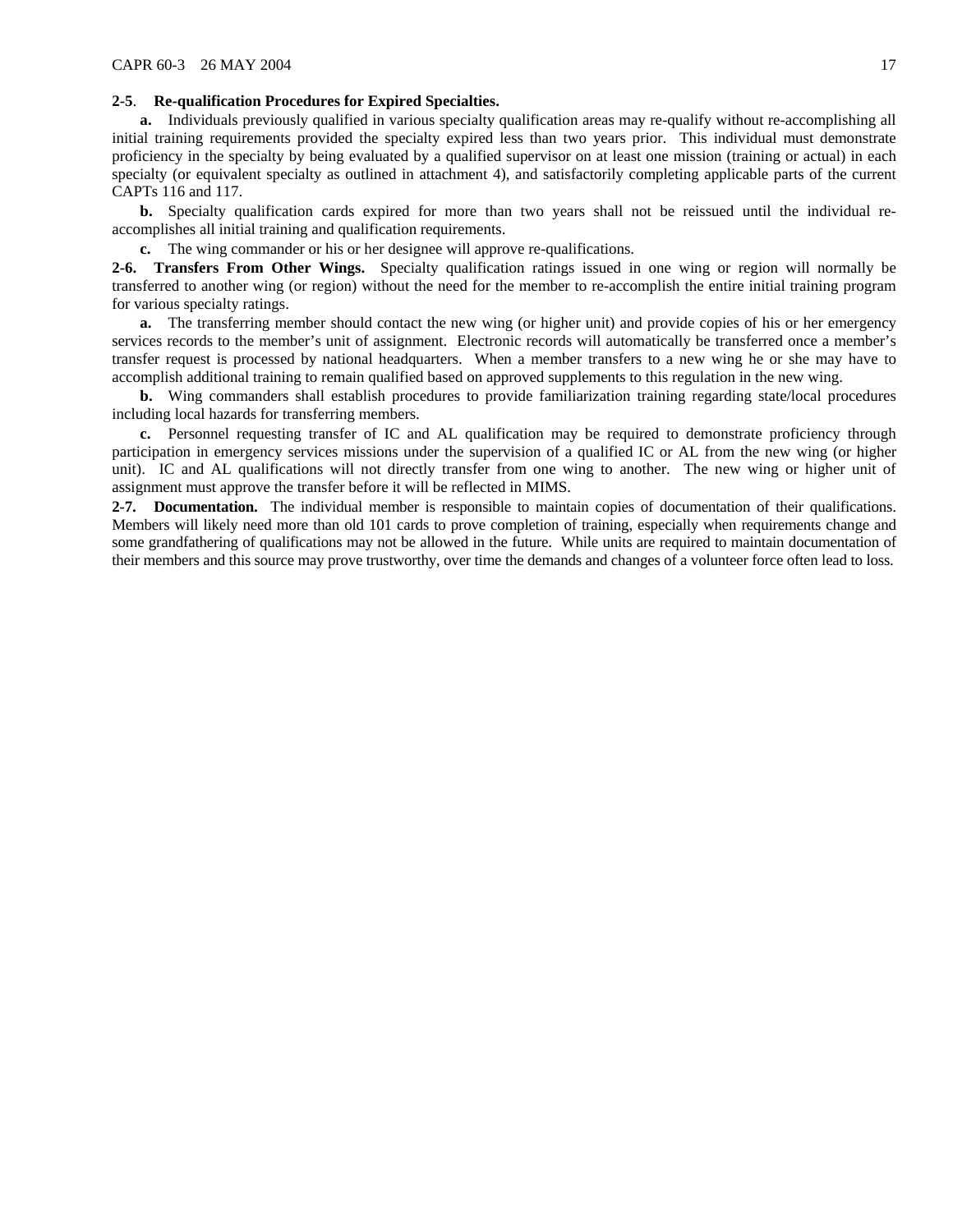### **CHAPTER 3 – USAF-ASSIGNED SAR/DR/CD TRAINING/EVALUATION MISSIONS**

<span id="page-17-0"></span>**3-1. General.** This chapter outlines responsibilities and procedures for planning and conducting USAF-assigned training and evaluation missions. State and local missions will be conducted in accordance with current CAP regulations and state or local MOUs and operating agreements.

### **3-2. Responsibilities.**

**a.** The CAP-USAF liaison region and CAP wing liaison personnel are responsible for monitoring these missions. Liaison personnel may cancel, suspend, or alter the missions as necessary in the interest of safety, but will normally recommend changes to avoid this well in advance.

**b.** The CAP wing/region commander coordinates requested dates for USAF-assigned training/evaluation missions with the respective wing liaison office.

**c.** The CAP region commander monitors each wing's training program and coordinates region-wide training activities. Region commanders review the results of USAF-required evaluations within their region and ensure necessary actions are taken to correct any deficiencies identified.

#### **3-3. USAF-Assigned Reimbursable Training and Evaluation Missions.**

**a.** The goal of the CAP-USAF reimbursable training mission and evaluation program is to assist CAP in developing and maintaining effective, efficient, and safe mission operations. SAR, DR and CD evaluations provide the USAF and CAP with information concerning capabilities and limitations of each wing in the performance of CAP operational missions. Wing training missions are also used to identify and strengthen areas requiring additional emphasis and training.

**b.** Training missions should be designed to improve the wing's ability to perform mission commitments identified in approved agreements and memorandums of understanding. The responsible wing coordinates participation of state and local emergency services agencies. At the request of the wing/region commander, wing liaison personnel may assist in coordinating state and local agency involvement in training/evaluation activities.

**c.** USAF-assigned training missions are planned to accomplish specific training requirements. The specific training objectives must be reviewed and approved by the wing liaison office prior to requesting mission authorization.

**d.** USAF-required evaluations are administered under the control of the CAP-USAF liaison region. Wing liaison personnel and other active duty or reserve USAF personnel may assist liaison region personnel in forming the USAF evaluation team.

**e.** During USAF-required evaluation missions, training of operational mission personnel may only be conducted when not detrimental to accomplishment of the evaluation.

**3-4. USAF-Assigned Non-Reimbursable Training Missions for CAP Resources.** USAF-assigned non-reimbursable training missions should be designed to provide training to improve the wing's ability to perform mission commitments identified in approved agreements and memorandums of understanding. These missions are intended to permit a wing (or region) to conduct additional training activities beyond those authorized for USAF reimbursement. Non-reimbursable training missions will be planned to accomplish specific training requirements. Specific training objectives must be reviewed and approved by the wing (or region) commander prior to requesting mission authorization.

#### **3-5. Scheduling and Requesting USAF-Assigned Reimbursable Training or Evaluation Missions.**

**a. General.** Subject to availability of funds, each wing and region is authorized the following evaluation and training missions during the federal fiscal year to evaluate or prepare for the effectiveness of mission capabilities.

**1)** SAR and DR evaluations are required biennially. These evaluations may be combined into one evaluation and may be accomplished as part of a multi-wing evaluation.

- **2)** Optional (as necessary):
	- **a)** SAR training missions
	- **b)** DR training missions

**Note:** Each wing is also authorized four counterdrug training missions annually.

**b. Required Evaluation Scheduling.** The responsible CAP-USAF liaison region will schedule each wing for one SAR and DR evaluation at least every other year (may be combined). The liaison region commander will coordinate with the respective wing liaison office and CAP wing commander to establish firm dates. Required evaluation dates will be selected well in advance to permit proper coordination of region events.

**c. USAF-Assigned Training and Evaluation Mission Requesting Procedures.** For required evaluations the liaison region commander will coordinate with the wing commander to establish an appropriate date(s) for the evaluation. For evaluations, and training missions the wing/region commander will plan and estimate the cost of the mission and, in each case will complete a copy of CAPF 10. A Sample CAPF 10 can be found in CAPR 60-4, Volume II.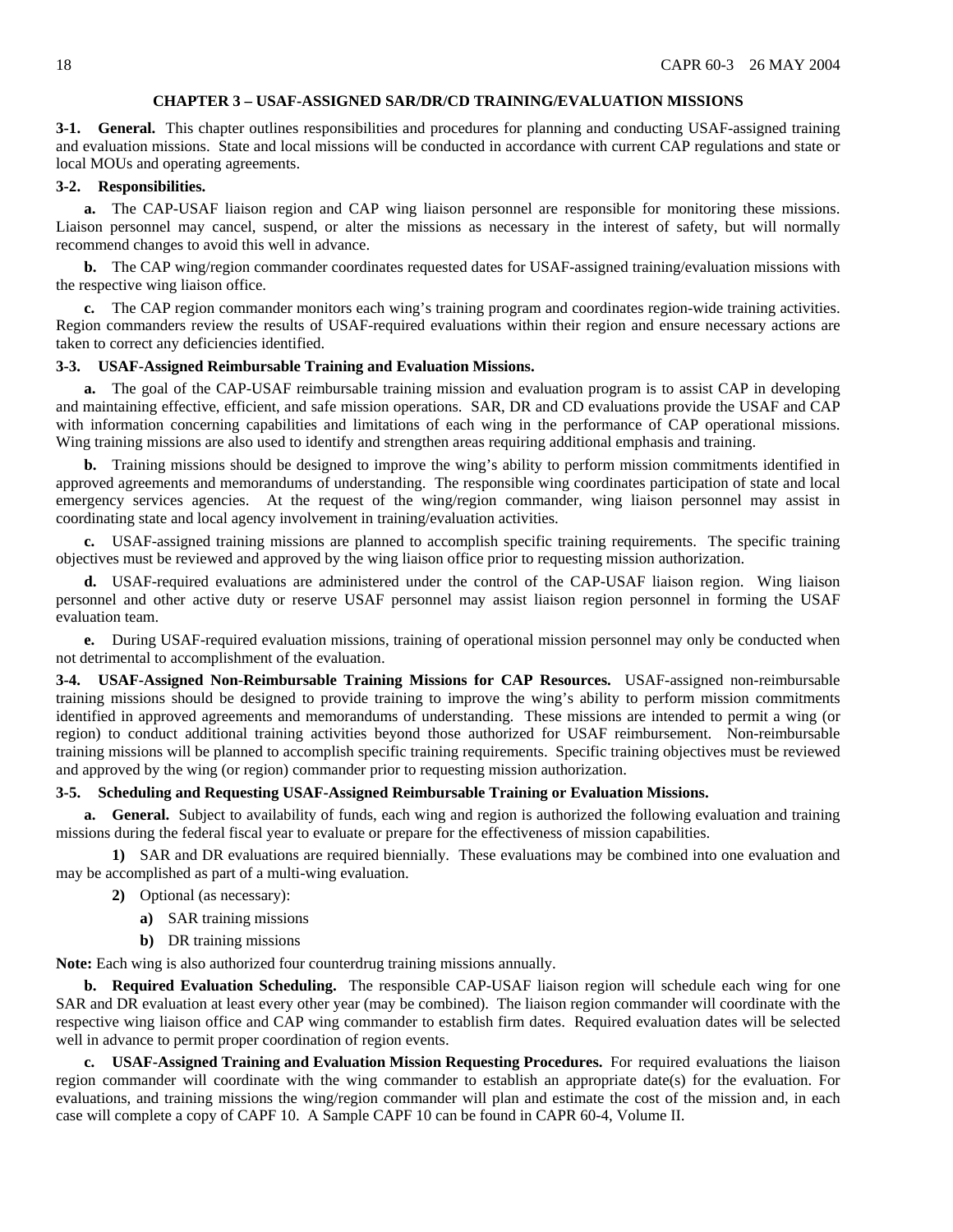**1)** The CAP wing/region commander prepares a CAPF 10 to include a detailed training scenario and forwards it to the wing liaison office. After approval by the wing liaison office, the request is forwarded to the CAP-USAF liaison region. The CAPF 10 must arrive at the CAP-USAF liaison region at least 30 days prior to the activity date.

**2)** If approved, the CAP-USAF liaison region will complete the appropriate blocks and return a copy of the form to the wing liaison office. This mission authorization includes a mission number and a fund cite for the estimated reimbursement authorized for the mission. Claimed expenditures will not be reimbursed above the estimated amount specified in block 2 on the CAPF 10 without specific approval of the CAP-USAF liaison region.

**3)** After completion of the mission, claimed reimbursement should be summarized on the CAPF 10 by the wing liaison office and returned to the CAP-USAF liaison region.

**3-6. USAF Reimbursement.** Reimbursement procedures will be in accordance with CAPR 173-3.

#### **3-7. Mission Reports.**

**a.** USAF evaluation team members use CAP-USAF Form 12, *Search and Rescue Evaluation and Disaster Relief Evaluation*, as a guide during required evaluations and optional training missions. Results of required evaluations are documented on CAP-USAF Form 12 and sent to the respective CAP wing/region commander and to HQ CAP-USAF/XO. Wing commanders shall review their copy of required evaluation reports and forward corrective actions for all items rated less than satisfactory (or "no" on a yes/no question) to the CAP region commander, with a copy to the CAP-USAF liaison region. The wing commander shall forward these responses not later than 30 days following receipt of the report from the USAF evaluation team.

**b.** Optional training mission reports are prepared by the wing liaison personnel and provided to the CAP wing commander. The CAP wing liaison office maintains a file copy. At the discretion of wing liaison personnel, mission results are reported using a simple narrative of activities and findings, or by use of CAP-USAF Form 12. The wing commander is not required to answer this report unless specifically requested by HQ CAP-USAF/XO or by the CAP-USAF liaison region office.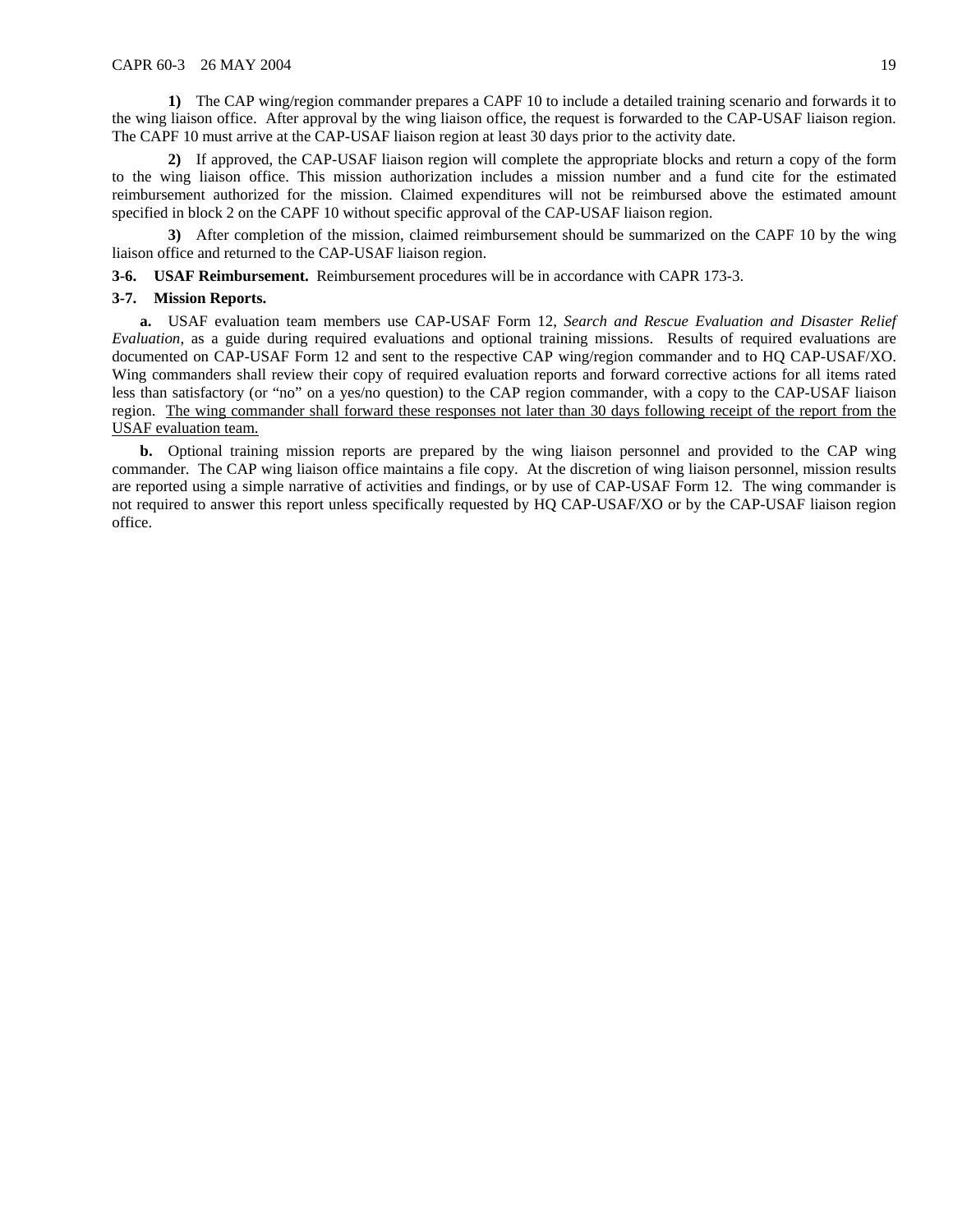#### **CHAPTER 4 – ORGANIZATION, ALERTING SYSTEMS, AND BRIEFING/DEBRIEFINGS**

### <span id="page-19-0"></span>**SECTION A – ORGANIZATION**

**4-1. General.** One of the primary missions of CAP is to save lives and relieve human suffering while protecting the lives and equipment of those involved in providing these services. It is essential that all efforts be consistent with the capabilities of CAP personnel, equipment, facilities, climate conditions, etc. CAP forces must be organized, trained, and equipped to respond rapidly to emergency requirements. Rapid response to a mission request could mean the difference between life or death. Thoroughness in planning and executing the mission cannot be over emphasized.

**4-2. Emergency Services Organization.** Emergency services missions will be conducted pursuant to this regulation. This regulation implements procedures contained in the United States Supplement to the International Aeronautical and Maritime SAR Manual, and the guidelines of the incident command system.

**a.** On missions where CAP is the lead agency, the CAP incident commander may be assigned as the overall incident commander. The incident commander is responsible for management of the overall mission and shall ensure all efforts are accomplished in accordance with applicable agreements, regulations, etc., to ensure maximum efficiency, effectiveness, and economy of operations.

**b.** On missions where CAP is participating under the overall control of another agency, the CAP agency liaison is responsible for coordinating with the overall incident commander for the efficient and effective use of CAP resources.

**c.** The scope of the mission and availability of personnel and equipment are essential factors in determining the mission staff required. A complete mission staff may be required for extensive missions, while an abbreviated staff of one or two functions will do for smaller operations.

#### **SECTION B - ALERTING SYSTEM**

**4-3. General.** Operational readiness is mandatory for the successful accomplishment of the CAP mission. Personnel and equipment must be available and ready at all times. Preparations and procedures will be established to ensure prompt and effective deployment. A CAP wing (region) alerting system to be used throughout the wing (region) will be published to provide immediate response on a limited basis at all times and full-scale operations as soon as possible.

**4-4. Alerting Procedures.** When a request for assistance has been received from an authorized agency and the decision has been made for CAP to participate, personnel will be alerted in accordance with established wing and unit alerting procedures. Individuals qualified to perform specific missions should be listed on a mission qualification roster.

**a.** The alert system will assure CAP personnel become operational as soon as possible. The safety of personnel and equipment will not be jeopardized. Inadequate preparations and unauthorized short cuts will not be tolerated. Alert system procedures should provide sufficient time for crew briefing, mission planning, and normal operation of all equipment.

**b.** If the controlling agency has reason to believe a mission may be opened subsequent to further investigation, they may exercise a pre-alert. A pre-alert will allow mission personnel time to begin an initial assessment and organize resources and personnel prior to actual operations taking place.

**c.** Rapid response requires use of the most readily available personnel and equipment appropriate to the mission and will not be delayed to secure a corporate aircraft or vehicle.

### **SECTION C - BRIEFINGS/DEBRIEFINGS**

**4-5. General.** Formal and complete briefings and debriefings are extremely important for safe and effective mission accomplishment. They must be comprehensive, concise, and specific. Inadequate briefings may lead to complacency, incomplete mission accomplishment, and compromise of safety. Briefings and debriefings should be conducted in a formal atmosphere and in a suitable briefing room if possible. Professionalism and compliance with directives will be stressed. Detailed checklists should be used to prevent omission of important data. Briefings also must be scheduled to allow crews ample time for pre-departure activities.

**4-6. Mission Briefings.** A general group briefing is normally accomplished at the beginning of especially resource intensive missions and updated as necessary, though it is not required for all missions. The incident commander will establish the actual time of the briefing. The briefing should present important information and bring aircrews and ground teams up-to-date on developments in the mission. The incident action plan, ICS Forms 202 through 206 with attachments, can assist in this for more intensive missions and ICS Form 201 can be used for the typical short-duration and less manpower intensive missions, and samples are available in CAPR 60-4, Volume I, Part I. The briefer should also emphasize the importance of safety and the need to incorporate risk management in decision-making. Participating personnel must be kept fully informed of operational plans and status of the mission so that individual aircrews and ground teams may make sound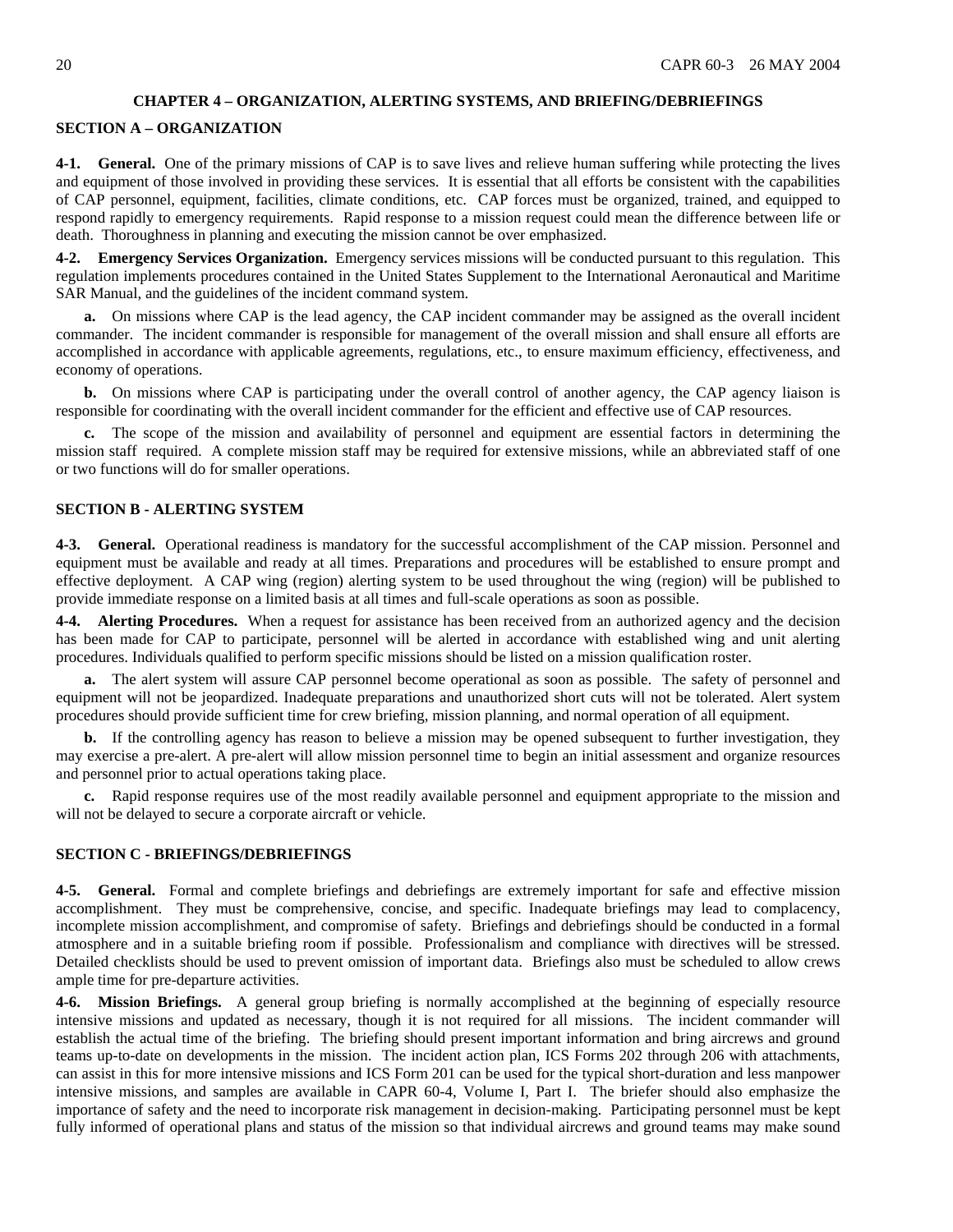decisions and assist in providing information to the incident commander. Updates to briefings should be provided in the most appropriate manner to communicate mission essential information. Examples of update briefings could be verbal briefings by a clearance officer, or written orders posted to a status board in a common area of the mission base.

**4-7. Aircrew and Ground Team Briefings.** In addition to the general mission briefing, an individual detailed briefing for each aircrew and ground team will be given prior to each sortie. This will include areas to be covered, type of mission, altitudes, search patterns, communications frequencies and procedures, actions to be taken, hazards to operations, and other information considered pertinent. Individual briefing folders including the above information should be prepared for each aircrew and ground team.

**a.** Aircrew briefing kits, which are maintained by each mission pilot, should contain:

**1)** CAPF 104, *Mission Flight Plan/Briefing Form*. The front side of this form must be complete prior to release of the flight. A sample CAPF 104 can be found in CAPR 60-4, Volume I, Part I.

**2)** Appropriately gridded aeronautical sectional charts. Current charts must be used for navigation and obstruction clearance but these need not be gridded.

- **3)** Specialized briefing checklists (as applicable).
- **4)** Any other appropriate material considered necessary to successful accomplishment of the mission.
- **b.** Ground team briefing kits, which are maintained by each ground team leader, should contain:

**1)** CAPF 109, *Ground Team Clearance*. The front side of this form should be complete prior to release of the team. A sample CAPF 109 can be found CAPR 60-4, Volume I, Part I.

- **2)** CAPF 106, *Ground Interrogation Form*. A sample CAPF 106 can be found CAPR 60-4, Volume I, Part I.
- **3)** Appropriate maps and charts.
- **4)** Gridded aeronautical sectional charts for the area (need not be current).
- **5)** Specialized briefing checklists (as applicable).
- **6)** Any other appropriate material considered necessary to successful accomplishment of the mission.

**4-8. Crew and Passenger Briefings.** Prior to each flight, the pilot-in-command will brief the crew and passengers. This briefing will include essential information regarding the flight, such as route, weather, altitudes, and duties, and specific information concerning the aircraft, such as survival equipment, emergency exits, and in-flight emergency procedures. When the same crew and passengers accomplish more than one flight during the day, subsequent briefings are not required except to note changes from the previous briefing.

**4-9. Media Briefings.** Regularly scheduled media briefings should be planned, especially on highly visible missions like missing aircraft searches or when providing disaster support. The local news media can often support you and provide useful tools for information gathering if utilized properly, but personnel conducting press briefings should be careful not to release sensitive information until properly coordinated and approved.

**4-10. Debriefings.** Debriefings are one of the most important functions accomplished during a mission. They permit the collection and recording of information that aids in determining successive activities. An aircrew or ground team cannot search and have "negative results." Even if the objective is not located, important information can be obtained, such as weather, turbulence, ground cover, etc.

**a.** Aircrews and ground teams should prepare their own debriefing comments on the reverse of the CAPF 104 or CAPF 109 (as appropriate) between sorties. The debriefer from the planning section will then review this and interview the crew for additional information.

**b.** Some of the most important information a search aircrew or ground team can provide is where they searched and how effective the search was. This should include weather, terrain, turbulence, shadows, ground coverage, visibility, primary search direction, etc.

**c.** At the end of each operational period, the planning section should review the appropriate debriefing forms for the complete search picture, compute the probability of detection if necessary, and help determine priorities for the next period's activities.

**d.** Debriefing results will be provided to the incident commander and operations staff periodically or whenever significant items are evident that could impact real time operations or impact decisions to modify the incident action plan by the planning section.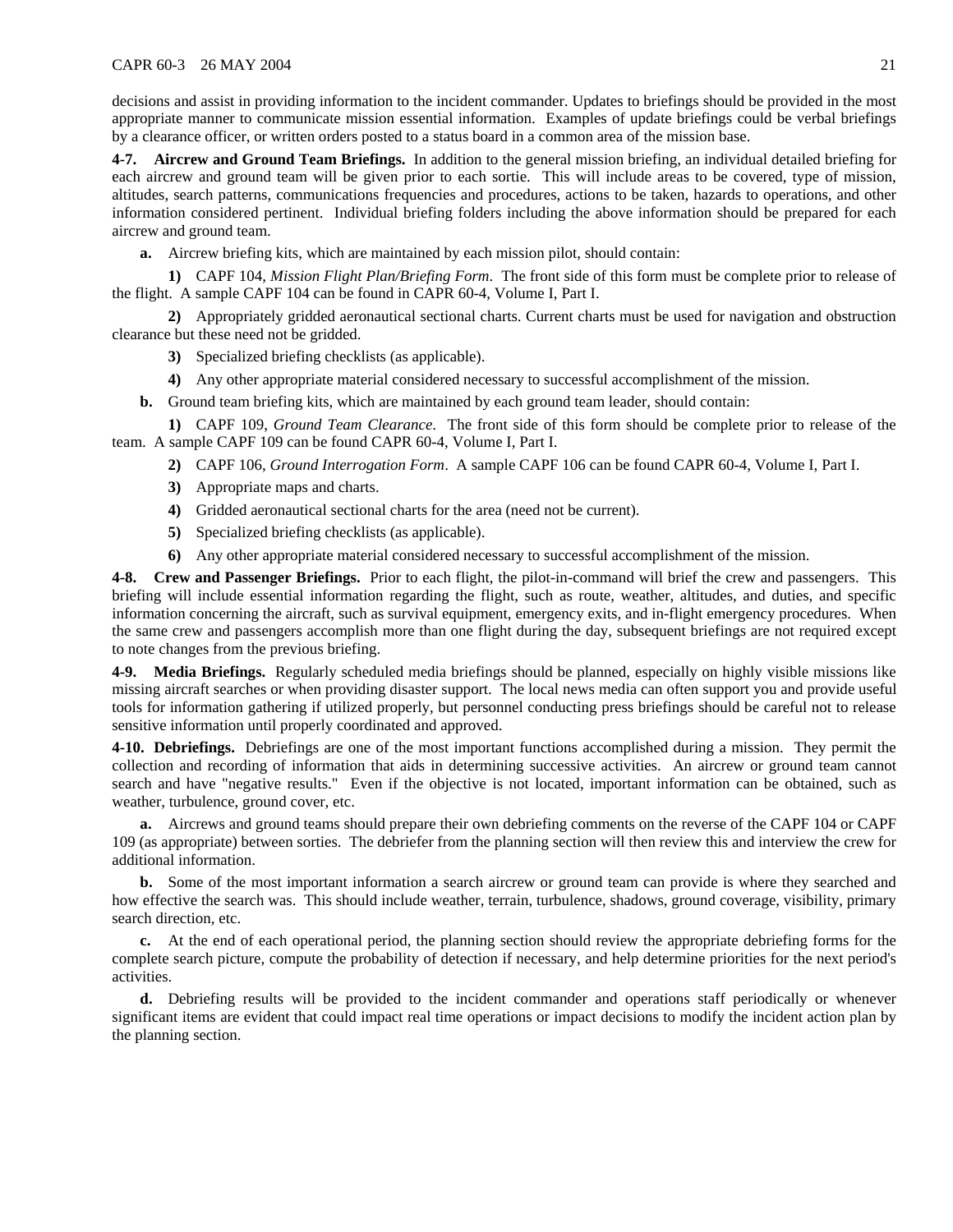#### **CHAPTER 5 – MEMORANDA OF UNDERSTANDING**

<span id="page-21-0"></span>**5-1. Background.** A memorandum of understanding (MOU) is a written agreement that establishes the basis for mutual cooperation and coordination between CAP and supported organizations and agencies. A MOU is appropriate when an organization or agency has a recurring need for CAP services and support. CAP units negotiating new or revised MOUs should utilize available legal officer services to the greatest extent possible. One of the most frequent concerns of state and local governments when they are negotiating the language of a MOU with CAP is properly identifying who will provide general liability and worker's compensation coverage for CAP activities performed pursuant to the MOU. CAPR 900-5, *The CAP Insurance/Benefits Program*, contains information regarding CAP liability and worker's compensation insurance issues. The language, incorporated into the sample MOU found at attachment 6 to this regulation, is designed to clarify liability issues arising from CAP activities performed in accordance with a state/local MOU. The sample MOU contains standard missions that have been reviewed and pre-approved by HQ CAP-USAF and NHQ CAP, and provides for liability (FTCA) and worker's compensation (FECA) coverage for CAP members. For reasons discussed later in this chapter, use of the sample MOU without adding non-standard missions is highly recommended. A simplified and more expeditious MOU approval process will obviously improve CAP's service to state and local governments, as well as to other organizations. However, a MOU with "non-standard" missions will be reviewed and possibly approved by HQ CAP-USAF and NHQ CAP. **MOUs will not be signed and approved by supported governmental or non-governmental organizations until HQ CAP-USAF and NHQ CAP have approved them as provided for in this chapter.**

#### **5-2. Air Force assigned Mission Status for National, Wing, and Local MOU Missions.**

**a. General.** It is important for CAP commanders and members to understand that Air Force assigned mission status may be extended to national, state, and local MOU missions.

**b. Implementation.** The most significant aspect of Air Force assigned mission status (regardless of whether it is paid with federal appropriated money or not) is that it serves to extend CAP and its members protection under both the Federal Tort Claims Act (FTCA) for general liability coverage and the Federal Employees' Compensation Act (FECA) for worker's compensation (for all members age 18 and older) while engaged in such missions.

### **5-3. National, Wing, and Local MOUs.**

**a. National MOUs.** An MOU that involves CAP operations in more than a single wing or single region is considered a national MOU. National MOUs such as those with DEA, Customs, FEMA, the Red Cross, and the Salvation Army, must be reviewed by HQ CAP-USAF and NHQ CAP, and approved by the CAP Board of Governors before being signed by the CAP National Commander and HQ CAP-USAF/CC. Any CAP unit without specific written approval of NHQ CAP/EX and HQ CAP-USAF/CC may not supplement national MOUs. NHQ CAP/GC, NHQ CAP/DO, and HQ CAP-USAF/JA maintain copies of current national MOUs. Copies may be requested from NHQ CAP/GC.

### **b. Wing MOUs.**

**1) General.** An MOU that establishes a recurring operational and/or training relationship between a CAP wing and a state or state agency (including the District of Columbia and the Commonwealth of Puerto Rico), is considered a wing MOU. Every CAP wing is required to maintain a current MOU with the state in which it operates. To qualify as a current MOU, it must be processed and approved under the procedures provided in this chapter, and must be reviewed and certified as current by the wing commander every 3 years after initial approval. A copy of the MOU and all subsequent certifications must be on file with the National Headquarters CAP General Counsel (NHQ CAP/GC) and HQ CAP-USAF/JA. Wings that do not have a current MOU with the state must submit a statement of reasons through their region commander to the national commander with a copy to the NHQ CAP/GC. Normally, each CAP wing has only one wing MOU with its parent state, though sometimes it is necessary for a wing to negotiate separate agreements with several state agencies. A wing MOU should define the various services and support to be provided by the wing, as well as specifying what, if any, support the state will furnish to the wing. **Wing MOUs should be forwarded to NHQ CAP/GC for staffing and approval before they are signed on behalf of the state.** Electronic transmission of MOUs is recommended.

**2) Sample MOU.** In order to ensure Air Force mission status for missions flown pursuant to a wing MOU, wings should use the sample MOU found at attachment 6 to this regulation. The sample MOU describes those basic missions the wing may perform for the state which have been pre-authorized by HQ CAP-USAF/CC as Air Force designated nonreimbursed (Category B) missions. Accordingly, use of the sample MOU will simplify HQ CAP-USAF and NHQ CAP review as well as expedite approval. The frequently difficult issue of state reimbursement and other support for CAP is left open for the wing and state to negotiate. Adding non-standard missions into the MOU should be avoided unless absolutely necessary.

**3) Corporate Missions.** If the wing incorporates non-standard missions into a wing MOU, they may be considered corporate missions upon approval of the MOU by NHQ CAP. The most significant aspect of corporate mission status is that CAP's liability insurance, both aviation and general liability, provides protection for CAP's activities unless the state provides coverage. Importantly, corporate status means that no FECA or other worker's compensation coverage is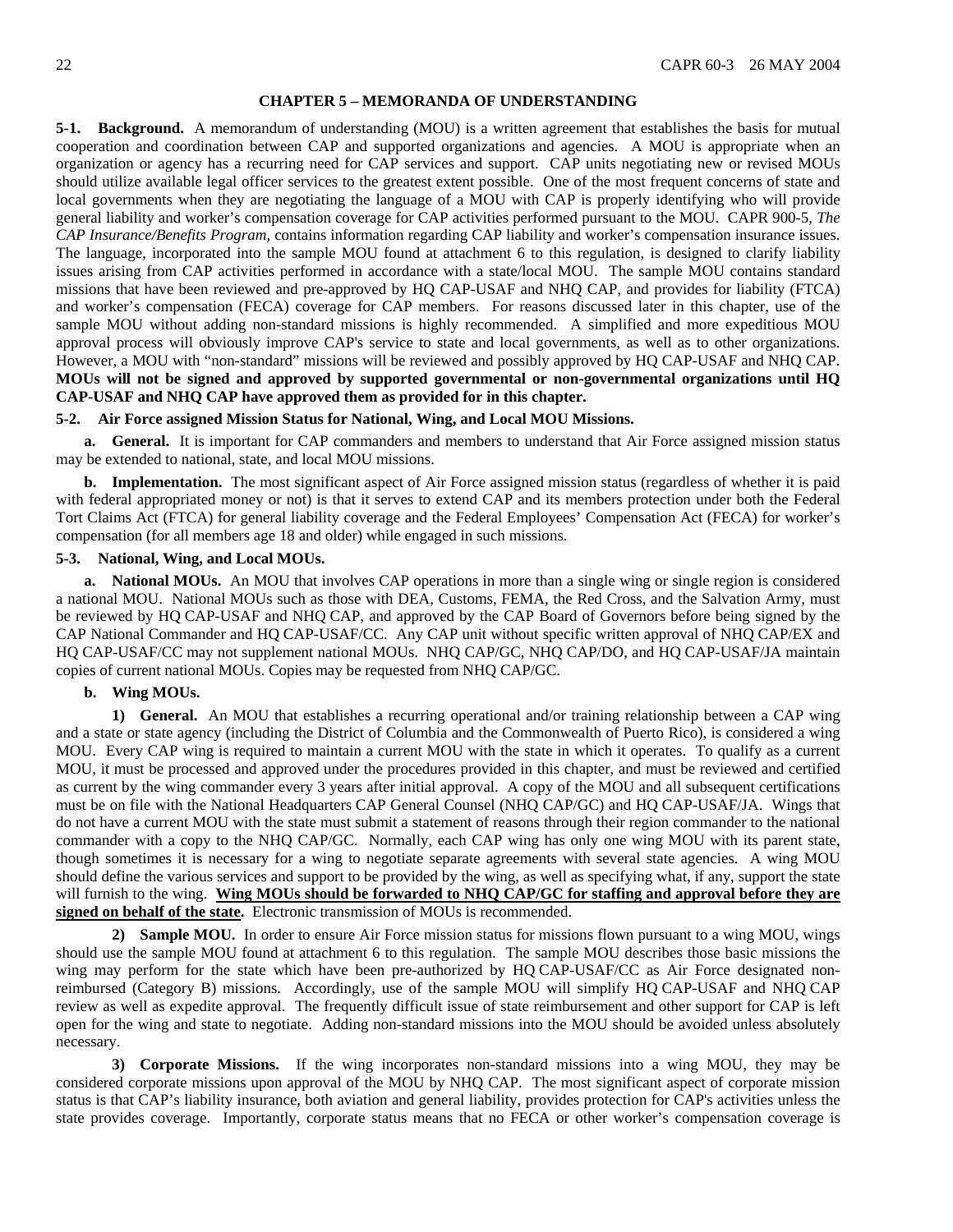available for CAP members (unless the state provides some). If the state insists on incorporating non-standard missions into a wing MOU, it should be highly encouraged to provide liability and worker's compensation for CAP and CAP members.

**4) Tran**s**portation of State Officials.** Transportation of non-members in CAP aircraft is authorized only as specifically provided in CAPR 60-1. A wing MOU may provide for additional transportation support for state officials, but it must explicitly specify that pre-approval of every non-member transportation flight has to be obtained from NHQ CAP/DO and HQ CAP-USAF/XO.

# **c. Local MOUs.**

**5) General.** An MOU that addresses a relationship between a CAP unit below wing level and a local government below the state level, or another organization, is considered a local MOU. Local MOUs frequently involve counties or other local governments that have recurring requirements for CAP support. Sundown patrols of coastal areas and lakes are common missions addressed in local MOUs.

**6) Sample MOU.** paragraphs 5-3b2), 3), and 4) of this chapter apply to local MOUs with respect to (1) using the sample MOU to the greatest extent possible, (2) obtaining Air Force designated non-reimbursed mission status for missions, and (3) attempting to not incorporate non-standard missions into the MOU. Restrictions on transporting non-CAP members also apply to local MOUs.

# **5-4. Approval Process for Wing and Local MOUs.**

**a. Wing MOUs**. Wing MOUs must be approved by the wing commander and forwarded to NHQ CAP/GC for staffing; a copy must also be provided to the region commander. Since wing MOUs serve to confer Air Force designated mission status, they must be approved by both NHQ CAP/EX and by HQ CAP-USAF/CC. Following HQ CAP-USAF and NHQ CAP coordination and approval, the MOU will be returned to the wing commander so he/she may obtain the signature of an appropriate state official. Once all the parties have signed the MOU, it must be forwarded to NHQ CAP/GC. Both NHQ CAP/GC and HQ CAP-USAF/JA will maintain copies of current wing MOUs. **Do not have any wing MOU signed by a state official until after it has been approved by HQ CAP-USAF and NHQ CAP.**

**b. Local MOUs**. Local MOUs must be signed by the wing commander and then forwarded to NHQ CAP/GC for processing; a copy must also be provided to the region commander. NHQ CAP/EX must approve all local MOUs. If Air Force designated mission status is requested, HQ CAP-USAF/CC must also approve the MOU. Following HQ CAP-USAF and NHQ CAP action, the local MOU will be returned to the wing commander so he/she may obtain the signature of an appropriate representative of the supported agency, and maintain the completed memorandum in wing files.

**5-5. Flight Release of MOU Missions.** Wing commanders ensure all wing flying personnel and flight release officers (FROs) are aware of which MOU missions have been approved as Air Force designated missions by HQ CAP-USAF/CC. Additionally, wing commanders must implement adequate procedures to ensure Air Force designated missions flown by wing personnel are appropriately flight released and flown in accordance with CAPR 60-1. Similarly, wing commanders must ensure that all wing flying personnel and FROs understand which MOU missions are considered corporate missions and that such missions are flight released and flown accordingly.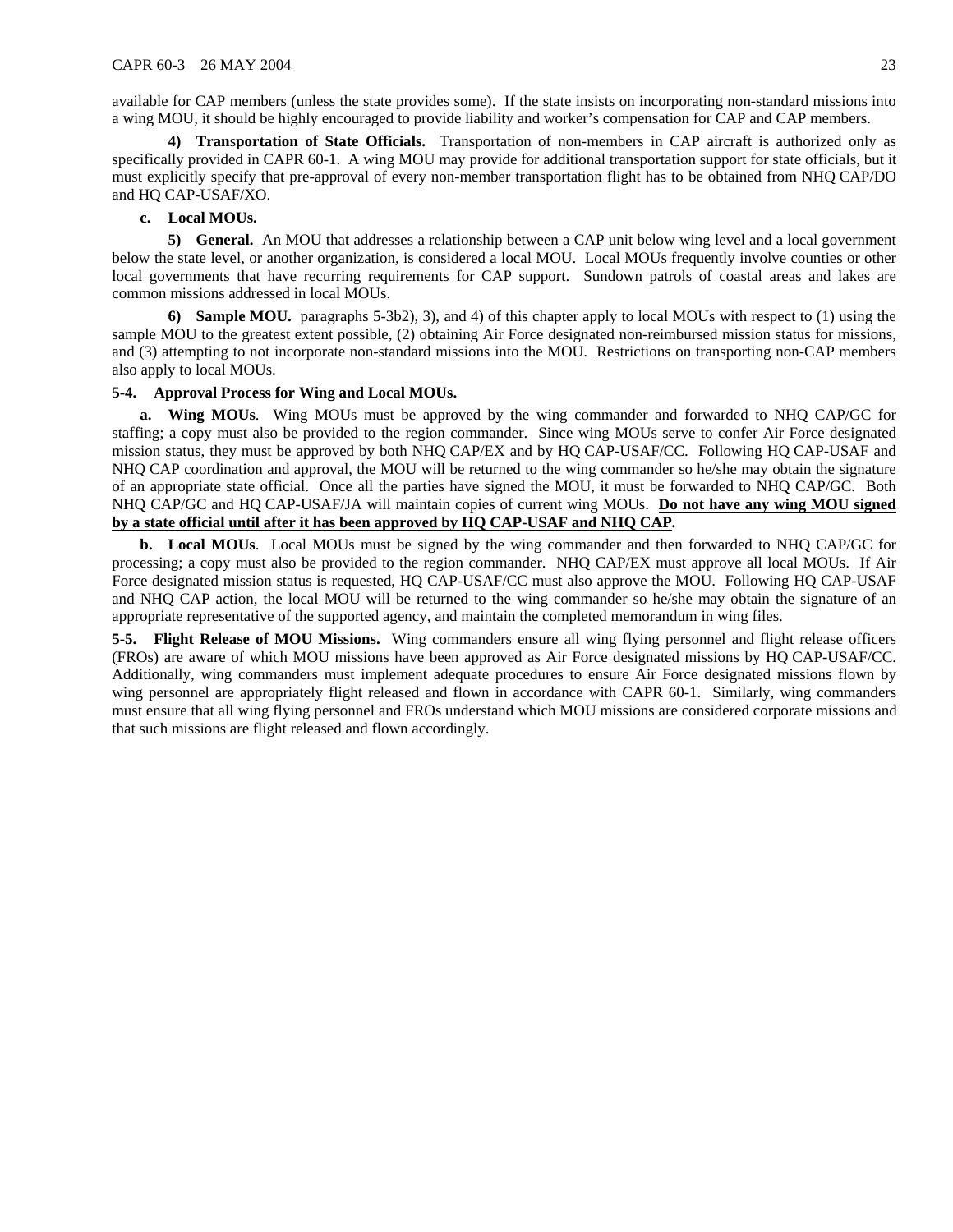#### **CHAPTER 6 – SEARCH AND RESCUE OPERATIONS**

<span id="page-23-0"></span>**6-1. General.** The search and rescue coordinator (SC) ensures SAR operations are coordinated efficiently through the use of available SAR resources and may make SAR agreements with federal, state, local, and private agencies, providing for the maximum practicable cooperation. The Air Force (AFRCC Commander, Langley AFB VA) is the responsible SC for search and rescue of the Inland Region of the Continental United States. The Coast Guard is the responsible SC for the Maritime Region (Atlantic Maritime Area, Portsmouth, VA/Pacific Maritime Area, Alameda CA). The Overseas Unified Command is the SC for the Overseas Region (Commander in Chief, US Air Force Pacific for Alaska). As an auxiliary of the USAF, the CAP provides much of the primary resources available to the USAF in fulfilling that responsibility.

**6-2. Liaison and Coordination.** Search and rescue (SAR) operations may require the cooperation and assistance of many agencies with various missions and widely dispersed facilities. Those organized and maintained for the primary purpose of conducting SAR operations are called primary SAR agencies. Those organized and maintained for a primary purpose other than SAR, but capable of assisting SAR operations with their facilities through prior indoctrination and coordination, are called secondary SAR agencies. CAP units must cooperate and coordinate closely with both primary and secondary agencies, whether military, civilian, or foreign. The purpose of liaison and coordination is to pre-plan mutual assistance and eliminate duplication and confusion through joint operating procedures and agreements.

**a.** All CAP commanders and operations personnel should be thoroughly familiar with the responsibilities and capabilities of the primary and secondary SAR agencies within their area of operation. CAP units at all levels should strive to participate in or host combined training exercises with these agencies. Direct liaison and coordination with these forces on SAR matters are essential. Professionalism, tact, and courtesy will be exercised to the fullest extent when dealing with assisting agencies.

**b.** Area SAR plans should be established. If broad area plans are impractical, agreements and joint operating procedures with individual agencies should be formulated. By identifying SAR resources prior to a SAR incident, qualifications and methods of use problems will not have to be solved during the mission. The development of SAR plans and agreements is the responsibility of CAP wings and regions (refer to chapter 5).

**6-3. Mission Execution.** Search and rescue missions will be executed pursuant to this regulation and the United States Supplement to the International Aeronautical and Maritime SAR Manual. Because of the many variables encountered during SAR operations and the individuality of each SAR case, the guidance provided in the manual must be tempered with sound judgment, having due regard for the individual situation.

**a. Activation.** The AFRCC, JRCC, or Coast Guard RCC will contact the CAP alert officer to select the incident commander and open a mission. The following information will be provided, as applicable:

- **1)** Mission number.
- **2)** Objective.
- **3)** General area of concern.
- **4)** Information gathered by the controlling agency.
- **5)** Specific instructions or considerations unique to the mission.

**b. SAR Mission Coordination.** The SC ensures SAR operations are coordinated efficiently through the use of available SAR resources. The SC mandates SAR mission organization (see figure 6-1), assigning the responsibilities and interrelationships of the SAR mission coordinator (SMC), on-scene commander, and search and rescue units (SRUs) for any mission.

A SMC is designated by the SC to manage a specific SAR mission, and has the full operational authority of the SC. A SMC is usually assigned for each SAR mission. For CAP, the SMC is most often the AFRCC mission controller. The SMC designates an on-scene commander (incident commander is used by most federal, state, and local agencies which employ the incident command system) to manage a SAR mission at the scene. For CAP, the on-scene commander is commonly the CAP incident commander (or IC). An on-scene commander conducts the SAR mission on scene using available resources and resources made available by the SIC.



**Figure 6-1. Typical SAR Mission Organization**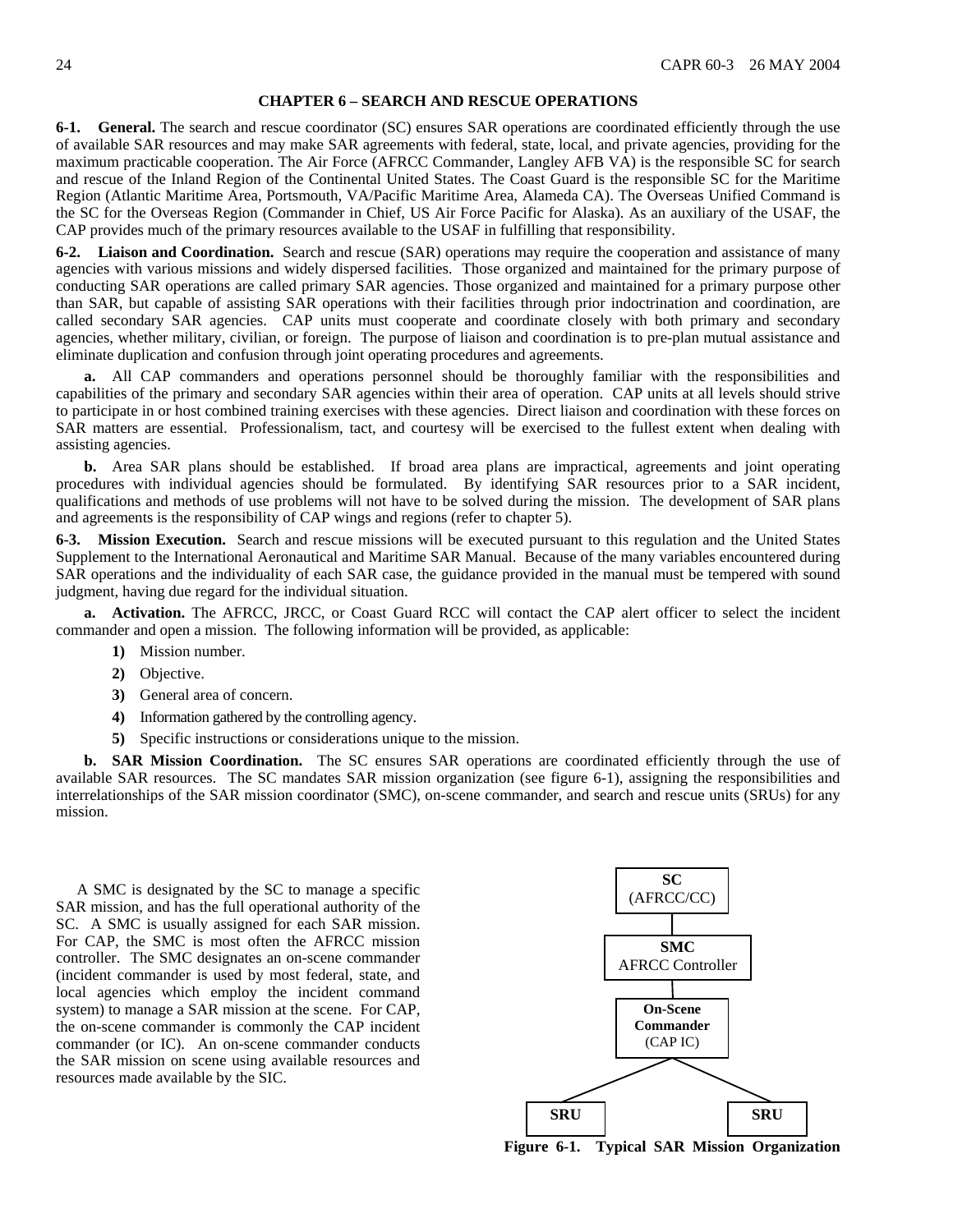**c. Resource Utilization.** The final decision to use CAP resources remains within the CAP at all times. The CAP incident commander or agency liaison exercises full authority over all CAP personnel for matters pertaining to the mission. The CAP incident commander or agency liaison must exercise prudent judgment in prosecuting the SAR mission. A thorough assessment of all risks associated with the mission must be accomplished and appropriate controls put in place to ensure safe operations. Refer to attachment 3 for risk assessment information useful to mission staff.

**1)** On missions where CAP is the lead agency, the CAP incident commander may be assigned as the overall incident commander. The incident commander is responsible for management of the overall mission and shall ensure all efforts are accomplished in accordance with applicable agreements, regulations, the United States Supplement to the International Aeronautical and Maritime SAR Manual, to ensure maximum efficiency, effectiveness, and economy of operations.

**2)** On missions where CAP is a participating agency under the overall operational control of another agency, the CAP agency liaison is responsible for coordinating with the overall incident commander, section chief, branch director, or division supervisor for the efficient and effective use of CAP resources (see chapter 8).

**3)** On missions where several CAP wings are involved in a mission, the appropriate rescue coordination center (RCC) will often designate a primary incident commander to whom the other wings will report. The designated incident commander will be the only point of contact with the RCC for CAP.

**d. Mission Management.** Guidelines for managing missions can be found in chapter 1 of this regulation.

**e. Silencing a Distress Beacon.** Most of CAP's search missions are searches for distress beacons. A distress beacon emitting a signal should be deactivated as quickly as possible as it presents a serious problem to the emergency alert system. The urban direction finding (DF) team (person) should maintain communications with the mission base on such missions. If the distress beacon is found on private property, or in a privately owned aircraft, boat, building, etc. (See paragraph 1-21e for additional guidance.)

**6-4. Closing/Suspending the Mission.** All reasonable actions will be taken to locate the search objective, determine the status, and effect rescue or recovery of survivors or victims. The decision to conduct extended operations will be based upon the probability of finding survivors. After all reasonable probability of locating survivors has been exhausted; extended operations become uneconomical and unwarranted.

**a.** When the CAP operates under an AFRCC SAR incident commander for either an aircraft or a non-aircraft search and the objective is located, the AFRCC will close the mission at the completion of rescue/recovery or when continued use of the federalized resource would be of no value. When the objective is not located and a specific status of neither distress nor non-distress is evident, the AFRCC will classify the mission as follows:

- **1)** For aircraft, the mission will be suspended.
- **2)** For non-aircraft, the mission will be closed as "Remains Missing."
- **3)** For a distress beacon, the mission will be closed as "Ceased."

**b.** If a controlling agency does not concur with a CAP recommendation to suspend a mission, active SAR coverage will continue until the mission is closed or until circumstances arise which justify another recommendation for authority to suspend the mission.

**c.** Missions will not be closed until all CAP resources have returned to their home bases or other points of origin, until another mission number has been assigned or personnel are officially released from the mission.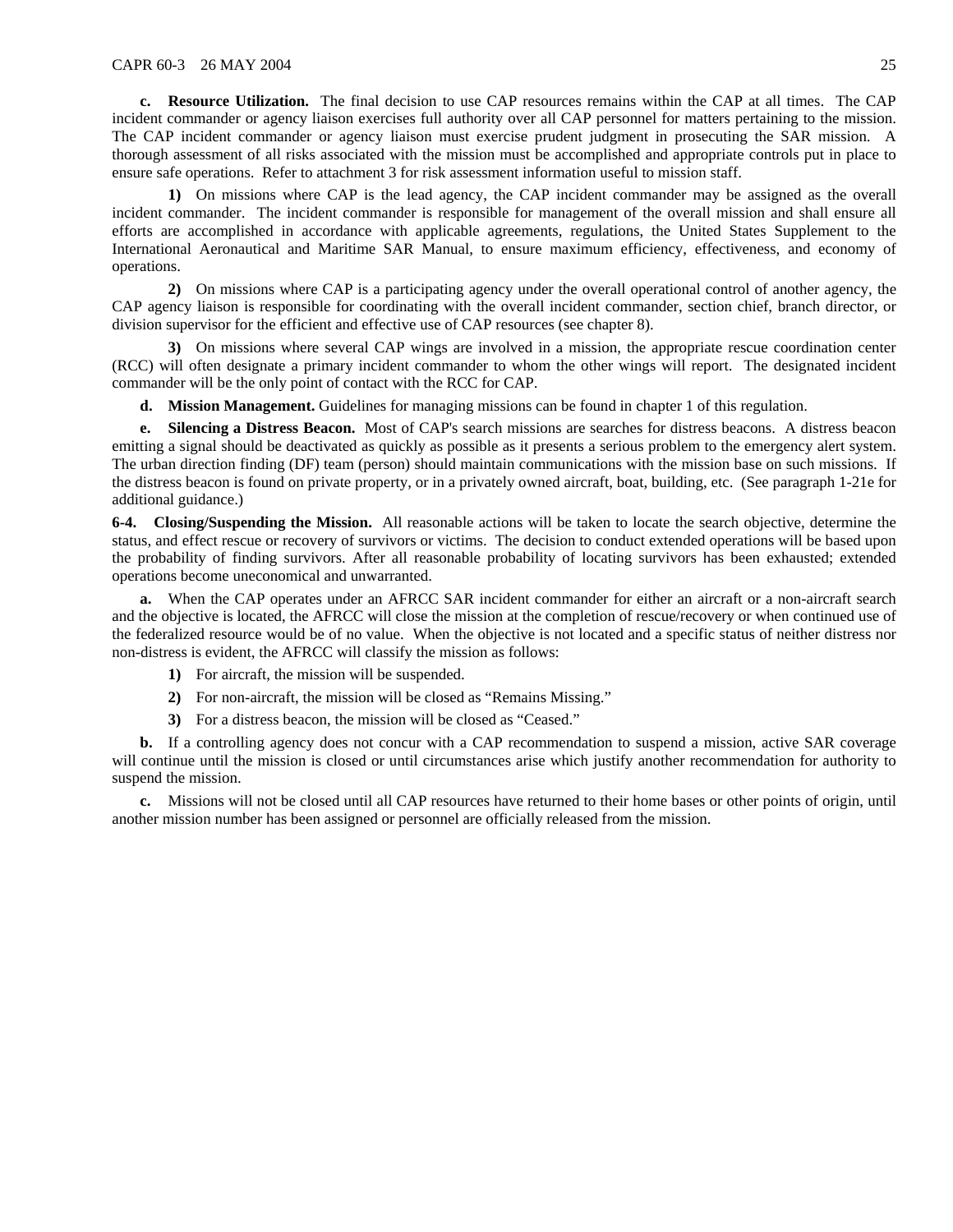### **CHAPTER 7 – DISASTER RELIEF (DR) OPERATIONS**

<span id="page-25-0"></span>**7-1. General.** This chapter outlines procedures applicable to civil disaster or emergency relief operations that are Air Force assigned missions, or CAP corporate missions.

**a.** Federal statutes under Military Support to Civil Authorities (MSCA) rules govern DR operations. Overall responsibility for Air Force assigned mission approval is:

- **1)** Imminently serious conditions.
	- **a)** Continental United States (CONUS) Air Force National Security Emergency Preparedness (AFNSEP) office
	- **b)** Alaska Alaskan Command (ALCOM)
	- **c)** Hawaii Pacific Command (PACOM)
	- **d)** Puerto Rico Atlantic Command (LANTCOM)

**2)** Presidential declaration: the same respective office or command in coordination with the Army Director of Military Support (DOMS).

**b.** When the CAP performs DR operations on a "corporate mission" basis, such operations are governed by applicable CAP regulations.

### **7-2. Definition of Terms.**

**a. Peacetime Disaster.** A peacetime disaster is defined as emergencies resulting from manmade or natural conditions including floods, storms, tornadoes, drought, fire, earthquakes, loss of control over radioactive or hazardous materials, oil spills, toxic release of materials, or similar catastrophes. As used here, the term does not include emergencies resulting from enemy attack or unlawful violence by civilians.

**b. Presidential Disaster Declaration.** Any peacetime disaster which:

**1)** Occurs in any part of the United States.

**2)** Is or threatens to be, in the determination of the President, of sufficient severity and magnitude as to warrant federal disaster assistance, under the Disaster Relief Act of 1970, PL 91-606, as amended, to supplement local government efforts and available resources in alleviating resultant damage, hardship, or suffering.

**c. Local Disaster.** Any peacetime disaster which has not received a presidential disaster declaration but in which assistance is provided to civil authorities.

**d. Imminently Serious Condition.** Conditions requiring immediate action to save lives, prevent human suffering, and/or mitigate great property damage.

**7-3. Basic Policies.** The primary responsibility of alleviating the conditions created by a peacetime disaster rests with individuals, families, private industry, local and state governments, the American Red Cross, and various nonmilitary federal agencies having resources available. However, when civil resources are inadequate, inappropriate, or unavailable to cope with the disaster, military resources may be used to assist local authorities in their efforts to save lives, prevent starvation and extreme suffering, and to minimize damage and property loss.

**a.** Military Support to Civil Authorities (MSCA). DoD Directive 3025.1 assigns the primary responsibility for MSCA within the CONUS to the Department of the Army. It states that the Departments of the Navy and Air Force will coordinate with the Department of the Army in disaster relief operations. Assistance is normally provided to civil authorities on a cost reimbursable basis. However, assistance will not be delayed or denied due to lack of a reimbursement commitment. Requests for CAP assistance must come from a local/state government official with authority to obligate local/state funds.

**1)** The Department of the Army has delegated the authority to plan and implement MSCA to the Commander, Forces Command (FORSCOM). FORSCOM has further delegated MSCA operations to the two CONUS Armies (CONUSA).

**2)** The Secretary of the Air Force has assigned the Air Force Security Emergency Preparedness Agency as the office of primary responsibility for all Air Force related National Security Emergency Preparedness functions as outlined in Executive Order 12656, dated November 1988, to include national security emergency Military Support to Civilian Authorities (MSCA), Military Support to Law Enforcement Agencies (MSCLEA), Continuity of Operations (COOP) and several related national security preparedness programs. The overall responsibility for planning and coordinating Air Force participation in DR operations is the Air Force National Security Emergency Preparedness (AFNSEP) office located at Ft. McPherson GA. The AFNSEP office is responsible for:

**a)** Serving as the point of contact with the CONUSAs on matters related to Air Force resource employment in DR operations.

**b)** Providing or designating, as required, on-scene commanders to exercise operational control over Air Force resources employed in a disaster area.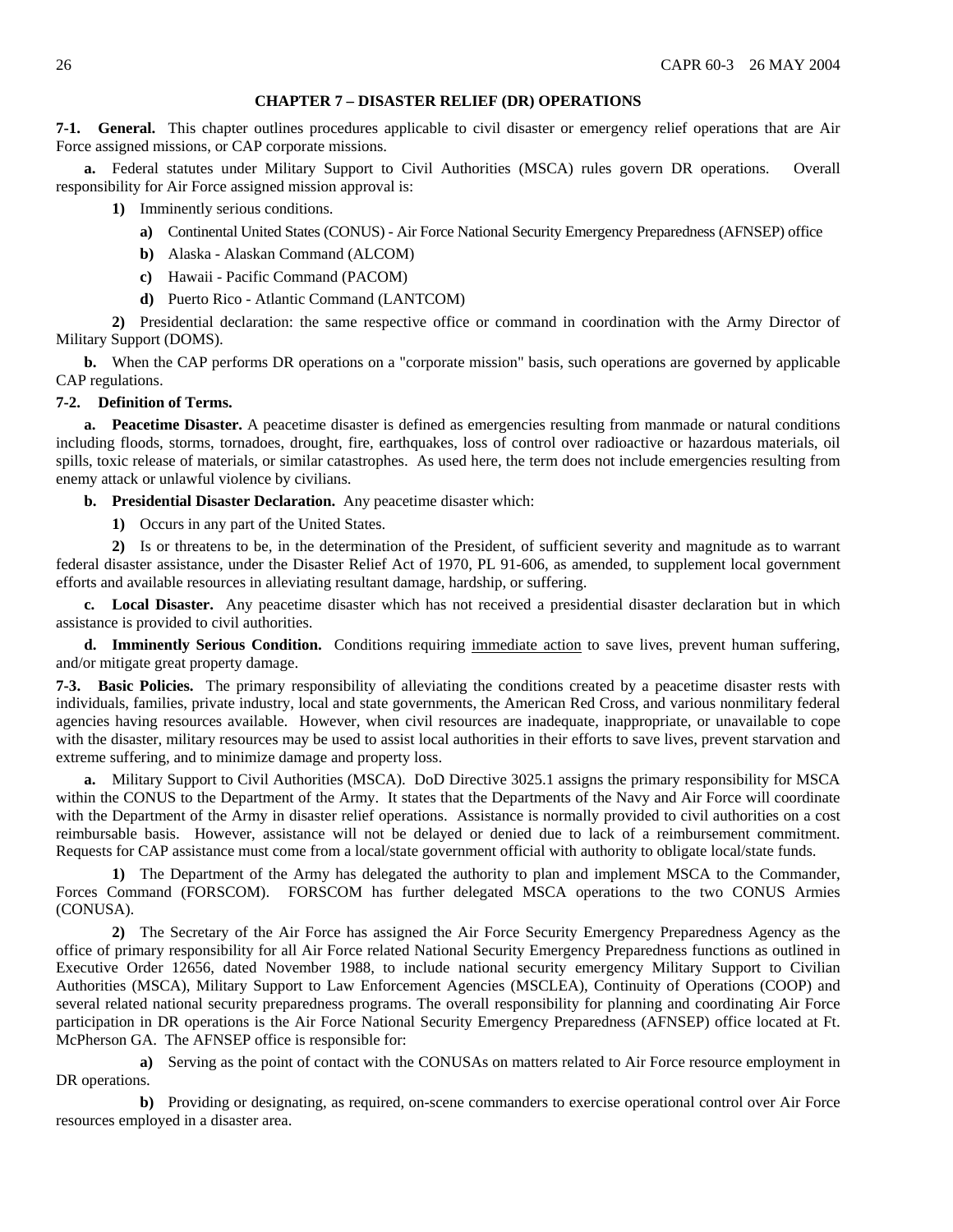**c)** Establishing procedures required for authorizing and coordinating CAP employment (under Air Force auspices) in DR operations. CAP participation in peacetime civil disaster or emergency relief operations under Air Force auspices, i.e., Air Force assigned missions, are governed by federal statutes under MSCA.

**b.** In order for CAP to adequately carry out its mission in disaster relief operations, plans must be made for all possible situations that could occur within their area of responsibility. Confusion and chaos normally follow natural disasters. An adequate plan of action is an invaluable tool for the proper execution of any mission involving CAP resources. Wing commanders should ensure that these plans are current, available to all concerned, adequate for anticipated situations, and can be supported by the resources available to the wing.

**c.** Geographic locations, terrain, weather, etc., will determine to a large degree the type of plans required. In many situations, especially in preparation for hurricanes, floods, etc., it may be necessary to deploy resources prior to the disaster in order to react with speed and efficiency or to protect the resources from initial damage.

**d.** CAP participation in peacetime civil disaster or emergency relief operations under Air Force auspices, i.e., Air Force assigned mission, is authorized pursuant to DoD Directive 3025.1, *Military Support to Civil Authorities (MSCA)* and AFI 10- 2701, *Organization and Function of the Civil Air Patrol*.

**1) Imminently Serious Conditions.** An Air Force mission designator (MD) number may be issued to CAP by AFNSEP for support of peacetime civil disaster/emergency relief operations under imminently serious conditions.

**a)** A request for CAP assistance must come from a local or state government official who has the authority to obligate local or state funds, respectively. Such assistance is provided civil authorities on a cost reimbursable basis. Local government officials should seek assistance through state emergency management agency channels first, unless the situation is of such imminent seriousness that any delay while awaiting state assistance is unacceptable.

**b**) The AFNSEP office issues Air Force MD numbers under imminently serious conditions for specific mission activities and dates. Such missions shall not be expanded to include other activities/dates without the prior concurrence of the AFNSEP office. The CAP may be asked to perform such things as: pre-damage assessment, post-event aerial damage assessment, general area search for survivors, emergency communications support, transport of emergency essential personnel/equipment, etc. Operations such as post disaster damage assessment, after the immediate response and not life threatening, are generally not considered imminently serious.

**c)** When a MD number is issued, AFM 10-206, *Operational Reporting*, Chapter 13, requires TEMPEST RAPID reporting. TEMPEST RAPID reports continue through mission termination. The CAP wing liaison office is responsible for this reporting. Incident commanders should coordinate with the liaison office to ensure information is accurate and forwarded in a timely manner.

### **2) Presidential Declaration.**

**a)** A federal coordinating officer (FCO), usually a Federal Emergency Management Agency (FEMA) representative, is appointed to coordinate all federal assistance to local/state governments in a presidentially declared disaster/emergency. A defense coordinating officer (DCO) is appointed by the appropriate CONUSA to assist the FCO in coordinating DoD assistance required. The FCO and DCO are normally located at the Disaster Field Office (DFO) setup in the disaster area.

**b**) If the FCO, in coordination with the DCO, determines that CAP assistance under Air Force auspices is required, CAP receives both an Air Force MD number and a FEMA task order number for USAF tracking and FEMA reimbursement purposes, respectively. CAP support is coordinated directly with the appropriate CAP wing by an AFNSEP representative at the DFO or AFNSEP office. TEMPEST RAPID reporting is required the same as for imminently serious missions (see paragraph 3d1)c)).

**c)** Requests for assistance received directly from civil authorities, while a presidential declaration is in effect, must be referred to local/state emergency management agency officials for routing to the state coordinating officer (SCO) appointed by the governor. The only exception is a request for assistance under "imminently serious conditions" criteria, outlined above. "Imminently serious" requests should be extremely rare during a presidentially declared disaster when a DFO has been established.

**3) Search and Rescue.** The criteria for opening a SAR mission to assist persons in distress as a result of a civil disaster or emergency do not differ from the criteria for opening a SAR mission under any other circumstance. An AFRCC mission number may, under certain circumstances, be issued to the CAP for "target specific" lifesaving SAR operations in disaster situations. An AFRCC SAR mission for an isolated recovery or search within a disaster area may be appropriate, while a general search for disaster victims should be handled as a disaster relief operation under an Air Force MD number (imminently serious) or an Air Force MD number and a FEMA task order number (presidential declaration). The appropriate local/state official must contact the AFRCC for a mission number following normal SAR request procedures.

**4)** If the CAP is needed, the coordination takes place between the Boise Interagency Fire Center (BIFC), DOMS, Forces Command (FORSCOM), the respective CONUSA, and the AFNSEP office.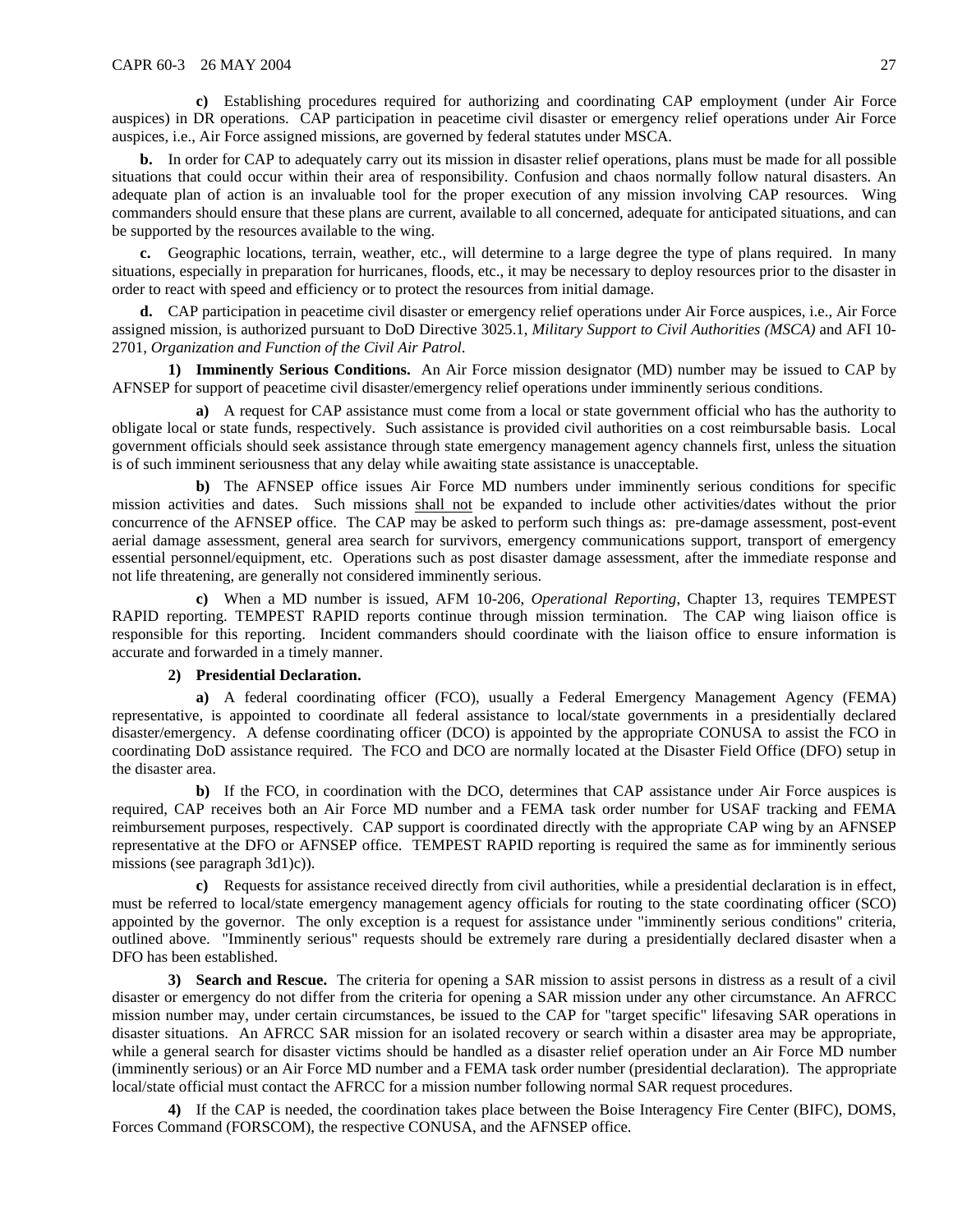**NOTE:** Alaska, Hawaii, and Puerto Rico comply with policy and procedures coordinated through CAP-USAF with the responsible approval authority.

The CAP may conduct peacetime civil disaster relief operations without an Air Force MD number. In such circumstances, federal benefits (e.g., FECA, FTCA, or USAF reimbursement) may not be provided to the CAP if there is no current MOU with the state that has been approved by CAP-USAF. Without an Air Force MD or an Air Force approved MOU with the state, the mission could be conducted without federal benefits as a corporate mission. The CAP wings should enter into agreements with their respective states for disaster/emergency relief. In accordance with chapter 5, such agreements should specifically address: mission authorization procedures, reimbursement policies and procedures, civil liability and worker's compensation coverage, and any other issues pertinent to state laws and CAP directives.

**f. Federal Emergency Management Agency (FEMA).** FEMA has the primary responsibility for coordinating and managing use of federal resources in presidentially declared disaster operations. It coordinates the implementation of federal policies and programs for overall emergency management and federal assistance to state and local governments. FEMA SOP 9347.1-PR provides guidance for the use of CAP on FEMA missions. FEMA is organized into 10 regions.

**g. State and Local Emergency Management Agencies.** CAP, when operating either as an Air Force resource or CAP corporate resource, works with states and their political subdivisions through channels established in emergency management plans. The state and local emergency management agencies coordinate DR planning and develop emergency operations plans.

**7-4. Liaison, Coordination, and Planning.** Accomplishment of disaster relief (DR) operations may require the cooperation and assistance of many agencies with various missions and widely dispersed facilities. CAP units must cooperate and coordinate closely with numerous agencies, whether military, civilian, or foreign. The purpose of liaison and coordination is to pre-plan mutual assistance and eliminate duplication and confusion through joint operating procedures and agreements. All CAP commanders and operations personnel should be thoroughly familiar with the responsibilities and capabilities of the disaster relief organizations and agencies within their area of operation. Direct liaison and coordination with these forces on DR matters are essential. Tact and courtesy will be exercised to the fullest extent when dealing with assisting agencies. If broad area plans are impractical, agreements and joint operating procedures with individual agencies should be formulated. By identifying necessary resources prior to a natural disaster situation, problems as to determining qualifications and methods of utilization will not have to be solved during the mission. The development of DR plans and agreements is the responsibility of CAP wings and regions (refer to chapter 5).

**a. State and Regional Disaster Airlift (SARDA) Plan.** Each state should have incorporated the FAA developed SARDA plan guidance into its Emergency Resource Management plan. The intent of this plan is the efficient usage of all available "air" resources including CAP aircraft. It is a plan for the state to use all available general aviation (non air carrier) resources, including pilots, aircraft, and airports, in meeting disaster airlift requirements. FAA Advisory Circulars 00-7C and 00-32A describe the SARDA plan concept.

**b. Local Planning.** At least one USAF emergency preparedness liaison officer (EPLO) is assigned to each state to coordinate DR matters with state agency officials. LOs, wing commanders, and wing emergency services staff should coordinate with their state EPLO so that plans include CAP, and reflect missions capabilities CAP can provide as necessary.

**7-5. Mission Execution.** Disaster relief missions will be executed pursuant to established agreements, sound judgment, and in accordance with the guidelines of this regulation.

**a. Activation.** The CAP often receives requests for disaster relief assistance from state and local authorities.

**1)** When operating pursuant to an approved agreement, mission authorization and activation is as stated in the agreement.

**2) CAP Participation Without an Air Force Assigned Mission Number.** A CAP wing commander, after obtaining approval from the region commander, may authorize use of CAP resources in a state or local disaster situation when no Air Force mission number is available or an existing Air Force authorization has expired. These missions will be authorized/released as Category "C" corporate missions.

**3) Air Force Mission Authorization.** Whether imminently serious or presidentially declared, CAP must obtain authorization from the responsible authorizing agency (AFNSEP, ALCOM, PACOM, LANTCOM, DOMS, AFRCC) prior to committing resources when operations are to be conducted under Air Force assigned mission numbers. The requesting agency should provide the necessary information (situation and support/assistance requested, estimated duration of operations, and any specific instructions or considerations unique to the situation) to the appropriate authorizing agency with their request. Prior coordination with state and local agencies to ensure a clear understanding of the steps necessary to obtain CAP resources under an Air Force assigned disaster relief mission is essential to rapid activation (it is recommended that this be accomplished via regular meetings with all responsible agencies on at least a quarterly basis). The authorizing agency will contact the CAP alert officer to select the incident commander and open a mission. The authorizing agency will provide CAP with a mission number.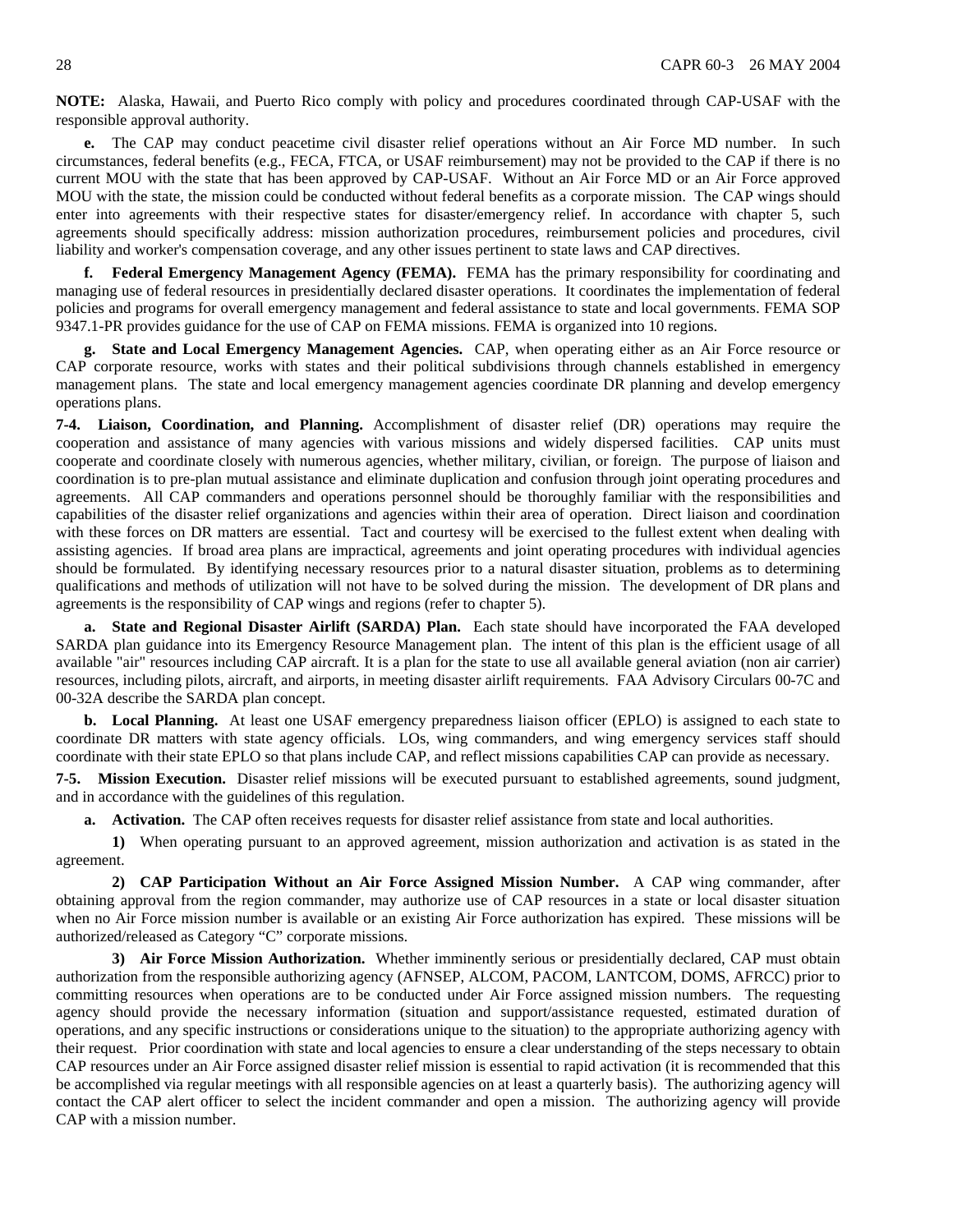**a)** Local authorities (city, county, etc.) should direct their initial request for assistance to the appropriate state civil authority (emergency management office). For imminently serious conditions, the state authority then contacts AFNSEP to request Air Force mission authorization. For presidentially declared disasters, the request for military assistance goes to the FEMA Regional Office (or designated federal control officer), who will pass the request to the CONUSA and AFNSEP office. Using any other procedures to request military assistance will probably result in unnecessary delay. This procedure does not preclude local authorities from requesting military assistance directly from the CONUSA or AFNSEP office in disaster situations when communications cannot be established with the state emergency management office.

NOTE: A direct request from CAP to the AFNSEP office will not be accepted.

**b**) If a disaster strikes without warning or if the conditions in a disaster situation rapidly deteriorate, the state may make a request directly to the AFNSEP office.

**c)** For lifesaving or individual search and rescue operations within a disaster area, responsible local authorities should direct their request for assistance through the state emergency management office to the AFRCC in the same manner as other SAR operations.

#### **d) Mission Authorization Numbers.**

**1** AFNSEP will issue one of two types of mission numbers. Under "imminently serious" conditions, the number will be an AFNSEP mission designator. If the disaster is presidentially declared, FEMA will establish a FEMA number for the disaster and AFNSEP will issue CAP an AFNSEP mission designator with the FEMA number attached. CAP must use the appropriate number for the appropriate days of their operation when requesting reimbursement.

**2** If the AFRCC issues a "life saving" or SAR mission number, it will be the same as what is normally used for SAR missions.

**e)** The wing commander will ensure the wing liaison office is advised promptly of all missions authorized and completed. The CAP incident commander must work closely with the wing liaison office to provide the information necessary to submit the required TEMPEST RAPID reports.

**f)** Upon completion of an Air Force authorized mission, the requesting agency must inform the AFNSEP office of the date and time of mission termination. If the information is passed by telephone, written confirmation should follow immediately.

**b. Resource Utilization.** The decision to use CAP resources remains within the CAP at all times. The CAP incident commander must exercise prudent judgment in prosecuting the DR mission. A thorough assessment of all risks associated with the mission must be accomplished and appropriate controls put in place to ensure safe operations. The CAP incident commander exercises full authority over all CAP personnel for matters pertaining to the mission, but this does not preclude CAP from working for another agency.

**1)** On missions where CAP is the lead agency, the CAP incident commander may be assigned as the overall incident commander. The incident commander is responsible for management of the overall mission and shall ensure all efforts are accomplished in accordance with applicable agreements, regulations, etc., to ensure maximum efficiency, effectiveness, and economy of operations.

**2)** On missions where CAP is a participating agency under the overall operational control of another agency, the CAP incident commander is responsible for coordinating with the overall incident commander, section chief, branch director, or division supervisor for the efficient and effective use of CAP resources.

**c. Mission Management.** Guidelines for managing missions can be found in chapter 1 of this regulation.

**7-6. Closing the Mission.** Missions will not be closed until all CAP resources have returned to their home bases or other points of origin, until another mission number has been assigned or personnel are officially released from the mission. The incident commander may close a mission when:

**a.** Requested rescue/recovery operations have been completed.

**b.** Continued use of CAP resources would be of no value.

**7-7. Reporting.** Accurate reporting of all CAP DR activities to NHQ CAP//DO and, for Air Force assigned missions, HQ CAP-USAF/XO, is essential if CAP is to receive deserved credit for its efforts. This includes missions performed under national (American Red Cross, Salvation Army, etc.), state, and local agreements in addition to those assigned by the Air Force. The designated incident commander is required to furnish the wing liaison office information necessary to accomplish TEMPEST RAPID I and III reports for Air Force assigned DR missions. A TEMPEST RAPID III report will be prepared for all DR missions.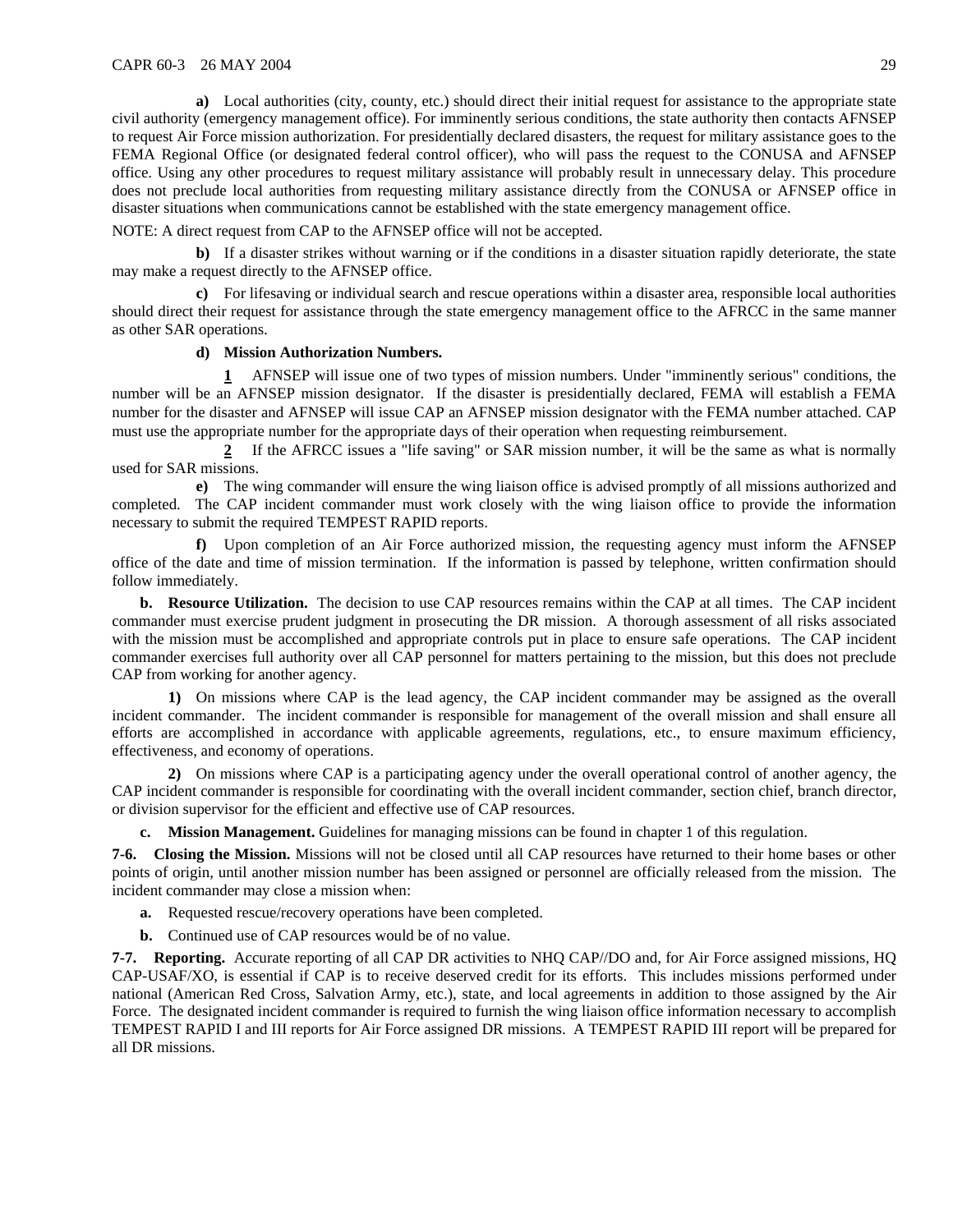**a. Natural Disaster Resource Employment Report (TEMPEST RAPID I) (AFM 10-206).** A TEMPEST RAPID I report is submitted by the wing liaison office upon mission initiation and subsequently as noted below for Air Force assigned missions.

- **1)** Reports are submitted by telephone or radio with written confirmation following:
	- **a)** Initial Report Immediately upon employment of CAP resources.

**b)** Daily Report - As of 2100Z, dispatched to reach the wing liaison office no later than 2400Z. (The wing liaison office may vary the time of this report if authorized by the AFNSEP office.)

- **c)** Interim Report Any time the situation changes substantially and warrants immediate action.
- **d)** Termination Report When CAP resources support is terminated.

**2)** The TEMPEST RAPID I report is completed in narrative format with each paragraph containing information relating to the topics specified. The following general instructions pertain to completing TEMPEST RAPID reports:

**a)** TEMPEST RAPID I reports will be submitted at least daily for as long as CAP resources are being used.

**b)** The first daily report will reflect pertinent facts, figures, or other data. Subsequent daily reports will reflect cumulative figures.

**3)** CAP incident commanders must coordinate with the wing liaison office to ensure reports are complete and submitted in a timely manner. The following information should be provided in numbered paragraphs in the following order:

**a)** Narrative statement covering the type of natural disaster, its location extent of damage, and estimated duration of CAP operations.

**b)** Source and time of request(s) for CAP assistance. Provide the full name, official position, and address of the requester.

- **c)** Casualties and fatalities of CAP personnel involved in disaster relief operations.
- **d)** Type(s) of mission(s) being conducted.
- **e)** Peak number of CAP members committed.
- **f)** Number of CAP aircraft committed. Identify whether member-owned or corporate-owned aircraft.
- **g)** Number of sorties and hours flown by member-owned and corporate-owned aircraft.
- **h)** Number of CAP fixed communications stations committed.
- **i)** Other CAP equipment committed by type and amount.
- **j)** Assigned Air Force mission number
- **k)** Remarks. In final daily report, show the termination date and time of CAP assistance.

**b. Natural Disaster Relief Final Report (TEMPEST RAPID III) (AFM 10-206).** This final written report will be submitted for DR missions accomplished by CAP. It consolidates all information concerning CAP activity in the operation. Resources used, total cost involved, pictures and news releases depicting CAP activity, letters of appreciation, and any other significant data should be included. The incident commander must complete a written report that must reach the wing liaison office within 6-working days following termination of CAP activity, and should include the following so that the liaison office can compile all pertinent information for the TEMPEST RAPID III report:

**1)** Indicate the location, cause, and duration of the disaster.

**2)** Include the name of the requester, time and date of initial request for CAP assistance. If requested from a civil official, state their position in the government.

**3)** Provide a chronological summary of principal CAP actions beginning from the initial operation. This summary should contain the type of personnel, resources, equipment, and supplies used.

**4)** Describe the highlights of the operation, outstanding support given, and unusual actions or occurrences that would assist in promoting the image of CAP.

**5)** State whether any damage to CAP facilities or equipment or casualties resulted from the disaster itself or in the disaster relief operation.

**6)** Include a discussion of problem areas encountered and actions recommended to avoid future occurrences and improve procedures used in DR operations. Enclosures should include photographs of CAP operations that should be captioned, dated, and identified as to location and activity.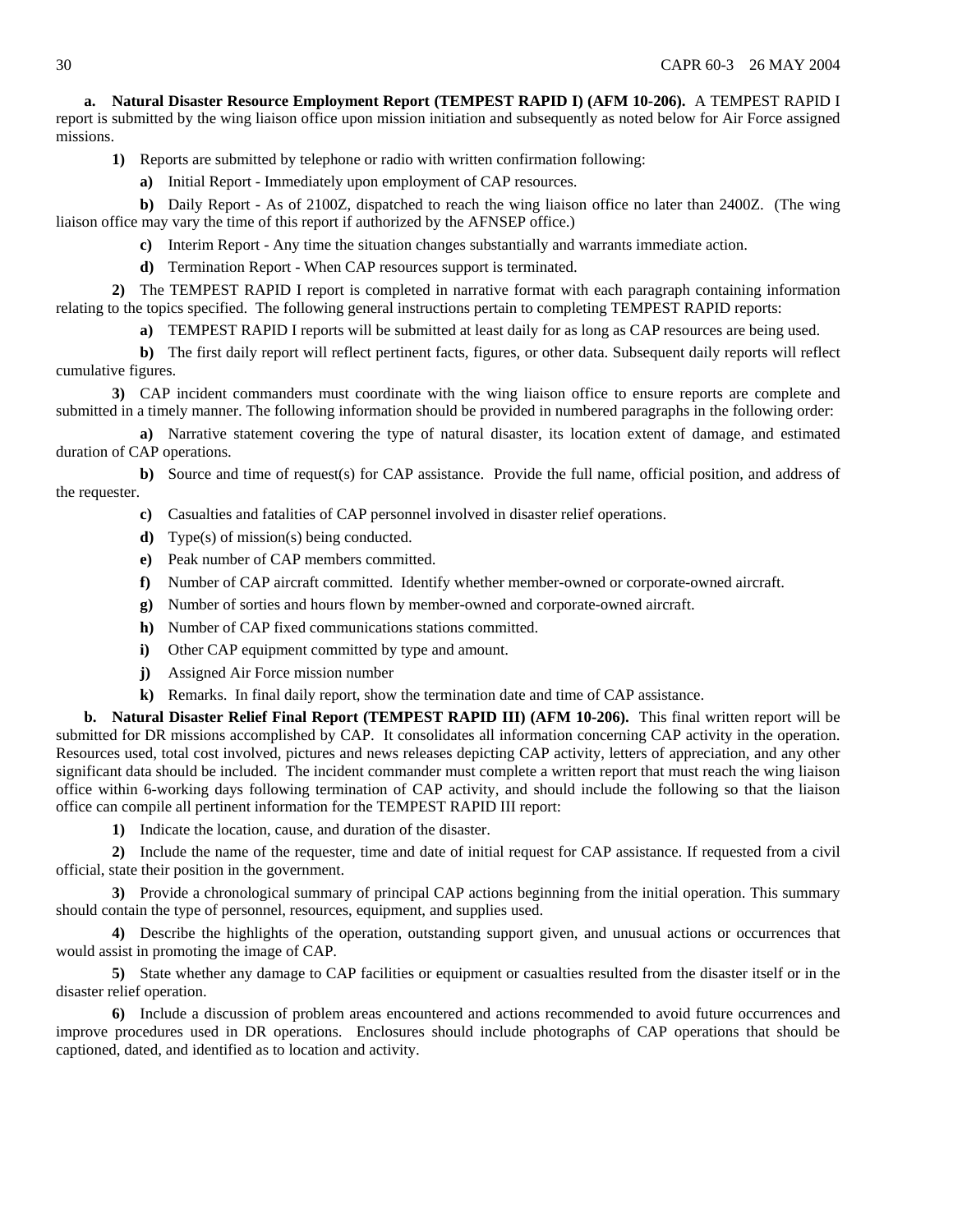### **CHAPTER 8 – INCIDENT COMMAND SYSTEM INTRODUCTION**

<span id="page-30-0"></span>**8-1.** General. The incident command system (ICS) is used to manage an emergency incident or a non-emergency event. It can be used equally well for both small and large situations. The system has considerable internal flexibility. It can grow or shrink to meet differing needs. This makes it a very cost-effective and efficient management system.

**a.** The system can be applied to a wide variety of emergency and non-emergency situations. Listed below are some examples of the kinds of incidents and events that can use the ICS:

- Wide-area search and rescue missions
- State or local major natural hazards management
- Multi-jurisdiction and multi-agency disaster response
- Fires, hazardous materials (HAZMAT) and multicasualty incidents
- Oil spill response and recovery incidents
- Single and multi-agency law enforcement incidents
- Air, rail, water, or ground transportation accidents
- Planned events, e.g., celebrations, parades, concerts
- Private sector emergency management programs
- Pest eradication programs
	- **b.** ICS has a number of features that will be covered in this chapter. Listed below are major areas to be covered:
- ICS organization
- Incident facilities
- Incident action plan
- Span of control
- Common responsibilities
- Applications

**8-2. ICS Organization.** Every incident or event has certain major management activities or actions that must be performed. Even if the event is very small, and only one or two people are involved, these activities will still always apply to some degree. The organization of the incident command system is built around five major management activities:

**a. COMMAND** SETS OBJECTIVES AND PRIORITIES, HAS OVERALL RESPONSIBILITY AT THE INCIDENT OR EVENT.

**b. OPERATIONS** CONDUCTS TACTICAL OPERATIONS TO CARRY OUT THE PLAN; DEVELOPS THE TACTICAL OBJECTIVES, ORGANIZATION, AND DIRECTS ALL RESOURCES.

**c. PLANNING** DEVELOPS THE ACTION PLAN TO ACCOMPLISH THE OBJECTIVES, COLLECTS AND EVALUATES INFORMATION, MAINTAINS RESOURCE STATUS.

**d. LOGISTICS** PROVIDES SUPPORT TO MEET INCIDENT NEEDS, PROVIDES RESOURCES AND ALL OTHER SERVICES NEEDED TO SUPPORT THE INCIDENT.

**e. FINANCE/ADMINISTRATION** MONITORS COSTS RELATED TO INCIDENT, PROVIDES ACCOUNTING, PROCUREMENT, TIME RECORDING, AND COST ANALYSES.

These five major management activities are the foundation upon which the ICS organization develops. This is shown in figure 8-1. They apply whether you are handling a routine emergency, organizing for a major event, or managing a major response to a disaster. On small incidents, these major activities may all be managed by one person, the incident commander (IC). Large incidents usually require that they be setup as separate sections within the organization as shown below:

Each of the primary ICS sections may be sub-divided as needed. The ICS organization has the capability to expand or contract to meet the needs of the incident. A basic ICS operating guideline is that the person at the top of the organization is responsible until the authority is delegated to another person. Thus, on smaller situations where additional persons are not required, the incident commander will directly manage all aspects of the incident organization.



**Figure 8-1. ICS General Staff**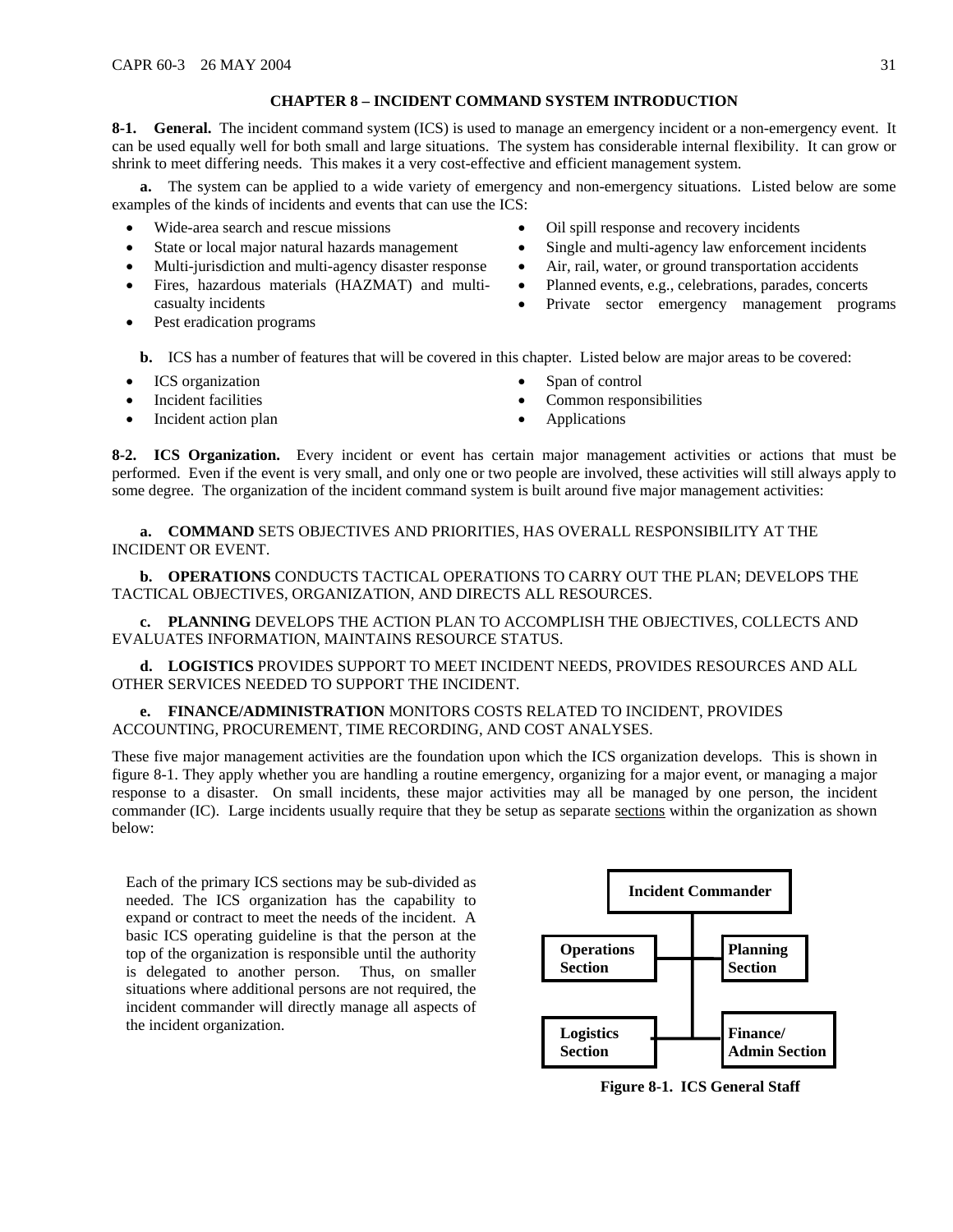**8-3. ICS Functional Positions.** A general summary of ICS by functional areas is provided below:

**a. Incident Commander (IC).** The IC is the person in charge at the incident, and must be fully qualified to manage the incident. As incidents grow in size or become more complex, a more highly qualified IC may be assigned by the responsible jurisdiction or agency. The IC may have one or more deputies from the same agency or from other agencies or jurisdictions. A deputy must be qualified as though expected to serve in the absence of his or her superior.

**1)** The IC may assign personnel for both a command staff and a general staff. The command staff provides information, safety, and liaison services for the entire organization. The general staff are assigned major functional authority for operations, planning, logistics, and finance/administration.

**2)** Initially, assigning tactical resources and overseeing operations will be under the direct supervision of the IC. As incidents grow, the IC may delegate authority for performance of certain activities to others as required.

**3)** Taking over command at an incident always requires that there be a full briefing for the incoming IC, and notification that a change in command is taking place.

**4)** The CAP incident commander may or may not be the overall IC for a mission.

**b. Command Staff.** In addition to the primary incident response activities of operations, planning, logistics, and finance/administration, the IC has responsibility for several other important services. Depending on the size and type of an incident or event, it may be necessary to designate personnel to handle these additional activities. Persons filling these positions are designated as the command staff and are called officers. The command staff is shown in figure 8-2*.* There is only one command staff position for each of these functions. The command staff does not have deputies. However, each of these positions may have one or more assistants if necessary. On large incidents or events, it's common to see several assistants working under command staff officers.



 **Figure 8-2. ICS Command Staff**

**1) Information Officer -** The information officer will be the point of contact for the media or other organizations seeking information directly from the incident or event. Although several agencies may assign personnel to an incident or event as information officers, there will only be one incident information officer. Others will serve as assistants.

**2) Safety Officer -** This individual monitors safety conditions and develops measures for insuring the safety of all assigned personnel.

**3) Liaison Officer -** On larger incidents or events, representatives from other agencies (usually called agency representatives) may be assigned to the incident to coordinate their agency's involvement. The liaison officer will be their primary contact.

**4) Chaplain Staff Officer –** The chaplain staff officer, commonly called the mission chaplain, is usually the highest-ranking chaplain involved in the mission. The mission chaplain ministers to both spiritual and emotional needs of all individuals, families, and mission staff alike. The chaplain arranges for religious services or observances on Sundays and other holy days of obligation. During the mission, the chaplain may serve as a liaison for victims' families, providing information on the progress of the mission and coordinating the families' needs with the logistics chief or other mission personnel and agencies as necessary. When serious injury or loss of life has occurred, the mission chaplain may provide pastoral care to the mission staff, victims, survivors, and their families.

**c. The General Staff.** The people who perform the four major activities of operations, logistics, planning, and finance/administration are called section chiefs and designated as the general staff. Each of the general staff may have a deputy, or more than one if necessary. The role of the deputy position is flexible. The deputy can work with the primary position, work in a relief capacity, or be assigned specific tasks. Deputies should always be as qualified as the person for whom they work.

**1)** In large events, especially where multiple agencies or jurisdictions are involved, the use of deputies from other agencies can greatly increase interagency coordination.

**2)** At the section level, the person in charge will be designated as a chief. For example, in the logistics section, the person in charge will always be called the logistics section chief.

**3)** Within the ICS organization, there are a number of organizational elements that can be activated, as necessary. Each of the major sections has the ability to expand internally to meet the needs of the situation.

**8-4. Operations Section.** The IC will determine the need for a separate operations section at an incident or event. Until the operations section is established as a separate section, the IC will have direct control of tactical resources.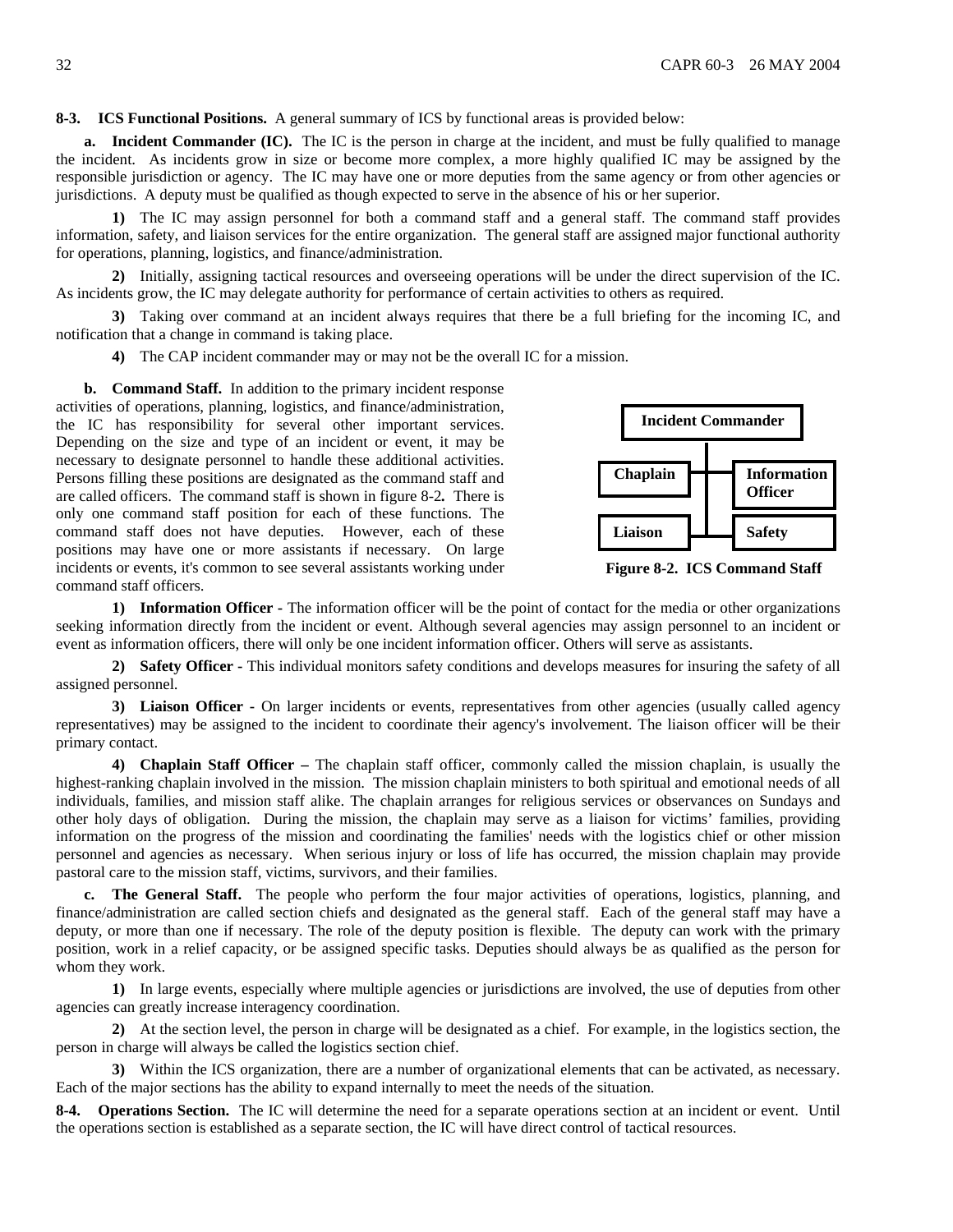**a.** When activating an operations section, the IC will assign an individual as the operations section chief. The operations section chief will develop and manage the operations section to accomplish the incident objectives.

**b.** There is only one operations section chief for each operational period. That person is normally (but not always) from the jurisdiction or agency that has the greatest involvement either in terms of resources assigned or area of concern. The operations section chief may have deputies from the same agency, or from other agencies or jurisdictions. Using deputies from other agencies often helps in the coordination of actions.

**c.** Within the operations section, two additional levels of organization can be used as necessary. These are divisions and/or groups, and branches.

**1) Divisions.** The operations organization usually develops from the top down. This is due to the need to expand supervision as more and more resources are applied. For example, the IC or the operations section chief on an incident may initially work with only a few single resources. This is shown in figure 8-3.



**Figure 8-3. Single Resources in Operations**

As more resources are added to the incident, another layer of organization may be needed within the operations section to maintain proper span of control (see paragraph 8-11). Normally, this will be done at the division or group level as shown in figure 8-4.



**Figure 8-4. Example of Two Divisions Within the Operations Section** 

**The goal is to keep the organization as simple and as streamlined as possible, and not to overextend the span of control.** A division is established to divide an incident geographically. How that will be done will be determined by the needs of the incident. Divisions covering an area on the ground are usually labeled by letters of the alphabet. Within a building, divisions are often designated by floor numbers. The important thing to remember about ICS **divisions** is that they **describe some geographical area** related to incident operations.

**2) Groups.** Groups are established to describe functional areas of operation. The kind of group to be established will be determined by the needs of an incident. For example, in an earthquake incident with widespread structural damage, search and rescue activity would be organized geographically, using divisions. A specialized resource team, using dogs or electronic equipment in an earthquake, or a salvage group in a maritime incident may be designated as functional groups. Groups will work wherever they are needed and will not be assigned to any single division. Divisions and groups can be used together on an incident. Divisions and groups are at an equal level in the organization. One does not supervise the other. When a functional group is working within a division on a special assignment, division and group supervisors must closely coordinate their activities. Division and group supervisors always report to the IC unless the operations section chief or branch director positions have been established. Deputies aren't used at the division or group levels.

**3) Branches.** On some incidents, it may be necessary to establish another level of organization within the operations section called branches. Each branch that is activated will have a branch director. Deputies may be used at the branch level. There are generally three reasons to use branches on an incident or an event.

**a) Span of Control** (see paragraph 8-11). If the number of divisions and groups exceeds the recommended span of control, another level of management is necessary. Span of control will be discussed in more detail later in this module.

**b) Need for a Functional Branch Structure.** Some kinds of incidents have multiple disciplines involved, e.g., police, fire, search and rescue, and medical that may create the need to setup incident operations around a functional branch structure.

**c) Multi-jurisdictional Incidents.** In some incidents it may be better to organize the incident around jurisdictional lines. In these situations, branches may be setup to reflect differences in the agencies involved. For example, in flooding, earthquake, or wildfire incidents, federal, county, and city property all could be simultaneously affected. One way of organizing operations in these kinds of incidents is to designate a separate branch for each of the agencies involved.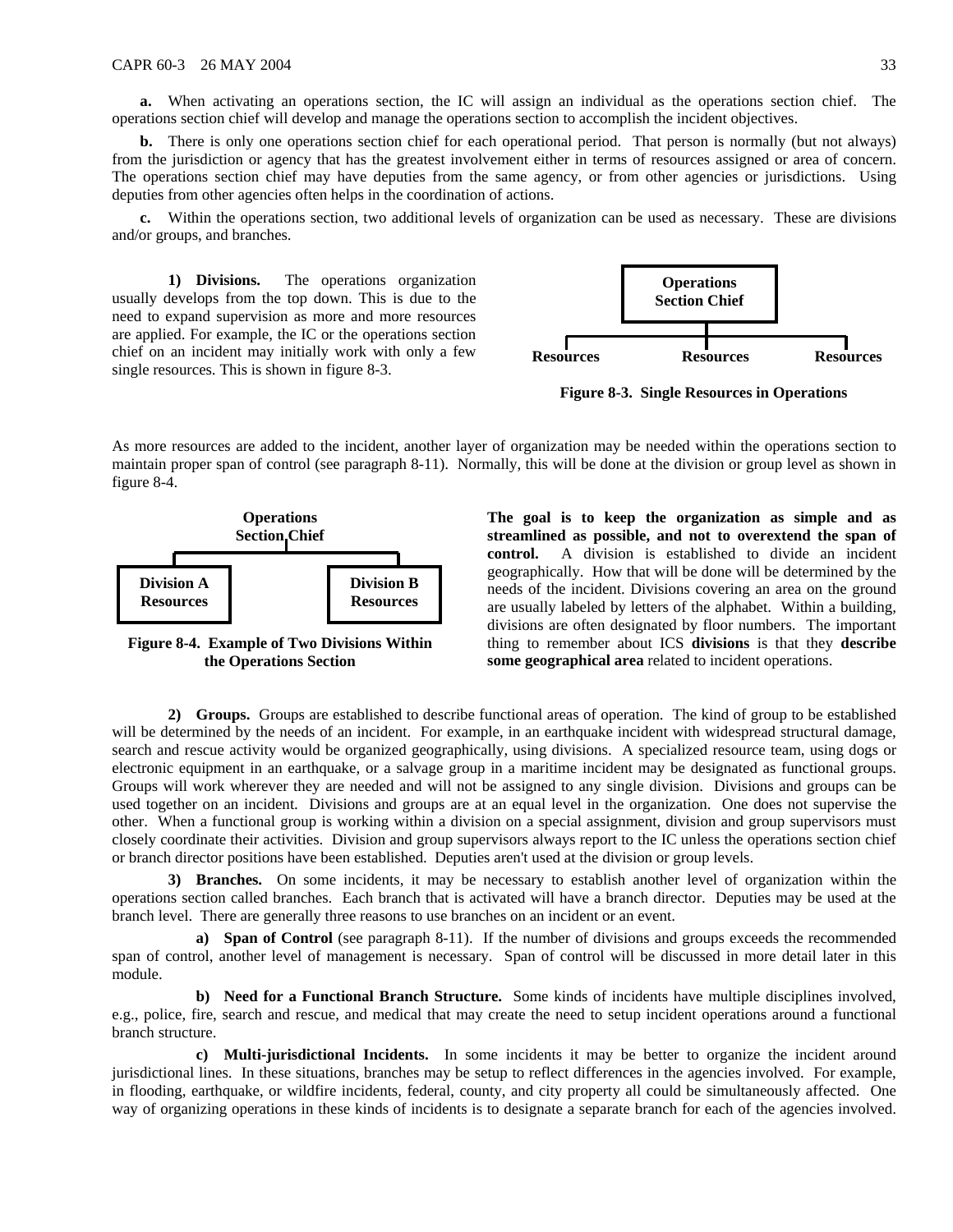Various branch alignments are shown in figure 8-5.



**Figure 8-5. Options for Establishing Branches in ICS** 

**d. Air Operations.** If established separately at an incident, air operations will be activated at the branch level within the operations section. Usually this is done on incidents that may have complex needs for the use of aircraft in both tactical and logistical operations.

**e. Staging Areas.** Staging areas may be established wherever necessary to temporarily locate resources awaiting assignment. Staging areas and the resources within them will always be under the control of the operations section chief. Staging areas will be discussed later under incident facilities.

**f. Summary.** There is no one "best" way to organize for an incident. The organization should develop to meet the functions required. The characteristics of the incident and the management needs of the IC will determine what organization elements should be established. The incident organization may change over time to reflect the various phases of the incident.

**8-5. Planning Section.** Briefly stated, the major activities of the planning section are to:

**a.** Collect, evaluate, and display incident information.

**b.** Develop incident action plans (IAPs) for each operational period, conduct long-range planning, and develop plans for demobilization at the end of the incident.

- **c.** Maintain resource status information on all equipment and personnel assigned to the incident.
- **d.** Maintain incident documentation.

The planning section is also the initial place of check-in for any technical specialists assigned to the incident. Depending on their assignment, technical specialists may work within the planning section, or be reassigned to other incident areas. Several planning section units may be established. Not all of the units may be required, and they will be activated based upon need. Planning section units are shown in figure 8-6.



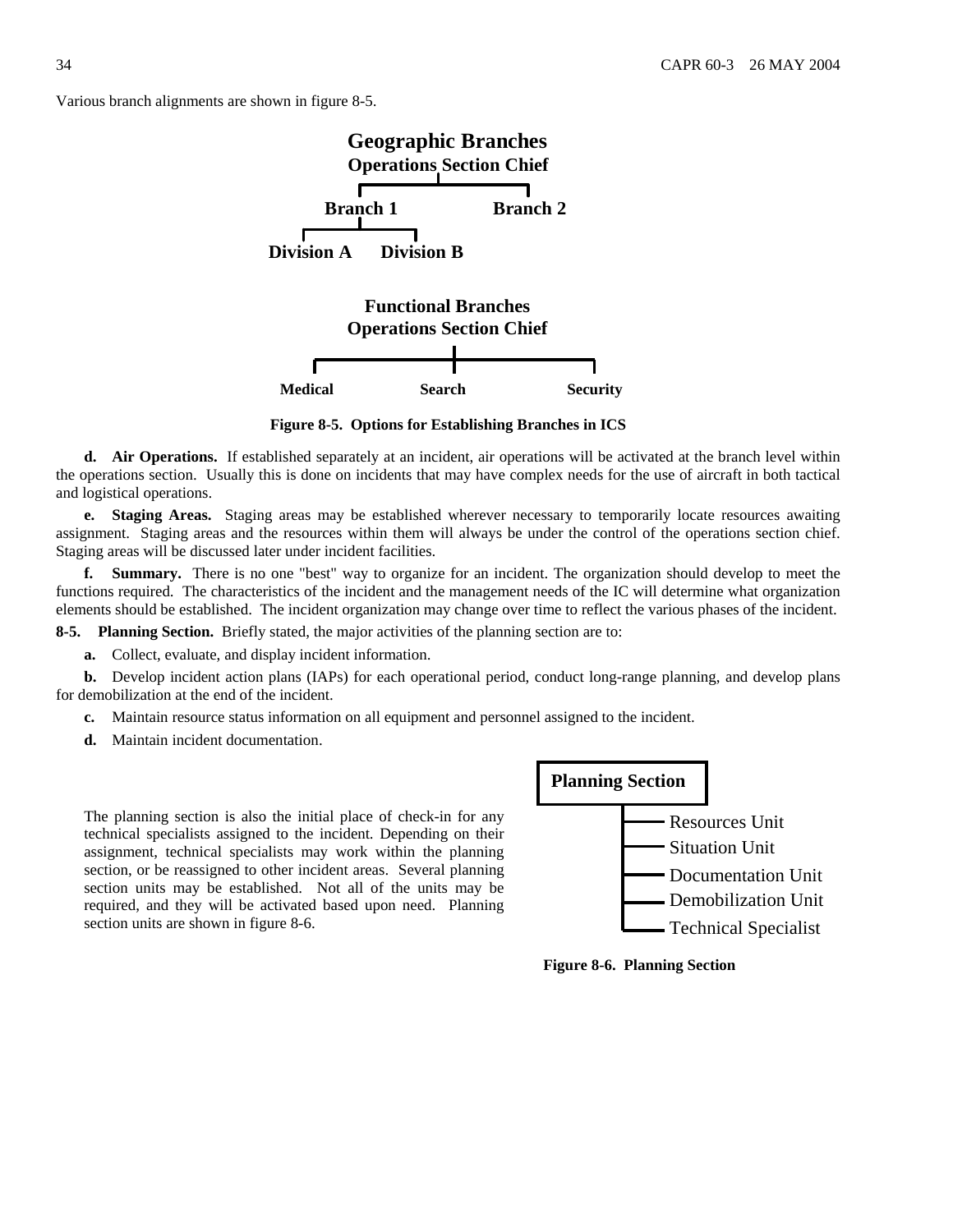**8-6. Logistics Section.** The logistics section is responsible for all of the services and support needs of an incident, including obtaining and maintaining essential personnel, facilities, equipment, and supplies. The IC will determine the need to establish a logistics section on the incident. This is usually determined by the size of the incident, complexity of support, and how long the incident may last. Once the IC determines that there is a need to establish a separate logistics function, an individual will be assigned as the logistics section chief. Six functional units can be established within the logistics section. If necessary, a two-branch structure can be used to facilitate span of control. The titles of the units are self-descriptive. Detailed duties of each unit are covered in their training packages. Not all of the units may be required, and they will be established based upon need. Branches and units in the logistics section are shown in figure 8-7.



**Figure 8-7. Branches and Units in the Logistics Section** 

**Section** Note: Though a unit may be assigned functionally under a section branch or the overall logistics section, personnel assigned to these units may be assigned to operate supporting other sections in their operating areas. For example, though the communications unit may be assigned to the service branch of the logistics section, individual mission radio operators may be assigned to each section to facilitate the command net and the decision makers having ready access to the communications tools to reach their personnel.

**8-7. Finance/Administration Section.** The IC will determine if there is a need for a finance/administration section, and designate an individual to perform that role. If no finance section is established, the IC will perform all finance functions. The finance/administration section is setup for any incident that may require on-site financial management. More and more,

larger incidents are using a finance/administration section to monitor costs. Smaller incidents may also require certain finance/administration functions. For example, the IC may establish one or more units of the finance/administration section for such things as procuring special equipment, contracting with a vendor, or for making cost estimates of alternative strategies. The finance section may establish four units as necessary. Duties of each unit are covered in other modules. Not all of the units may be required, and they will be established based upon need. Finance/administration section units are shown in figure 8-8.



**Figure 8-8. Finance/Administration Section Units**

| <b>Primary Position</b> | Title                | <b>Support Position</b> |  |  |  |  |  |  |  |
|-------------------------|----------------------|-------------------------|--|--|--|--|--|--|--|
| Incident Cmdr           | <b>Incident Cmdr</b> | Assistant               |  |  |  |  |  |  |  |
| <b>Command Staff</b>    | Officer              | Assistant               |  |  |  |  |  |  |  |
| Section                 | Chief                | Deputy                  |  |  |  |  |  |  |  |
| <b>Branch</b>           | Director             | Deputy                  |  |  |  |  |  |  |  |
| Division/Group          | Supervisor           | N/A                     |  |  |  |  |  |  |  |
| Strike Team/            | Leader               | N/A                     |  |  |  |  |  |  |  |
| <b>Task Force</b>       |                      |                         |  |  |  |  |  |  |  |
| Unit                    | Leader               | Manager                 |  |  |  |  |  |  |  |
| Single Resource         | Unit                 | N/A                     |  |  |  |  |  |  |  |

**8-8. Organization Terminology.** At each level in the ICS organization, individuals with primary responsibility positions have distinctive titles, as shown in figure 8-9.

**Figure 8-9. ICS Organizational Terminology** 

Positions and their titles under the incident command system are relatively flexible, depending upon the dynamics or personnel involved in an incident.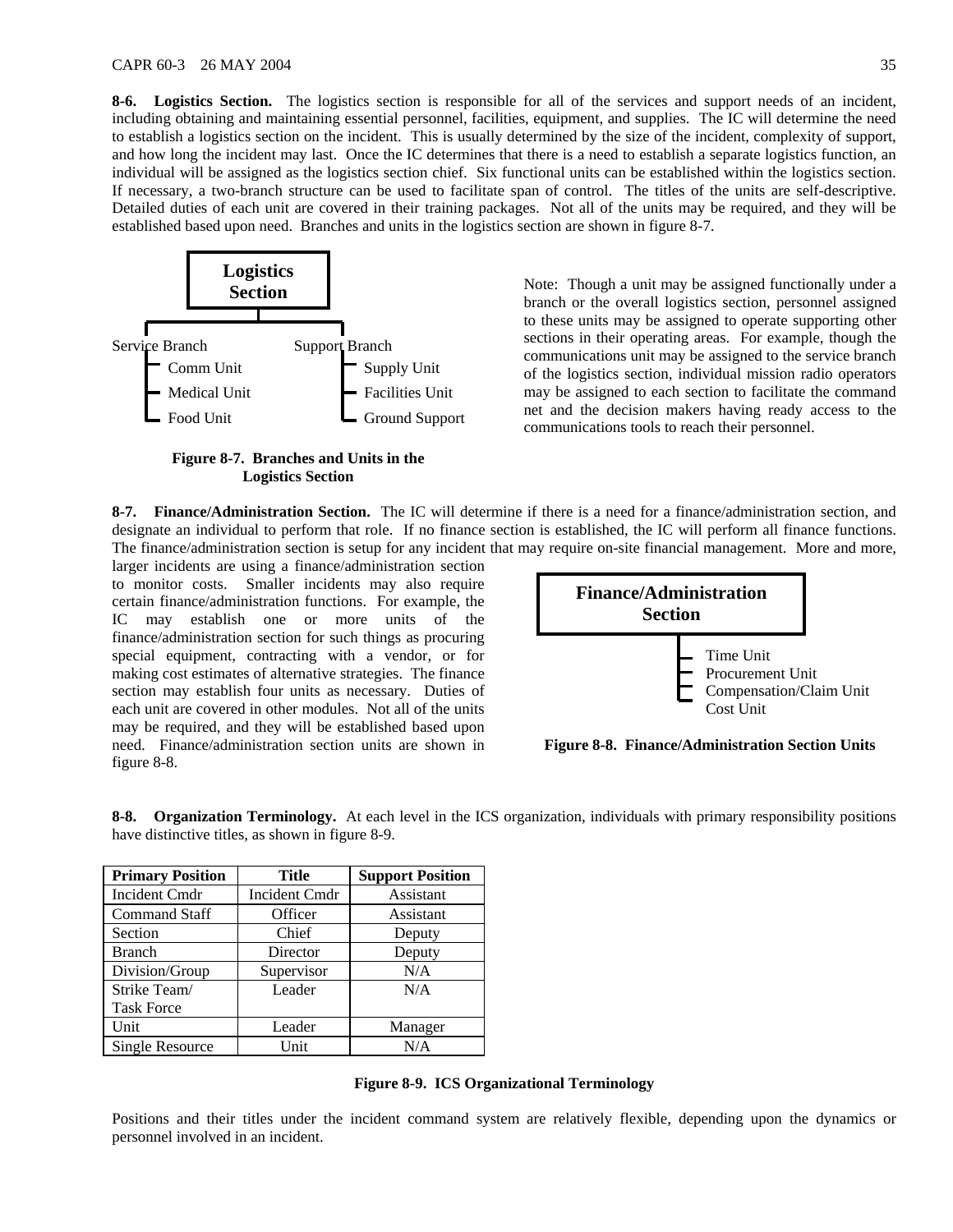**8-9. Incident Facilities.** Facilities will be established depending on the kind and complexity of the incident or event. It is important to know and understand the names and functions of the principal ICS facilities. Not all of those listed below will necessarily be used. Each of the facilities is briefly described below:

**a. Incident Command Post (ICP) -** The location from which the incident commander oversees all incident operations. There is only one ICP for each incident or event. Every incident or event must have some form of an incident command post.

**b. Staging Areas -** Locations at which resources are kept while awaiting incident assignment. Most large incidents will have a staging area, and some incidents may have several. Staging areas will be managed by a staging area manager who reports to the operations section chief or to the IC if an operations section has not been established.

**c. Base** - The location at the incident at which primary service and support activities are performed. Not all incidents will have a base. There will only be one base for each incident.

**d. Camps -** Incident locations where resources may be kept to support incident operations. Camps differ from staging areas in that essential support operations are done at camps, and resources at camps are not always immediately available for use. Not all incidents will have camps.

**e. Helibase -** A location in and around an incident area at which helicopters may be parked, maintained, fueled, and equipped for incident operations. Very large incidents may require more than one helibase.

**f. Helispots -** Helispots are temporary locations where helicopters can land and load and off-load personnel, equipment, and supplies. Large incidents may have several helispots.

**NOTE:** Though CAP does not operate helicopters as part of its missions, CAP could end up supporting or utilizing helicopters from other organizations and should understand the basic terminology associated with helicopter operations.

**8-10. Incident Action Plan.** Every incident must have an oral or written action plan. The purpose of the plan is to provide all incident supervisory personnel with direction for future actions. Action plans that include the measurable tactical operations to be achieved are always prepared around a timeframe called an operational period. Operational periods can be of various lengths, but should be no longer than 24 hours. Twelve-hour operational periods are common on many large incidents. It is not unusual, however, to have much shorter operational periods covering, for example, 2 or 4 hour time periods. The length of an operational period will be based on the needs of the incident, and these can change over the course of the incident. The planning for an operational period must be done far enough in advance to ensure that requested resources are available when the operational period begins. Large incidents, which involve a partial or full activation of the ICS organization, should have a written incident action plan. Incidents extending through an operational period should also have a written incident action plan to ensure continuity due to personnel changes. The decision to have a written action plan will be made by the incident commander.

**a.** Essential elements in any written or oral incident action plan are:

**1)** Statement of Objectives - Appropriate to the overall incident.

**2)** Organization - Describes what parts of the ICS organization will be in place for each operational period.

**3)** Assignments to Accomplish the Objectives - These are normally prepared for each division or group and include the strategy, tactics, and resources to be used.

**4)** Supporting Materials - Examples can include a map of the incident, communications plan, medical plan, traffic plan, etc.

**b.** The incident action plan must be made known to all incident supervisory personnel. This can be done through briefings, by distributing a written plan prior to the start of the operational period, or by both methods.

**c.** As a matter of policy missions where CAP is the lead agency, a written plan of some sort will be published. For missions of short duration the ICS Form 201 will be used as the plan for the missions. Missions of longer duration, anything over one operational period which will not be greater than 24 hours, will require the use of a formal incident action plan utilizing ICS Forms 202 through 206 with appropriate attachments.

**8-11. Span of Control.** Span of control means how many organizational elements another person may directly manage. Maintaining adequate span of control throughout the ICS organization is very important. Effective span of control may vary from 3-to-7, and a ratio of 1-to-5 reporting elements is recommended. If the number of reporting elements falls outside of those ranges, expansion or consolidation of the organization may be necessary. There will be exceptions. For example, in some applications specially trained crews may utilize a larger span of control.

**8-12. Common Responsibilities.** There are certain common responsibilities or instructions associated with an incident assignment that everyone assigned to an incident should follow. Following these simple guidelines will make your job easier and result in a more effective operation.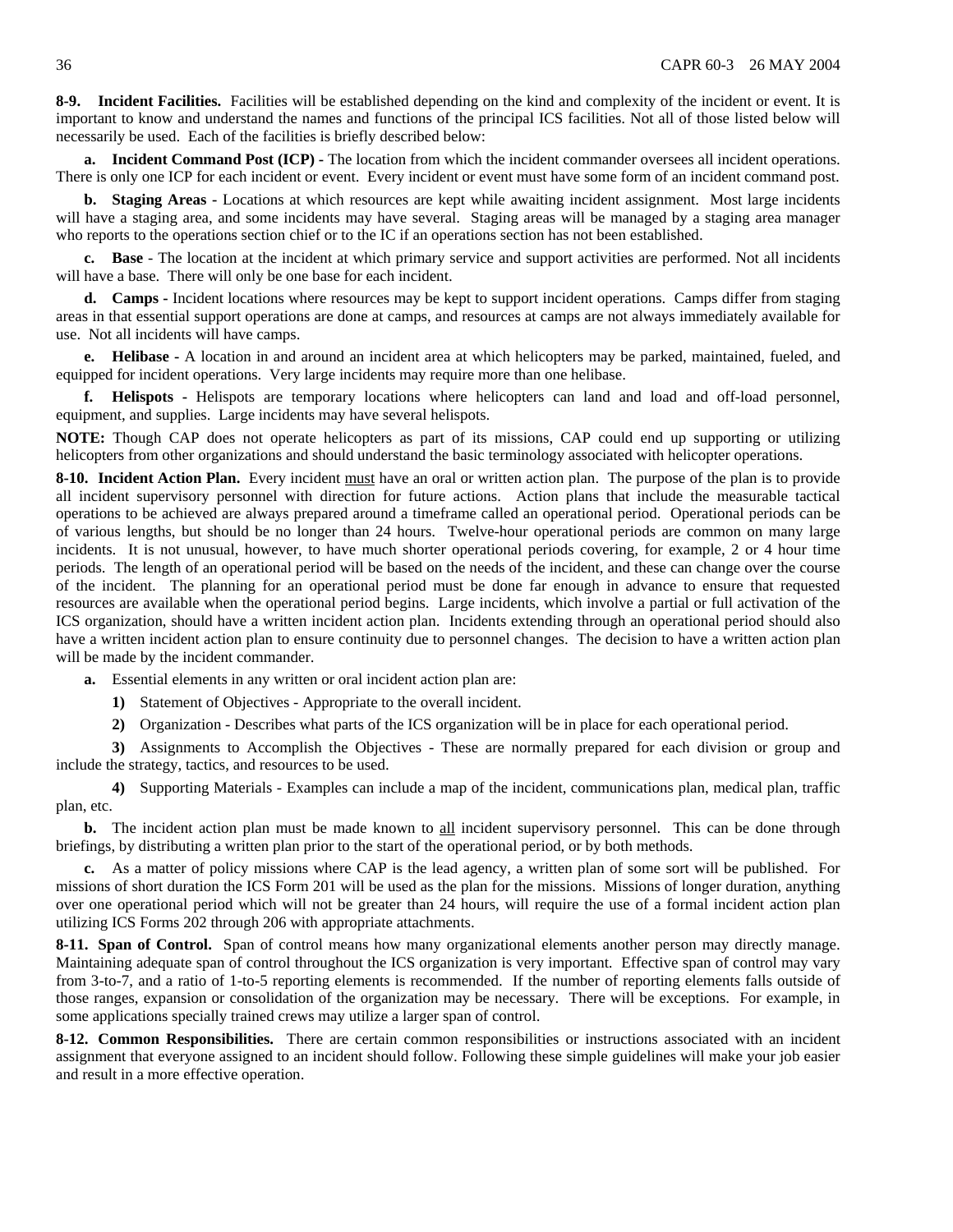**a.** Receive your incident assignment from your organization. This should include, at a minimum, a reporting location and time, likely length of assignment, brief description of assignment, route information, and a designated communications link if necessary. Different agencies may have additional requirements.

**b.** Bring any specialized supplies or equipment required for your job. Be sure you have adequate personal supplies to last you for the expected stay.

- **c.** Upon arrival, follow the check-in procedures for the incident. Check-in locations may be found at:
	- **1)** Incident command post (at the resources unit)
	- **2)** Staging areas
	- **3)** Base or camps
	- **4)** Helibases
	- **5)** Division or group supervisors (for direct assignments)

**d.** Radio communications on an incident should use clear text, that is, no radio codes. Refer to incident facilities by the incident name, for example, Rossmoor Command Post or 42nd Street Staging Area. Refer to personnel by ICS title, for example, Division C not numeric code or name.

- **e.** Obtain a briefing from your immediate supervisor. Be sure you understand your assignment.
- **f.** Acquire necessary work materials, locate, and setup your workstation.
- **g.** Organize and brief any subordinates assigned to you.

**h.** Brief your relief at the end of each operational period and, as necessary, at the time you are demobilized from the incident. Shift changes can make or break the continuity of operations. Smooth transitions from one operational period to the next can often only be accomplished easily if personnel are organized, consistently maintain detailed unit logs, and thorough briefing and debriefings occur between the departing and oncoming staff. This will also reduce the fatigue and frustration of the mission staff that can easily be overwhelmed during transition periods.

**i.** Complete required forms and reports and give them to your supervisor or to the documentation unit before you leave.

**j.** Demobilize according to plan.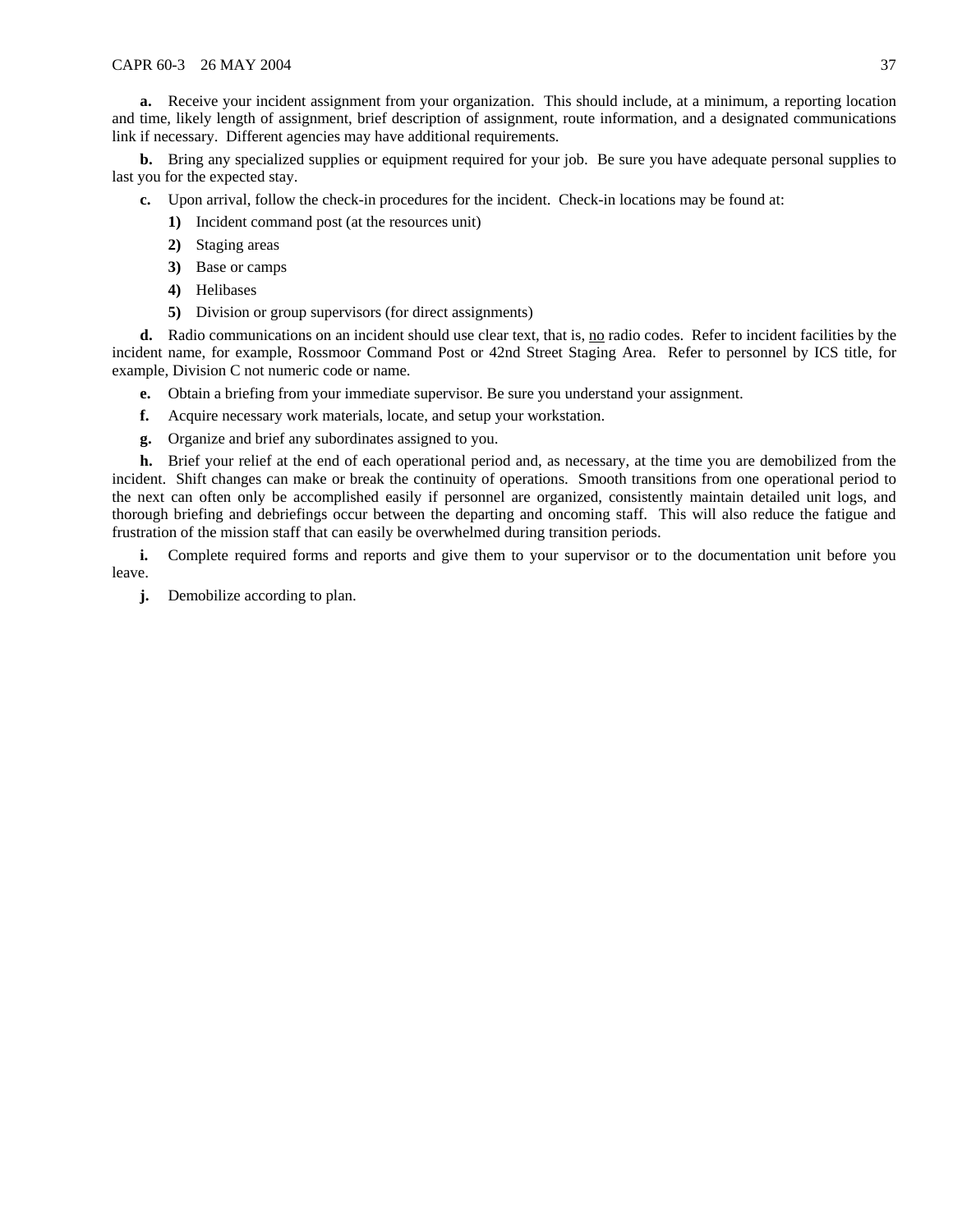### **ATTACHMENT 1 – ABBREVIATIONS/DEFINITIONS**

<span id="page-37-0"></span>**AFRCC.** Air Force Rescue Coordination Center that directs and coordinates Air Force authorized missions in search and rescue situations.

**AFNSEP.** Air Force National Security Emergency Preparedness Office that is responsible for issuing Air Force mission authorization for disaster relief situations. **AL.** Agency Liaison.

**ALCOM.** Alaskan Command.

**AOBD.** Air Operations Branch Director.

**ART.** Annual Recurrency Tasks.

**BIFC.** Boise Interagency Fire Center.

**CAP Corporate Mission.** Any CAP operational mission, which is not an Air Force assigned mission, and is flown in accordance with CAPR 60-1.

**CAP Operational Mission.** Any mission where CAP provides a service or activity for another agency. These missions require the specialty ratings delineated in this regulation.

**CAPF 10.** *Request, Authorization, and Report for Training/Evaluation Missions* 

**CAPF 100.** *Request for Operational Mission Specialty Qualification Card, CAPF 101, or Specialty Qualification Training Card, CAPF 101T* 

**CAPF 101.** *Specialty Qualification Card*, issued to CAP members who are qualified and authorized to perform emergency services specialty rating duties.

**CAPF 101T.** *Specialty Qualification Training Card*, issued to CAP members who are training to become qualified in a specific operational specialty rating(s).

**CAPF 102.** *Combined SAR and CD Alert/Briefing Form*

**CAPF 104.** *Mission Flight Plan/Briefing Form*

**CAPF 106.** *Ground Interrogation For.*

**CAPF 109.** *Ground Team Clearance Form*

**CAPF 114.** *CAP Emergency Services Qualification Record*, used to store and track emergency services personnel records.

**CAPF 115.** *CAP Emergency Services Mission Folder*, used to store mission records for all emergency services missions.

**CAPF 122.** *SAR Mission Report*

**CAPR 60-1.** *CAP Flight Management* 

**CAPR 60-4, Volume I, Part I.** *CAP ES Mission Forms*  **CAPR 60-4, Volume I, Part II.** *CAP ES Mission Forms-ICS* 

**CAPR 60-4, Volume II.** *CAP ES Training Forms* 

**CAPR 60-5.** *Critical Incident Stress Management*

**CAPR 77-1.** *Operation and Maintenance of CAP Owned Vehicles*

**CAPR 100-1, Vol I.** *Communications*

**CAPR 173-3.** *Payment for Civil Air Patrol Support*

**CAPR 900-3.** *Firearms-Assistance to Law Enforcement Officials*

**CAPR 900-5.** *The CAP Insurance/Benefits Program* **CAPT 116.** *General Emergency Services Questionnaire*, used as an introductory and refresher test for materials needed in all emergency services specialties.

**CAP-USAF Form 12.** *Combined SAR/DR Evaluation Guide* **CARDA.** CONUS Air Reconnaissance for Damage Assessment

**CD.** Counterdrug

**CIS.** Critical Incident Stress

**CIST**. Critical Incident Stress Team

**CONUS.** Continental United States

**CONUSA.** Continental United States Armies

**COOP.** Continuity of Operations

**Current (currency).** The periodic performance or accomplishment of designated tasks to maintain qualification to perform in a specialty rating.

**CUL.** Communications Unit Leader

**DCO.** Defense Coordinating Officer

**DEA.** Drug Enforcement Agency

**DF.** Direction Finder or Direction Finding

**DOMS.** Director of Military Support

**DR.** Disaster Relief

**ELT.** Emergency Locator Transmitter

**EPLO.** Emergency Preparedness Liaison Officer

**EXPLAN.** Exercise Plan

**FAA.** Federal Aviation Administration

**FASC.** Finance Administration Section Chief

**FCO.** Federal Coordinating Officer

**FECA.** Federal Employees' Compensation Act

**FEMA.** Federal Emergency Management Agency that is the agency responsible for managing federal assets in

presidentially declared disaster situations.

**FLM.** Flight Line Marshaller

**FLS.** Flight Line Supervisor

**FORSCOM.** Forces Command

**FRO.** Flight Release Officer

**FTCA.** Federal Torts Claims Act

**GBD.** Ground Branch Director

**GES.** General Emergency Services

**GTL.** Ground Team Leader

**GTM.** Ground Team Member.

**HAZMAT.** Hazardous Materials

**HQ CAP-USAF/CC.** Commander of CAP-USAF, Senior Air Force advisor to CAP

**HQ CAP-USAF/JA.** CAP-USAF Staff Judge Advocate

**HQ CAP-USAF/XO.** CAP-USAF Director of Operations

**IAMSAR Manual.** International Aeronautical and Maritime SAR Manual, provides guidance for signatory countries in conducting SAR operations.

**IAP.** Incident Action Plan

**IC.** Incident Commander

**ICP.** Incident Command Post

**ICS.** Incident Command System

**ICSF 201.** *Incident Briefing Form*

**ICSF 202.** *Incident Objectives Form*

**ICSF 203.** *Organization Assignment List*

**ICSF 204.** *Assignment List*

**ICSF 205.** *Incident Radio Communications Plan*

**ICSF 206.** *Medical Plan*

**IFR.** Instrument Flight Rules

**IO.** Information Officer

**JRCC.** Joint Rescue Coordination Center

**LANTCOM.** Atlantic Command

**LNCO.** Liaison Noncommissioned Officer

**LO.** Liaison Officer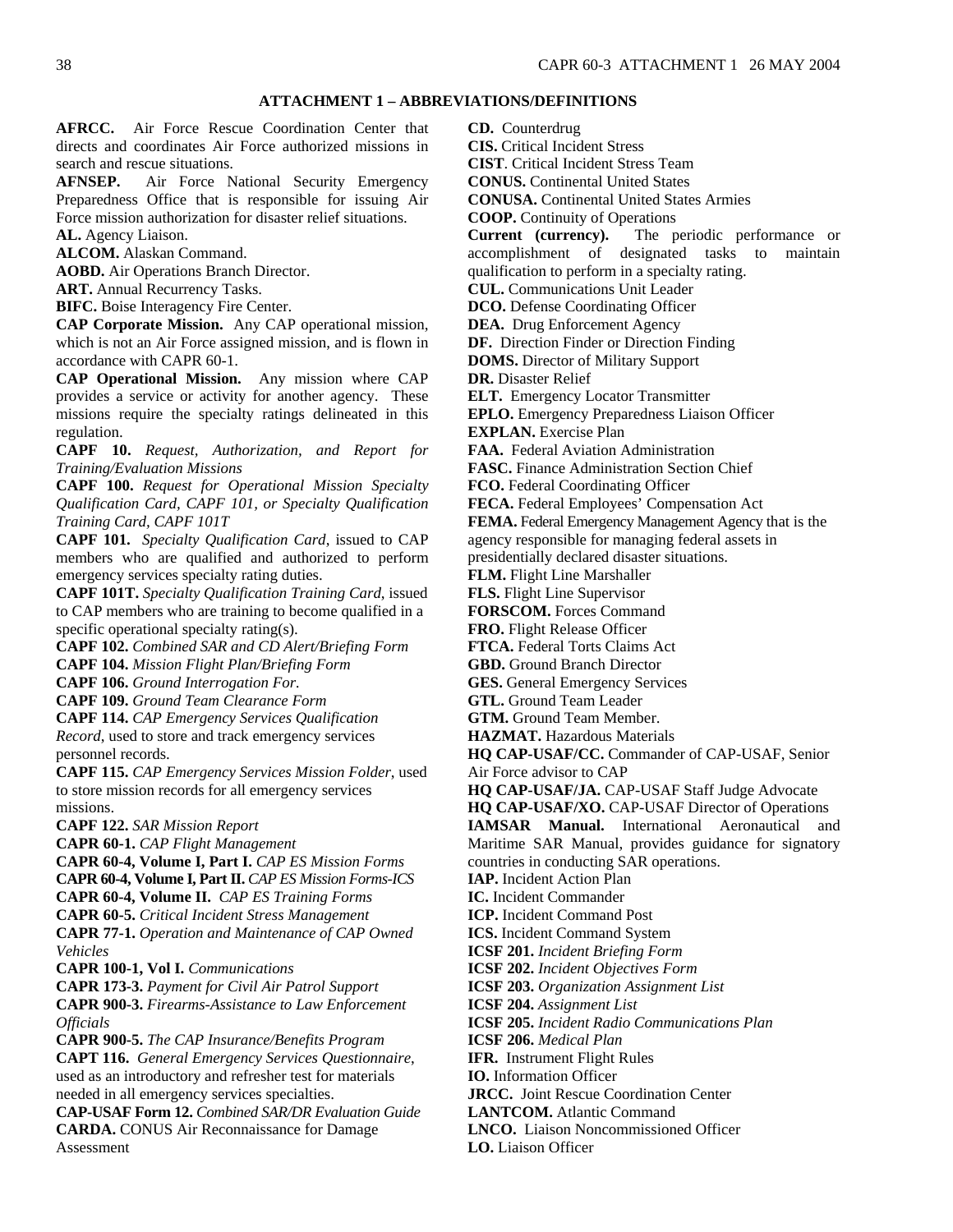**LSC.** Logistics Section Chief **MC.** Mission Chaplain **MD.** Mission Designator **METL.** Mission Essential Task List **MO.** Mission Observer **MOU.** Memorandum of Understanding **MP.** Mission Pilot **MRO.** Mission Radio Operator **MS.** Mission Scanner **MSA.** Mission Staff Assistant **MSCA.** Military Support to Civil Authorities **MSCLEA.** Military Support to Law Enforcement Agencies **MSO.** Mission Safety Officer **NASAR.** National Association for Search and Rescue **NHQ CAP/DO.** Civil Air Patrol National Headquarters Director of Operations **NHQ CAP/DOS.** Civil Air Patrol National Headquarters Emergency Services staff **NHQ CAP/GC.** Civil Air Patrol National Headquarters General Council**OI.** Operating Instruction **OPLAN.** Operations Plan **ORM.** Operational Risk Management **OSC.** Operations Section Chief

**PACOM.** Pacific Command **PSC.** Planning Section Chief **Qualification (qualified).** The condition of having satisfactorily completed the initial training or recurrency requirements for a specialty rating and having not exceeded the re-currency time period. If you are not current, you are not qualified. **RCC.** Rescue Coordination Center **SAR.** Search and Rescue **SARDA.** State and Regional Disaster Airlift **SC.** SAR Coordinator **SCO.** State Coordinating Officer **SMC.** SAR Mission Coordinator **SOP.** Standard Operating Procedure **SRU.** SAR Units **STARC.** State Area Command **TEMPEST RAPID.** Report filed to AFNSEP by Wing Liaison Staff on CAP disaster operations. **UDF.** Urban Direction Finding **USFS.** United States Forest Service **USAF-Assigned Reimbursable Mission and USAF-Assigned Non-reimbursable Mission.** See CAPR 60-1 **VHF.** Very High Frequency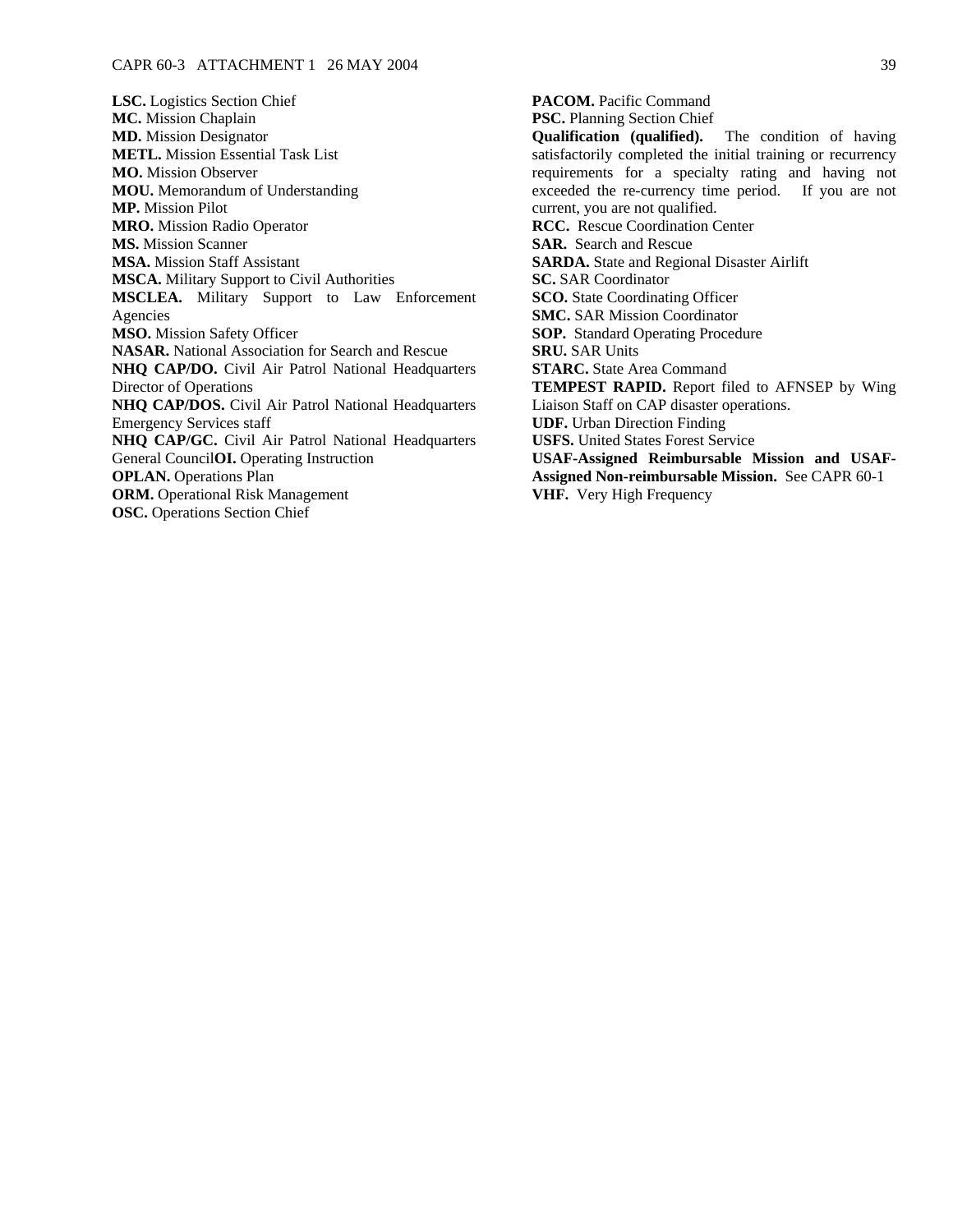# **ATTACHMENT 2 – EXAMPLE OPLAN/EXPLAN**

## **APPENDIX (#) TO ANNEX (LETTER) (BASE OR DoD AGENCY)(NUMBER) Civil Air Patrol Employment in Support of (Agency) Operations**

<span id="page-39-0"></span>**1. Purpose.** This appendix provides guidelines for employment of Civil Air Patrol (CAP) personnel and equipment resources in support of (DoD base or DoD Agency).

## **2. Related Directives/Plans:**

- **a.** DoD Directive 3025.1, *Military Support to Civil Authorities (MSCA)*
- **b.** AFI 10-2701, *Organization and Function of the Civil Air Patrol*
- **c.** AFI 10-802, *Military Support to Civil Authorities*
- **d.** AFI 32-4001*, Disaster Preparedness Planning and Operations*
- **e.** Other appropriate directives

**3. Mission Definition.** DoD bases and other DoD agencies are encouraged to establish individually tailored OPLANS with CAP regions, wings, and/or squadrons in order to ensure the best possible use of available resources.

### **a. CAP resources are available for employment under the following conditions:**

- (1) To support wartime emergencies
- (2) To support peacetime emergencies
- (3) To support exercises and evaluations
- (4) To support daily operations

### **b. The CAP has diverse capabilities that include:**

- (1) Search and rescue for downed aircrews
- (2) Damage assessment, both visual and photographic
- (3) Aerial radiological monitoring
- (4) Communications support (HF and VHF).
- (5) Dispersal airfield support
- (6) Courier flights for personnel, small parts, and documents
- (7) CARDA, CONUS Air Reconnaissance for Damage Assessment
- (8) Natural disaster response and support
- (9) Command and control for air and ground movements
- (10) Medical evacuation/transportation
- (11) Target simulation
- (12) Radar and/or communications systems evaluation
- (13) Coastal area surveillance
- (14) IR/VR route surveys

**4. Limitations.** CAP resources will be employed in support roles as noncombatants. CAP personnel are volunteers and respond to military taskings and requirements on a voluntary basis. Most do not have security clearances and some are active duty, National Guard, Reserve, or public safety officials who would possibly not be available during actual emergencies.

**5. Command and Control.** Command of CAP resources remains with the CAP at all times. Operations will be conducted in accordance with CAP directives. Once committed, operational control of CAP resources is exercised by (supported agency).

## **6. Coordination:**

## **a. CAP Resources Pre-tasked by Established Plan:**

- (1) Established OPLANS receive priority support.
- (2) Implement taskings IAW procedures in the OPLAN.
- (3) Notify the wing liaison office of OPLAN activation.

## **b. Tasking CAP Resources Without an Established Plan:**

(1)In the event of a national emergency, direct requests for CAP assistance to the State Area Command (STARC).

The AF EPLO at the STARC will prioritize and fill the request as CAP resources become available (Ref. AFI 32-4001). (2) In a peacetime emergency, CAP assistance

will first support the agency responsible for managing that emergency.

(3) Other peacetime operational requests by any agency must be negotiated based upon availability of CAP

#### resources. **c. To Establish a Plan:**

(1)Air Force liaison personnel (at each of the 52 CAP wings and the 8 CAP-USAF liaison regions) should be contacted at the appropriate level to initiate coordination with CAP (Ref. AFI 10-2701).

(2) Details of specific support should be

incorporated in an OPLAN written by the appropriate base or DoD agency. HQ CAP-USAF/XO will issue an Air Force mission number on a fiscal year basis.

(3) Send copy of CAP related portion of completed plan to NHQ CAP/DO, Maxwell AFB AL 36112-6332.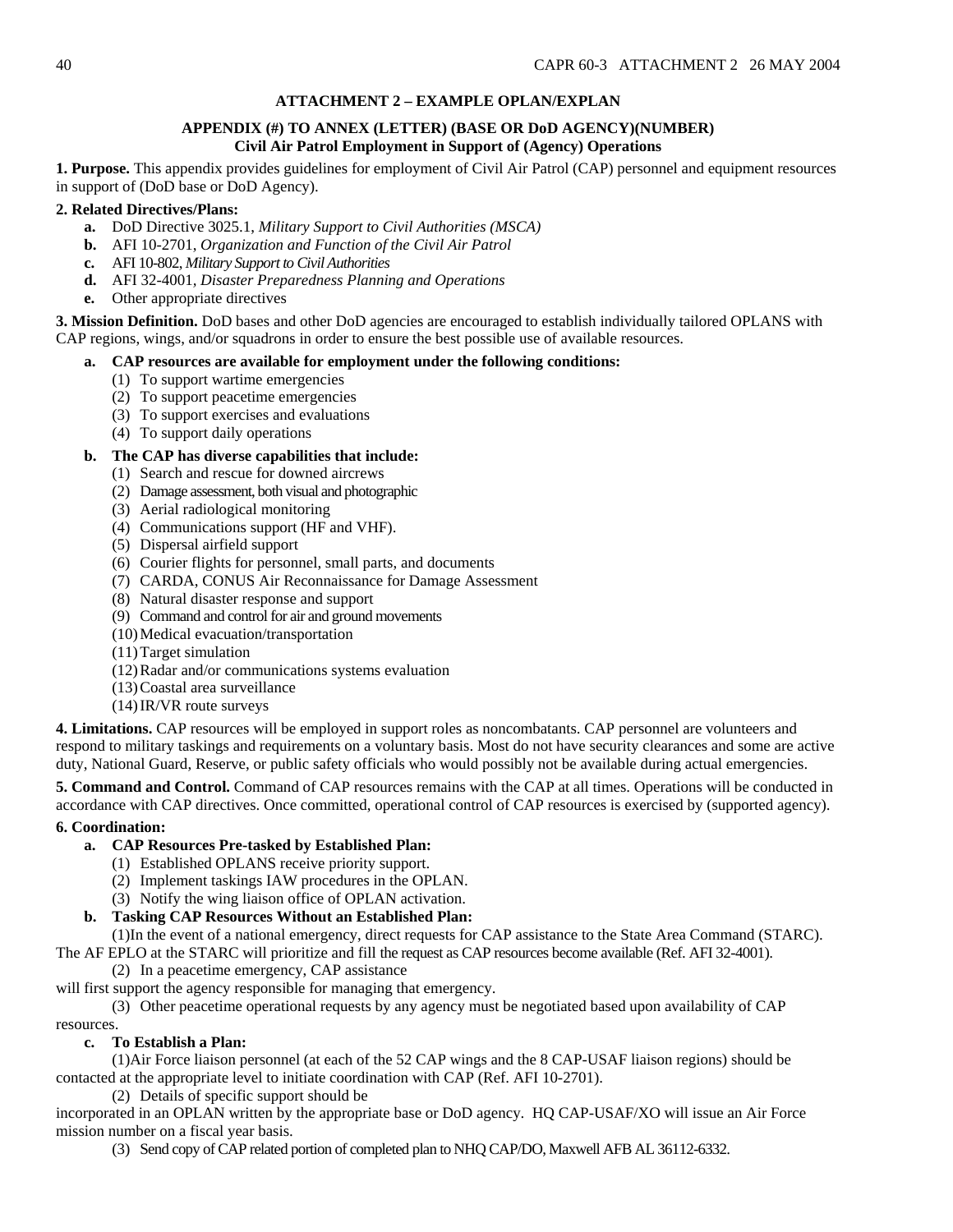**7. Reimbursement and Support**. Fund cites should be established by requesting agencies through local finance offices to provide reimbursement to CAP units for specific activities. The extent of reimbursement is outlined in AFI 10-2701. Liability protection for CAP personnel performing an Air Force directed (DoD) mission is afforded by public law. Use of military facilities, resources, and services by CAP personnel is authorized while on Air Force directed missions IAW AFI 10- 2701.

\_\_\_\_\_\_\_\_\_\_\_\_\_\_\_\_\_\_\_\_\_\_\_\_\_\_\_\_\_\_\_\_\_\_\_\_\_\_\_\_\_\_\_ \_\_\_\_\_\_\_\_\_\_\_\_\_\_\_\_\_\_\_\_\_\_\_\_\_\_\_\_\_\_\_\_\_\_\_\_\_\_\_\_\_\_

# **SIGNATURES**

**Wing Commander Installation Commander** 

DISTRIBUTION: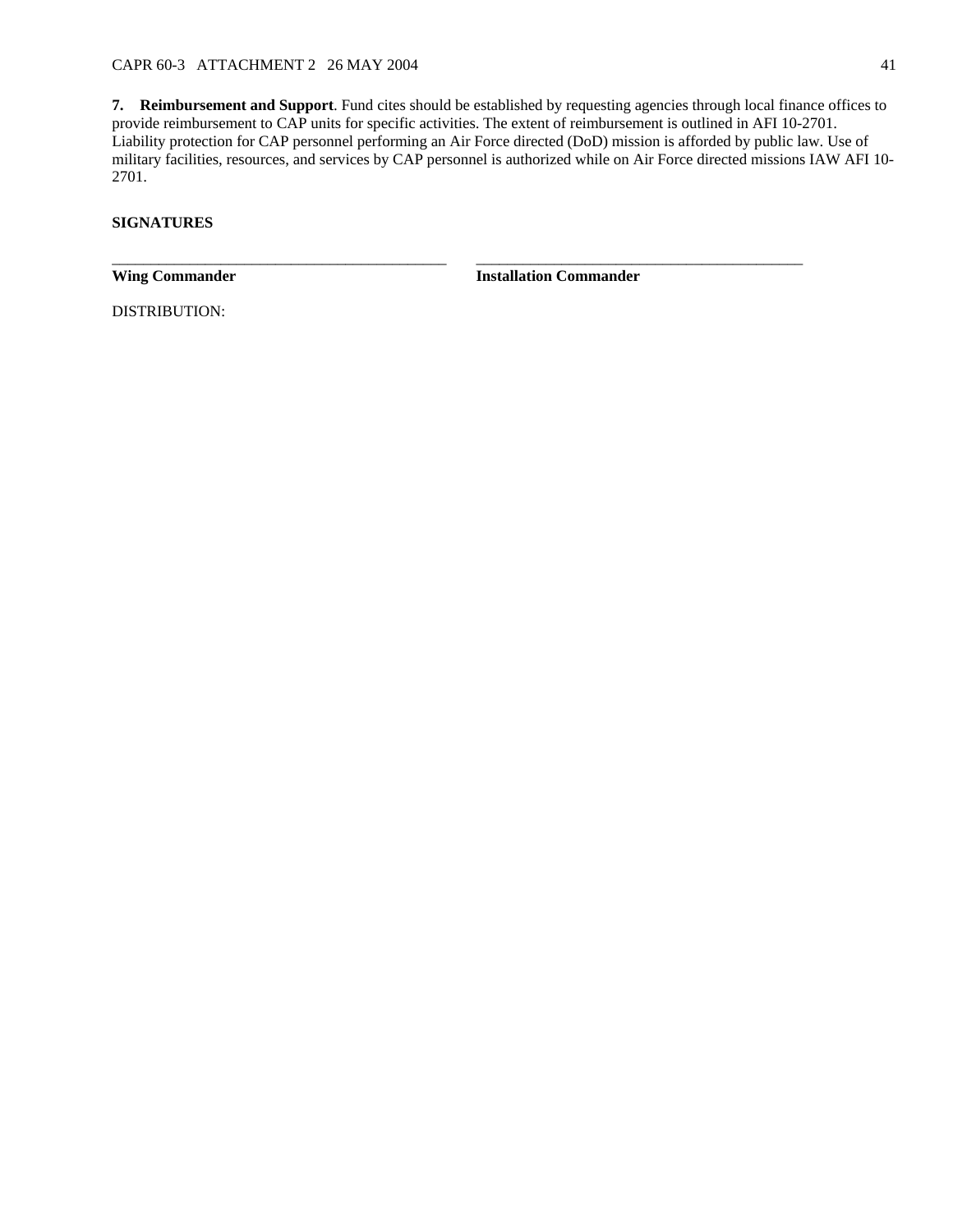#### **ATTACHMENT 3 – RISK MANAGEMENT**

#### **CAP Specific Questions**

<span id="page-41-0"></span>Incident Commanders and other personnel need to be aware of the risks associated with the performance of each mission. In determining if the benefits of doing the mission outweigh the risks to CAP personnel, mission personnel should ask themselves many questions. Below are some sample questions that mission personnel may wish to refer to when determining the risk level of tasks being performed on a mission. There are many possible questions that could be asked based on the operations in which local personnel are involved. Considering these and/or other questions will make personnel aware of the risks that they could encounter on a mission, and allow them to plan for and avoid the associated hazards. If mission personnel are completing CAP and ICS forms as appropriate, many of these questions will be answered and should make crew members aware of the risks involved in the performance of their assigned tasks. Additionally, by answering these questions and others, personnel are forced to analyze risks and then can effectively decide how to handle problems.

#### **Mission Base Staff**

How much experience does the mission staff have?

- How many missions have the mission base staff run?
- Of those missions, is this mission of a common type, or
- is the staff unfamiliar with the current operations?
- When was the last time the mission staff ran this type of mission?
- Is this mission more complex than your normal operations?
- What is your current operations tempo?

• Are you coordinating a small mission with only a few field crews or are you operating a major mission with many ground and aircrews?

• How many missions of this type have they run?

Does the current communications system in place adequately meet your needs?

• Are regular check-ins planned/accomplished from both aircrews and ground teams? What is the plan should an aircrew or ground team not check-in?

• Have you been able to adequately communicate with higher headquarters or coordinating agency (AFRCC, AFNSEP, FEMA, etc.)?

• Are backup plans in place to communicate with your staff should problems develop?

• Are messages being received and passed on in a reasonable amount of time? Are the messages received accurate?

What is the overall condition of the mission staff?

- Has your staff had adequate crew rest?
- Is your staff showing signs of fatigue or sickness?

• Have you established a firm operational period for your staff?

- When was the last time your staff was relieved?
- Have you planned for possible replacements to be brought in for the next operational period?

• If you are running an extended mission, have adequate meals and other adequate creature comforts been arranged for your personnel?

• Have church services been coordinated with the chaplain for those who wish to attend?

• If personnel have been exposed to dangerous working conditions, victims, or other trauma, have personnel been offered counseling or other forms of critical incident stress management?

What is the overall condition of the equipment (aircraft, vehicles, radios, etc.) being used on the mission?

- Is all equipment fully functional?
- Is a mechanism in place to report and correct discrepancies?
- What condition is equipment being operated?
- Is equipment being operated in ideal/optimal conditions or in a poor environment?

What kind of weather is the mission staff operating in? • Are crews working in extreme cold or heat, or is the temperature comfortable for work?

- What kind of visibility do aircrews have?
- What kind of visibility do ground teams have?
- What kind of terrain are personnel operating in?

• Is there any precipitation where crews are operating, and if so, is it light or heavy?

Have all personnel been adequately briefed so that they can effectively and safely complete their assigned tasks?

• Are briefers adequately trained to do so?

• Do briefers have all the necessary information available to brief?

• Are aircrews completing all appropriate sections of the CAPFs 104 before launching?

• Are ground teams completing all appropriate sections of the CAPF 109 before departure from mission base?

• Are aircrews and ground teams being adequately debriefed so that future sorties can avoid encountering similar problems?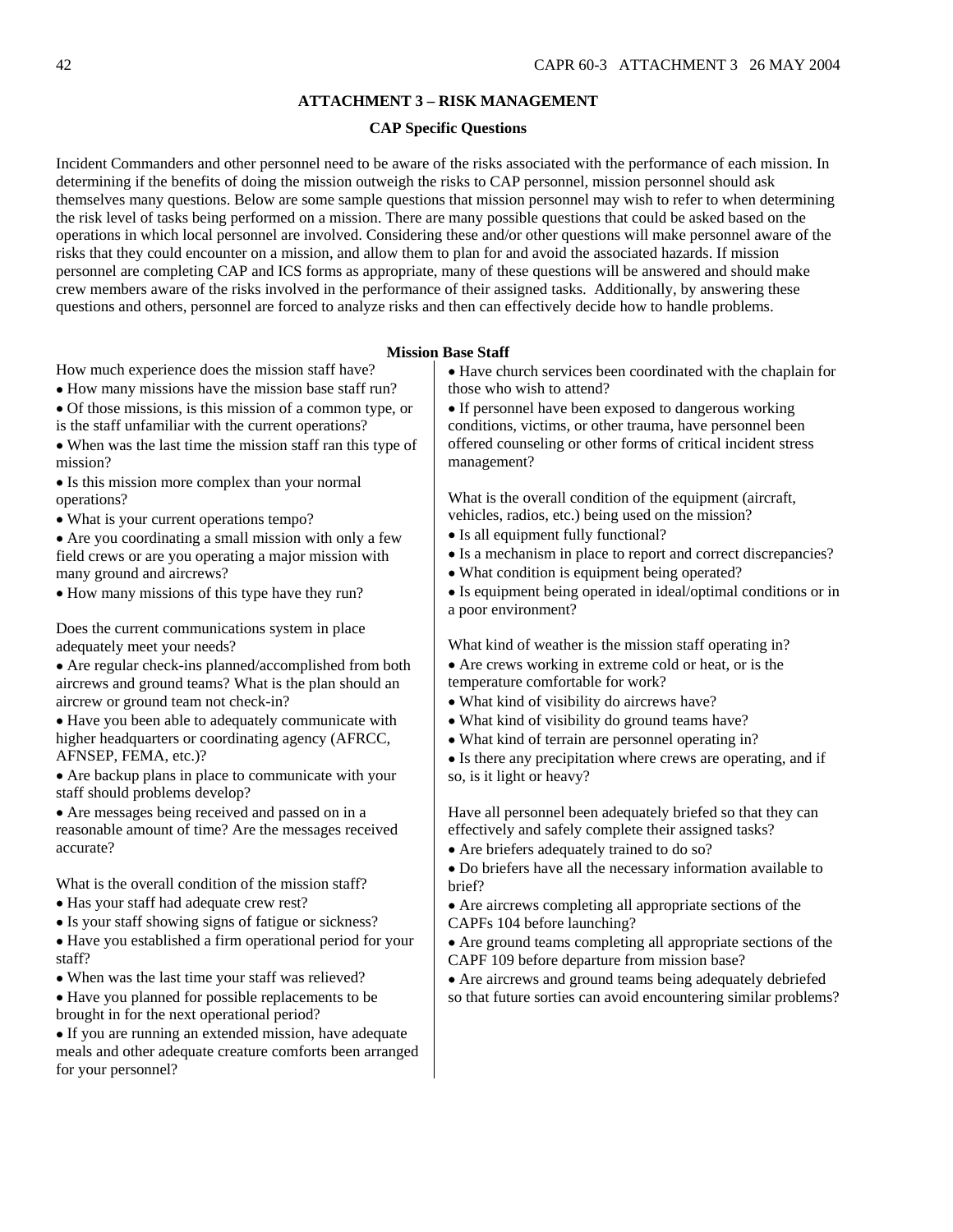### **Air Operations**

How much experience do aircrews have?

• How many missions of this type have the aircrews worked?

- Of those missions, is this mission of a common type, or
- is the staff unfamiliar with the current operations? • When was the last time aircrews worked this type of
- mission? • Is this mission more complex than the typical aircrew mission?

• What is your current operations tempo? Are many aircraft operating at the same time?

Do you have adequate communications with aircrews? • Are regular check-ins planned/accomplished for aircrews? What is the plan should an aircrew not check-in at the designated time?

• Are backup plans in place to communicate with aircrews should problems develop?

What is the overall condition of mission aircrews?

- Have aircrews had adequate crew rest?
- Are aircrews showing signs of fatigue or sickness?
- How many sorties are aircrews flying on average?

• Have replacement aircrews been requested for the next operational period?

#### What is the overall condition of the aircraft being used on the mission?

• Are all aircraft fully functional?

• Is a mechanism in place to report and correct discrepancies? Is it being used?

• What conditions are aircraft being operated?

• Are aircraft being operated in ideal/optimal conditions or in a poor environment?

What kind of weather are aircrews operating in?

- Are crews working in extreme cold or heat, or is the temperature comfortable for work?
- What kind of visibility do aircrews have?
- What kind of terrain are personnel operating in?
- What level of precipitation is in the operational area, if any?

Have aircrews been adequately briefed so that they can effectively and safely complete their assigned tasks?

- Are briefers adequately trained to do so?
- Do briefers have all the necessary information available to brief?
- Are aircrews completing all appropriate sections of the
- CAPFs 104 before launching?

• Are aircrews being adequately debriefed so that future sorties can avoid encountering similar problems?

### **Ground Operations**

How much experience do the ground teams have?

- How many missions have the ground teams worked?
- Of those missions, is this mission of a common type, or are ground teams unfamiliar with the current operations?
- When was the last time the ground teams worked this type of mission?

• Is this mission more complex than the typical ground operations?

• What is your current operations tempo? Are many ground teams in the field at this time?

Do you have adequate communications with ground teams?

• Are regular check-ins planned/accomplished for ground teams? What is the plan should a ground team not check-in?

• Are backup plans in place to communicate with ground teams should problems develop (pagers, packet radio, cellular phones, etc.)?

What is the overall condition of ground teams?

- Have ground teams had adequate crew rest?
- Are the ground teams showing signs of fatigue or sickness?
- When was the last time ground teams were relieved?
- Have you planned for possible replacement ground teams to be brought in for the next operational period?

• If team members have been exposed to dangerous working conditions, victims, or other trauma, have personnel been offered counseling or other forms of critical incident stress management?

What is the overall condition of the vehicles being used on the mission?

- Are all vehicles fully functional?
- Is a mechanism in place to report and correct discrepancies?
- What condition is equipment being operated?
- Is equipment being operated in ideal/optimal conditions or in a poor environment?

What kind of weather are ground teams operating in?

- Are ground teams working in extreme cold or heat, or is the temperature comfortable for work?
- What kind of travel conditions are ground teams working in?
- What level of precipitation are ground teams being exposed to?

Have all ground teams been adequately briefed so that they can effectively and safely complete their assigned tasks? • Are briefers adequately trained to do so?

- 
- Do briefers have all the necessary information available to brief?
- Are ground teams completing all appropriate sections of the
- CAPF 109 before departure from mission base?
- Are ground teams being adequately debriefed so that future sorties can avoid encountering similar problems?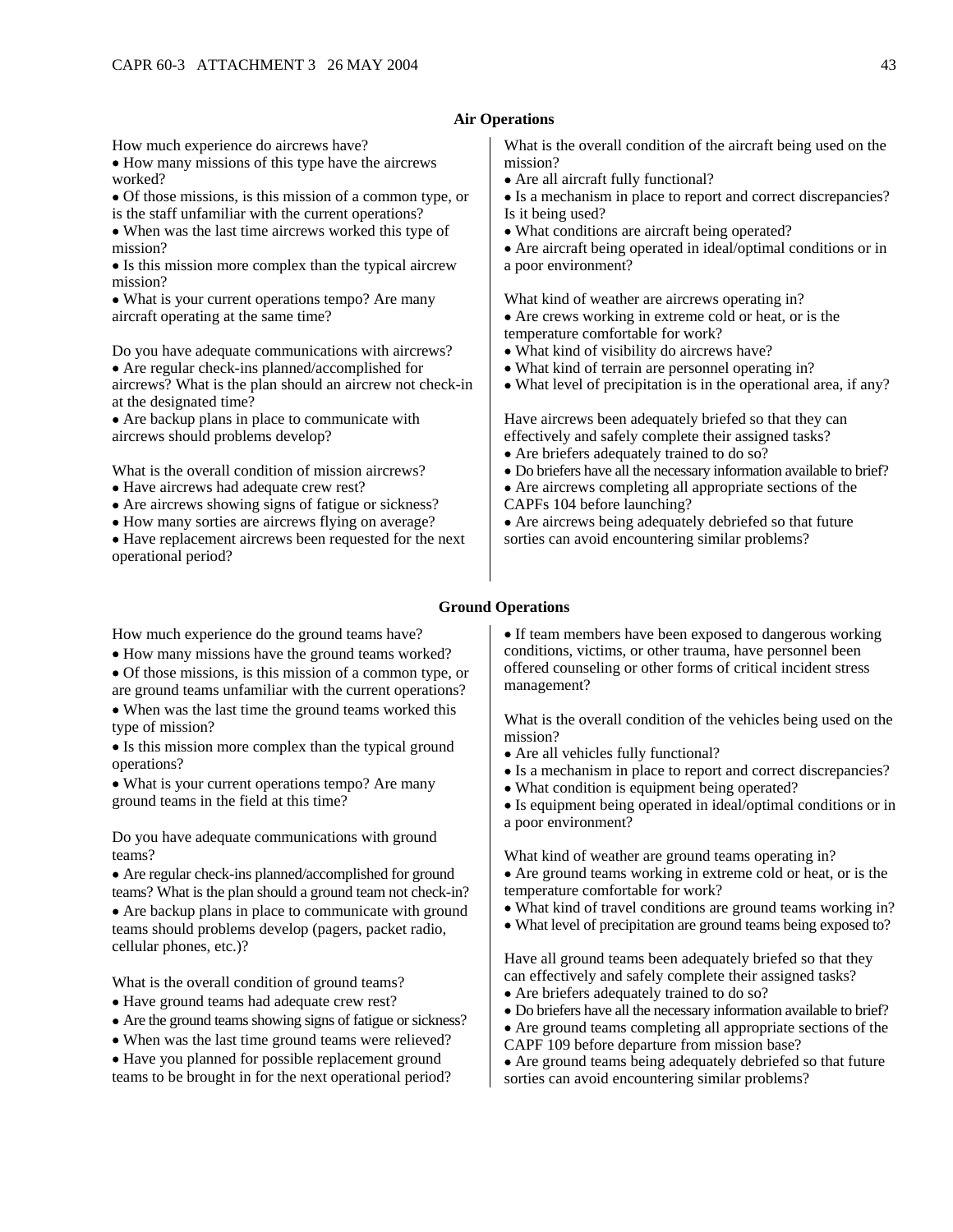# **ATTACHMENT 4 – SORTIE EQUIVALENCY CHART**

Personnel serving in certain duty positions on training or actual missions may be given credit for participation in other areas towards renewal of their specialty qualifications. The following chart outlines the specialties that may be accepted as equivalent for renewal of specialty qualifications.

|                                                                    | Incident Commander (Any) | Agency Liaison (Any) | Operations Section Chief | Planning Section Chief | Logistics Section Chief | Finance / Administration Section Chief | Air Operations Branch Director | Ground Branch Director | <b>SARDR Mission Pilot</b> | Transport Mission Pilot | Mission Observer | Mission Scanner | Ground Team Leader | Ground Team Member (Any) | Urban Direction Finding Team | Information Officer | Flight Line Supervisor | Flight Line Marshaller | Communications Unit Leader | Mission Radio Operator | Mission Safety Officer | Liaison Officer | Mission Chaplain | Mission Staff Assistant | Aerial Radiological Monitor | Ground Radiological Monitor | Critical Incident Sress Team | General Emergency Services |
|--------------------------------------------------------------------|--------------------------|----------------------|--------------------------|------------------------|-------------------------|----------------------------------------|--------------------------------|------------------------|----------------------------|-------------------------|------------------|-----------------|--------------------|--------------------------|------------------------------|---------------------|------------------------|------------------------|----------------------------|------------------------|------------------------|-----------------|------------------|-------------------------|-----------------------------|-----------------------------|------------------------------|----------------------------|
|                                                                    |                          |                      |                          |                        |                         |                                        |                                |                        |                            |                         |                  |                 |                    |                          |                              |                     |                        |                        |                            |                        |                        |                 |                  |                         |                             |                             |                              |                            |
| Incident Commander (Any)                                           |                          |                      |                          |                        |                         |                                        |                                |                        |                            |                         |                  |                 |                    |                          |                              |                     |                        |                        |                            |                        |                        |                 |                  |                         |                             |                             |                              |                            |
| Agency Liaison (Any)                                               |                          |                      |                          |                        |                         |                                        |                                |                        |                            |                         |                  |                 |                    |                          |                              |                     |                        |                        |                            |                        |                        |                 |                  |                         |                             |                             |                              |                            |
| <b>Operations Section Chief</b>                                    |                          |                      |                          |                        |                         |                                        |                                |                        |                            |                         |                  |                 |                    |                          |                              |                     |                        |                        |                            |                        |                        |                 |                  |                         |                             |                             |                              |                            |
| <b>Planning Section Chief</b>                                      |                          |                      |                          |                        |                         |                                        |                                |                        |                            |                         |                  |                 |                    |                          |                              |                     |                        |                        |                            |                        |                        |                 |                  |                         |                             |                             |                              |                            |
| <b>Logistics Section Chief</b>                                     |                          |                      |                          |                        |                         |                                        |                                |                        |                            |                         |                  |                 |                    |                          |                              |                     |                        |                        |                            |                        |                        |                 |                  |                         |                             |                             |                              |                            |
| Finance / Administration                                           |                          |                      |                          |                        |                         |                                        |                                |                        |                            |                         |                  |                 |                    |                          |                              |                     |                        |                        |                            |                        |                        |                 |                  |                         |                             |                             |                              |                            |
| Section Chief                                                      |                          |                      |                          |                        |                         |                                        |                                |                        |                            |                         |                  |                 |                    |                          |                              |                     |                        |                        |                            |                        |                        |                 |                  |                         |                             |                             |                              |                            |
| Air Operations Branch Director                                     |                          |                      |                          |                        |                         |                                        |                                |                        |                            |                         |                  |                 |                    |                          |                              |                     |                        |                        |                            |                        |                        |                 |                  |                         |                             |                             |                              |                            |
| <b>Ground Branch Director</b>                                      |                          |                      |                          |                        |                         |                                        |                                |                        |                            |                         |                  |                 |                    |                          |                              |                     |                        |                        |                            |                        |                        |                 |                  |                         |                             |                             |                              |                            |
| <b>SAR/DR Mission Pilot</b>                                        |                          |                      |                          |                        |                         |                                        |                                |                        |                            |                         |                  |                 |                    |                          |                              |                     |                        |                        |                            |                        |                        |                 |                  |                         |                             |                             |                              |                            |
| <b>Transport Mission Pilot</b>                                     |                          |                      |                          |                        |                         |                                        |                                |                        |                            |                         |                  |                 |                    |                          |                              |                     |                        |                        |                            |                        |                        |                 |                  |                         |                             |                             |                              |                            |
| Mission Observer                                                   |                          |                      |                          |                        |                         |                                        |                                |                        |                            |                         |                  |                 |                    |                          |                              |                     |                        |                        |                            |                        |                        |                 |                  |                         |                             |                             |                              |                            |
| <b>Mission Scanner</b>                                             |                          |                      |                          |                        |                         |                                        |                                |                        |                            |                         |                  |                 |                    |                          |                              |                     |                        |                        |                            |                        |                        |                 |                  |                         |                             |                             |                              |                            |
| Ground Team Leader                                                 |                          |                      |                          |                        |                         |                                        |                                |                        |                            |                         |                  |                 |                    |                          |                              |                     |                        |                        |                            |                        |                        |                 |                  |                         |                             |                             |                              |                            |
| Ground Team Member (Any)                                           |                          |                      |                          |                        |                         |                                        |                                |                        |                            |                         |                  |                 |                    |                          |                              |                     |                        |                        |                            |                        |                        |                 |                  |                         |                             |                             |                              |                            |
| <b>Urban Direction Finding Team</b>                                |                          |                      |                          |                        |                         |                                        |                                |                        |                            |                         |                  |                 |                    |                          |                              |                     |                        |                        |                            |                        |                        |                 |                  |                         |                             |                             |                              |                            |
| <b>Information Officer</b>                                         |                          |                      |                          |                        |                         |                                        |                                |                        |                            |                         |                  |                 |                    |                          |                              |                     |                        |                        |                            |                        |                        |                 |                  |                         |                             |                             |                              |                            |
| <b>Flight Line Supervisor</b>                                      |                          |                      |                          |                        |                         |                                        |                                |                        |                            |                         |                  |                 |                    |                          |                              |                     |                        |                        |                            |                        |                        |                 |                  |                         |                             |                             |                              |                            |
| Flight Line Marshaller                                             |                          |                      |                          |                        |                         |                                        |                                |                        |                            |                         |                  |                 |                    |                          |                              |                     |                        |                        |                            |                        |                        |                 |                  |                         |                             |                             |                              |                            |
| <b>Communications Unit Leader</b>                                  |                          |                      |                          |                        |                         |                                        |                                |                        |                            |                         |                  |                 |                    |                          |                              |                     |                        |                        |                            |                        |                        |                 |                  |                         |                             |                             |                              |                            |
| <b>Mission Radio Operator</b>                                      |                          |                      |                          |                        |                         |                                        |                                |                        |                            |                         |                  |                 |                    |                          |                              |                     |                        |                        |                            |                        |                        |                 |                  |                         |                             |                             |                              |                            |
| <b>Mission Safety Officer</b>                                      |                          |                      |                          |                        |                         |                                        |                                |                        |                            |                         |                  |                 |                    |                          |                              |                     |                        |                        |                            |                        |                        |                 |                  |                         |                             |                             |                              |                            |
| <b>Liaison Officer</b>                                             |                          |                      |                          |                        |                         |                                        |                                |                        |                            |                         |                  |                 |                    |                          |                              |                     |                        |                        |                            |                        |                        |                 |                  |                         |                             |                             |                              |                            |
| <b>Mission Chaplain</b>                                            |                          |                      |                          |                        |                         |                                        |                                |                        |                            |                         |                  |                 |                    |                          |                              |                     |                        |                        |                            |                        |                        |                 |                  |                         |                             |                             |                              |                            |
| <b>Mission Staff Assistant</b>                                     |                          |                      |                          |                        |                         |                                        |                                |                        |                            |                         |                  |                 |                    |                          |                              |                     |                        |                        |                            |                        |                        |                 |                  |                         |                             |                             |                              |                            |
| Aerial Radiological Monitor                                        |                          |                      |                          |                        |                         |                                        |                                |                        |                            |                         |                  |                 |                    |                          |                              |                     |                        |                        |                            |                        |                        |                 |                  |                         |                             |                             |                              |                            |
| <b>Ground Radiological Monitor</b>                                 |                          |                      |                          |                        |                         |                                        |                                |                        |                            |                         |                  |                 |                    |                          |                              |                     |                        |                        |                            |                        |                        |                 |                  |                         |                             |                             |                              |                            |
| Critical Incident Stress Team<br><b>General Emergency Services</b> |                          |                      |                          |                        |                         |                                        |                                |                        |                            |                         |                  |                 |                    |                          |                              |                     |                        |                        |                            |                        |                        |                 |                  |                         |                             |                             |                              |                            |
|                                                                    |                          |                      |                          |                        |                         |                                        |                                |                        |                            |                         |                  |                 |                    |                          |                              |                     |                        |                        |                            |                        |                        |                 |                  |                         |                             |                             |                              |                            |

#### **Equivalent Mission Sortie(s)**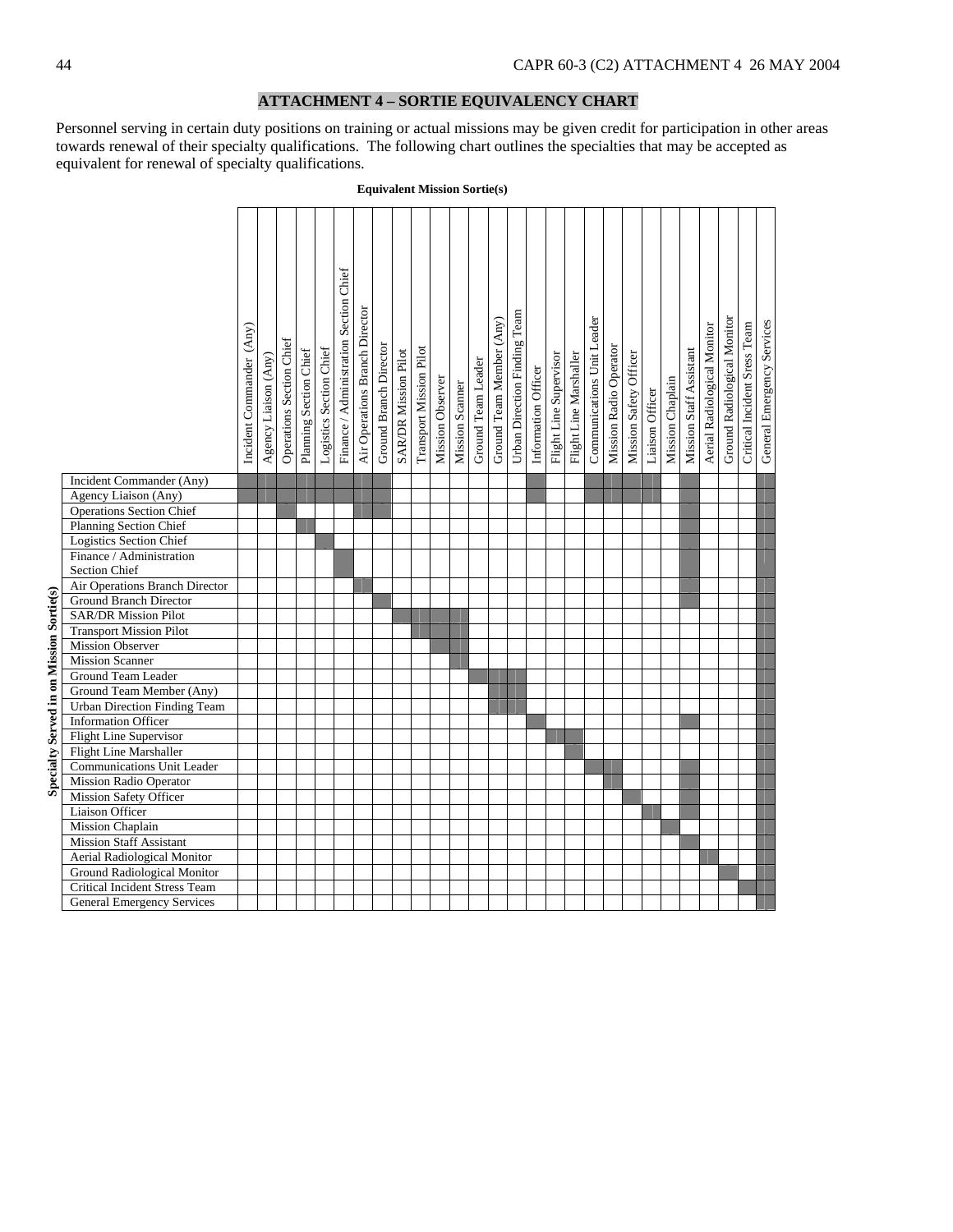## **ATTACHMENT 5 – QUALIFIED SUPERVISOR CHART**

Personnel serving in certain duty positions on training or actual missions can serve as supervisors of trainees. The following chart outlines the specialties that qualified personnel can supervise

|                                           |                                                                      |                                          |                                      |                          |                        |                         |                                           |                                |                        |                             | <b>SPECIALTIES THE MEMBER CAN SUPERVISE</b> |                  |                 |                    |                                          |                              |                     |                        |                        |                            |                        |                        |                 |                  |                         |                             |                             |           |                            |
|-------------------------------------------|----------------------------------------------------------------------|------------------------------------------|--------------------------------------|--------------------------|------------------------|-------------------------|-------------------------------------------|--------------------------------|------------------------|-----------------------------|---------------------------------------------|------------------|-----------------|--------------------|------------------------------------------|------------------------------|---------------------|------------------------|------------------------|----------------------------|------------------------|------------------------|-----------------|------------------|-------------------------|-----------------------------|-----------------------------|-----------|----------------------------|
|                                           |                                                                      | Incident Commander (Same Level or Lower) | Agency Liaison (Same Level or Lower) | Operations Section Chief | Planning Section Chief | Logistics Section Chief | Section Chief<br>Finance / Administration | Air Operations Branch Director | Ground Branch Director | <b>SAR/DR</b> Mission Pilot | Transport Mission Pilot                     | Mission Observer | Mission Scanner | Ground Team Leader | Ground Team Member (Same Level or Lower) | Urban Direction Finding Team | Information Officer | Flight Line Supervisor | Flight Line Marshaller | Communications Unit Leader | Mission Radio Operator | Mission Safety Officer | Liaison Officer | Mission Chaplain | Mission Staff Assistant | Aerial Radiological Monitor | Ground Radiological Monitor | CISM Team | General Emergency Services |
|                                           | <b>Incident Commander (Same</b>                                      |                                          |                                      |                          |                        |                         |                                           |                                |                        |                             |                                             |                  |                 |                    |                                          |                              |                     |                        |                        |                            |                        |                        |                 |                  |                         |                             |                             |           |                            |
|                                           | level or $Lower*+)$                                                  |                                          |                                      |                          |                        |                         |                                           |                                |                        |                             |                                             |                  |                 |                    |                                          |                              |                     |                        |                        |                            |                        |                        |                 |                  |                         |                             |                             |           |                            |
|                                           | Agency Liaison (Same Level or                                        |                                          |                                      |                          |                        |                         |                                           |                                |                        |                             |                                             |                  |                 |                    |                                          |                              |                     |                        |                        |                            |                        |                        |                 |                  |                         |                             |                             |           |                            |
|                                           | $Lower*+)$<br><b>Operations Section Chief+</b>                       |                                          |                                      |                          |                        |                         |                                           |                                |                        |                             |                                             |                  |                 |                    |                                          |                              |                     |                        |                        |                            |                        |                        |                 |                  |                         |                             |                             |           |                            |
|                                           | Planning Section Chief                                               |                                          |                                      |                          |                        |                         |                                           |                                |                        |                             |                                             |                  |                 |                    |                                          |                              |                     |                        |                        |                            |                        |                        |                 |                  |                         |                             |                             |           |                            |
|                                           | <b>Logistics Section Chief</b>                                       |                                          |                                      |                          |                        |                         |                                           |                                |                        |                             |                                             |                  |                 |                    |                                          |                              |                     |                        |                        |                            |                        |                        |                 |                  |                         |                             |                             |           |                            |
|                                           | Finance / Administration                                             |                                          |                                      |                          |                        |                         |                                           |                                |                        |                             |                                             |                  |                 |                    |                                          |                              |                     |                        |                        |                            |                        |                        |                 |                  |                         |                             |                             |           |                            |
|                                           | Section Chief                                                        |                                          |                                      |                          |                        |                         |                                           |                                |                        |                             |                                             |                  |                 |                    |                                          |                              |                     |                        |                        |                            |                        |                        |                 |                  |                         |                             |                             |           |                            |
|                                           | Air Operations Branch Director+                                      |                                          |                                      |                          |                        |                         |                                           |                                |                        |                             |                                             |                  |                 |                    |                                          |                              |                     |                        |                        |                            |                        |                        |                 |                  |                         |                             |                             |           |                            |
|                                           | Ground Branch Director+                                              |                                          |                                      |                          |                        |                         |                                           |                                |                        |                             |                                             |                  |                 |                    |                                          |                              |                     |                        |                        |                            |                        |                        |                 |                  |                         |                             |                             |           |                            |
| <b>SPECIALTY SERVED IN ON THE MISSION</b> | <b>SAR/DR Mission Pilot</b>                                          |                                          |                                      |                          |                        |                         |                                           |                                |                        |                             |                                             |                  |                 |                    |                                          |                              |                     |                        |                        |                            |                        |                        |                 |                  |                         |                             |                             |           |                            |
|                                           | <b>Transport Mission Pilot</b>                                       |                                          |                                      |                          |                        |                         |                                           |                                |                        |                             |                                             |                  |                 |                    |                                          |                              |                     |                        |                        |                            |                        |                        |                 |                  |                         |                             |                             |           |                            |
|                                           | <b>Mission Observer</b>                                              |                                          |                                      |                          |                        |                         |                                           |                                |                        |                             |                                             |                  |                 |                    |                                          |                              |                     |                        |                        |                            |                        |                        |                 |                  |                         |                             |                             |           |                            |
|                                           | <b>Mission Scanner</b>                                               |                                          |                                      |                          |                        |                         |                                           |                                |                        |                             |                                             |                  |                 |                    |                                          |                              |                     |                        |                        |                            |                        |                        |                 |                  |                         |                             |                             |           |                            |
|                                           | Ground Team Leader                                                   |                                          |                                      |                          |                        |                         |                                           |                                |                        |                             |                                             |                  |                 |                    |                                          |                              |                     |                        |                        |                            |                        |                        |                 |                  |                         |                             |                             |           |                            |
|                                           | Ground Team Member (Same                                             |                                          |                                      |                          |                        |                         |                                           |                                |                        |                             |                                             |                  |                 |                    |                                          |                              |                     |                        |                        |                            |                        |                        |                 |                  |                         |                             |                             |           |                            |
|                                           | Level or Lower*)                                                     |                                          |                                      |                          |                        |                         |                                           |                                |                        |                             |                                             |                  |                 |                    |                                          |                              |                     |                        |                        |                            |                        |                        |                 |                  |                         |                             |                             |           |                            |
|                                           | <b>Urban Direction Finding Team</b>                                  |                                          |                                      |                          |                        |                         |                                           |                                |                        |                             |                                             |                  |                 |                    |                                          |                              |                     |                        |                        |                            |                        |                        |                 |                  |                         |                             |                             |           |                            |
|                                           | <b>Information Officer</b>                                           |                                          |                                      |                          |                        |                         |                                           |                                |                        |                             |                                             |                  |                 |                    |                                          |                              |                     |                        |                        |                            |                        |                        |                 |                  |                         |                             |                             |           |                            |
|                                           | Flight Line Supervisor                                               |                                          |                                      |                          |                        |                         |                                           |                                |                        |                             |                                             |                  |                 |                    |                                          |                              |                     |                        |                        |                            |                        |                        |                 |                  |                         |                             |                             |           |                            |
|                                           | Flight Line Marshaller                                               |                                          |                                      |                          |                        |                         |                                           |                                |                        |                             |                                             |                  |                 |                    |                                          |                              |                     |                        |                        |                            |                        |                        |                 |                  |                         |                             |                             |           |                            |
|                                           | <b>Communications Unit Leader</b>                                    |                                          |                                      |                          |                        |                         |                                           |                                |                        |                             |                                             |                  |                 |                    |                                          |                              |                     |                        |                        |                            |                        |                        |                 |                  |                         |                             |                             |           |                            |
|                                           | <b>Mission Radio Operator</b>                                        |                                          |                                      |                          |                        |                         |                                           |                                |                        |                             |                                             |                  |                 |                    |                                          |                              |                     |                        |                        |                            |                        |                        |                 |                  |                         |                             |                             |           |                            |
|                                           | <b>Mission Safety Officer</b>                                        |                                          |                                      |                          |                        |                         |                                           |                                |                        |                             |                                             |                  |                 |                    |                                          |                              |                     |                        |                        |                            |                        |                        |                 |                  |                         |                             |                             |           |                            |
|                                           | Liaison Officer                                                      |                                          |                                      |                          |                        |                         |                                           |                                |                        |                             |                                             |                  |                 |                    |                                          |                              |                     |                        |                        |                            |                        |                        |                 |                  |                         |                             |                             |           |                            |
|                                           | <b>Mission Chaplain</b>                                              |                                          |                                      |                          |                        |                         |                                           |                                |                        |                             |                                             |                  |                 |                    |                                          |                              |                     |                        |                        |                            |                        |                        |                 |                  |                         |                             |                             |           |                            |
|                                           | <b>Mission Staff Assistant</b><br><b>Aerial Radiological Monitor</b> |                                          |                                      |                          |                        |                         |                                           |                                |                        |                             |                                             |                  |                 |                    |                                          |                              |                     |                        |                        |                            |                        |                        |                 |                  |                         |                             |                             |           |                            |
|                                           | <b>Ground Radiological Monitor</b>                                   |                                          |                                      |                          |                        |                         |                                           |                                |                        |                             |                                             |                  |                 |                    |                                          |                              |                     |                        |                        |                            |                        |                        |                 |                  |                         |                             |                             |           |                            |
|                                           | <b>CISM</b> Team                                                     |                                          |                                      |                          |                        |                         |                                           |                                |                        |                             |                                             |                  |                 |                    |                                          |                              |                     |                        |                        |                            |                        |                        |                 |                  |                         |                             |                             |           |                            |
|                                           | <b>General Emergency Services</b>                                    |                                          |                                      |                          |                        |                         |                                           |                                |                        |                             |                                             |                  |                 |                    |                                          |                              |                     |                        |                        |                            |                        |                        |                 |                  |                         |                             |                             |           |                            |
|                                           |                                                                      |                                          |                                      |                          |                        |                         |                                           |                                |                        |                             |                                             |                  |                 |                    |                                          |                              |                     |                        |                        |                            |                        |                        |                 |                  |                         |                             |                             |           |                            |

\* Incident Commanders, Agency Liaisons, and Ground Team Members can supervise personnel to the level that they are trained or lower because of their experience and training. For example, a ground team member level two can supervise a ground team member level three or two, but not a ground team member level one.

+ Incident Commanders, Agency Liaisons, Operations Section Chiefs, Air Operations Branch Directors, and Ground Branch Directors are allowed to serve as supervisors of remote personnel for documentation of qualifications, but should not do so unless they can verify that tasks were actually accomplished.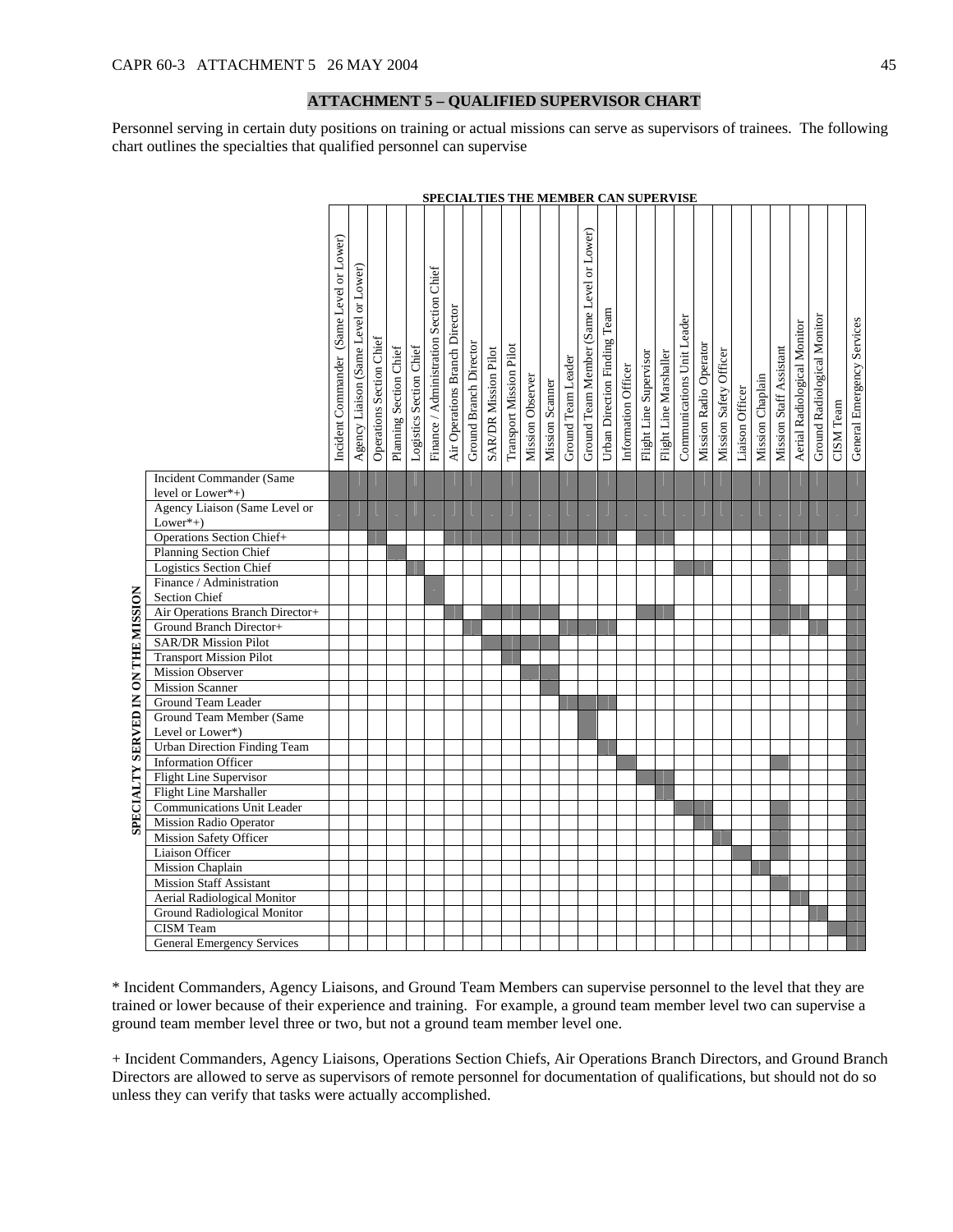### **ATTACHMENT 6 – SAMPLE AGREEMENT - MOU**

<span id="page-45-0"></span>This attachment consists of a sample standard MOU for CAP wings and subordinate units to use with states or other supported agencies. It is particularly important to accurately reference standard mission listings (see CAPR 60-1) to expedite HQ CAP-USAF's review and approval when Air Force assigned mission status is sought for missions referenced in the MOU. Although NHQ CAP intends for subordinate organizations to utilize the standard MOU with as little modification as possible, if modifications are contemplated, wings should make maximum use of their wing legal officer when involved in negotiations. Wing legal officers should always be involved in the negotiation and drafting of any agreement or MOU where CAP will be a signatory. National Headquarters highly encourages direct contact with the NHQ CAP/GC in matters involving insurance and liability coverage.

## **MEMORANDUM OF UNDERSTANDING BY AND AMONG THE CIVIL AIR PATROL, THE SECRETARY OF THE AIR FORCE, AND ANYSTATE POLICE**

**1. Purpose.** The purposes of this memorandum of understanding (MOU) are to set forth, define and establish mutual agreements, understandings, and obligations by and between the **Anystate State Police (ASSP)** and **Anystate Wing** of the Civil Air Patrol (**AS Wing**); and to confer Air Force assigned mission status to certain missions performed by **Anystate Wing** for **ASSP**.

**2. CAP-USAF.** CAP-USAF is a component of the United States Air Force and is the agent of the Secretary of the Air Force authorized to confer Air Force assigned mission status to certain missions performed by Civil Air Patrol. Approval of this MOU by the CAP-USAF Commander serves to confer Air Force assigned mission status upon missions listed in paragraphs 5 and 6 when conducted in accordance with regulations issued pursuant to 10 U.S.C. 9448. Air Force assigned mission status serves to make the mission subject to the Cooperative Agreement Between the United States Air Force and the Civil Air Patrol and to provide Federal Tort Claims Act (FTCA) and Federal Employees' Compensation Act (FECA) coverage to eligible CAP members.

**3. The Civil Air Patrol.** Civil Air Patrol (CAP) is a federally chartered corporation under 36 U.S.C. §§40301- 40307, and the volunteer civilian auxiliary of the United States Air Force (USAF) when used to fulfill the noncombatant programs and missions of the Department of the Air Force under 10 U.S.C. §9442. **Anystate Wing** is a subordinate unit of Civil Air Patrol. One of CAP's principal functions is to provide an organization of private citizens with adequate facilities to assist in meeting local and national emergencies (36 U.S.C. §40302(4)). CAP's ability to quickly generate and organize large numbers of highly trained and motivated volunteers with ready access to up-to-date equipment results in extremely cost effective support to government agencies. **Anystate Wing** agrees to provide **ASSP** with volunteer personnel, equipment and other resources at its disposal to assist **Anystate** and local political subdivisions respond to the missions described in paragraphs 5, 6 and 7.

**4. ASSP***.* **ASSP** is responsible for coordinating all emergency operations within **Anystate**, including the selection and utilization of available resources and organizations capable of rendering assistance.

### **5. Air Force Assigned CAP Missions Paid For With Federal Appropriated Funds:**

**a. Air and Ground Search and Rescue (SAR) Operations.** When CAP assistance for search and rescue operations is needed, the **ASSP** Director, or his/her designated agent, shall immediately contact the Air Force Rescue Coordination Center (AFRCC), at 1-800-851-3051, or DSN 574-8119, and request Air Force reimbursed mission authorization for **Anystate Wing** to initiate emergency support operations. AFRCC may issue Air Force mission numbers in support of life saving efforts only when **ASSP** has no other adequate resources readily available.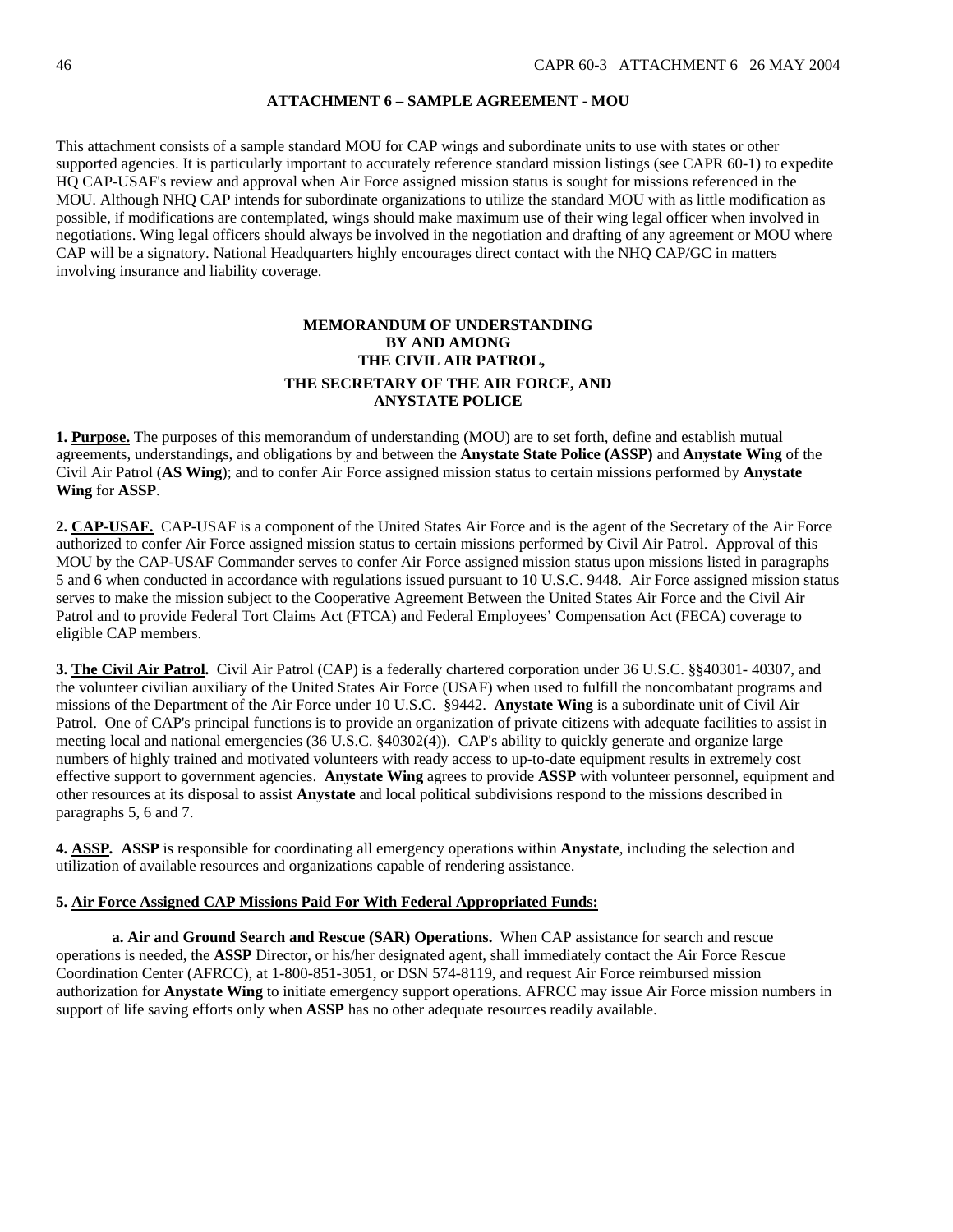#### CAPR 60-3 ATTACHMENT 6 26 MAY 2004 47

**b. Disaster Relief (DR) Operations.** When CAP assistance is desired in major disasters **ASSP** should immediately contact the Air Force National Security Emergency Preparedness (AFNSEP) duty officer, at 1-800-366-0051, or DSN 367- 4342, to request authorization for **Anystate Wing** to initiate emergency response operations. AFNSEP may grant such authorization in "imminently serious" situations requiring immediate action in order to save human lives, prevent human suffering, and/or mitigate great property damage, or in "Presidential Declared" disasters. A verbal request for CAP disaster relief assistance must be followed as soon as possible by a written request to AFNSEP.

#### **6. Air Force Assigned CAP Missions Not Paid For With Federal Appropriated Funds:**

 **a. Air and Ground Search and Rescue (SAR) Operations.** In the event AFRCC declines to grant authorization under paragraph 5a above, **Anystate Wing** may nevertheless conduct SAR operations as an Air Force assigned mission if so requested by **ASSP**.

 **b. Disaster Relief (DR) Operations.** In the event AFNSEP declines to grant authorization under paragraph 5b, **Anystate Wing** may nevertheless perform disaster relief operations as an Air Force assigned mission, when requested by **ASSP**

**c. Environmental Protection Operations. Anystate Wing** may assist **Anystate** through **ASSP**, to respond to environmental disasters. In addition, at the request of **ASSP**, **Anystate Wing** may conduct environmental surveys of rivers, forests and/or wildlife.

**d. State and Regional Disaster Airlift (SARDA) Operations. Anystate Wing** may conduct appropriate training and may engage in SARDA missions in support of governing FAA programs.

**e. Organ and Tissue Transportation Operations.** At the request of **ASSP**, **Anystate Wing** may fly missions to transport human organs and/or tissue, including organs, bone marrow, blood, and serum, as humanitarian missions. CAP shall only conduct such missions in situations where alternative commercial means of transportation are not readily available.

**f. Aerial Reconnaissance.** At the request of **ASSP**, **Anystate Wing** may conduct aerial reconnaissance of ground conditions and surface traffic. CAP members may not however, engage in surveillance or other law enforcement activities.

**g. Transportation of Emergency Equipment and Supplies.** At the request of **ASSP**, **Anystate Wing** may provide light air and ground transport of medical supplies, shelters, etc., in response to a state emergency.

**h. Aerial Radiological Monitoring.** At the request of **ASSP**, **Anystate Wing** may conduct aerial sampling of radiation levels surrounding nuclear power plants/reactors.

## **[NOTE: DO NOT INCORPORATE THIS PROVISION INTO THE MOU UNLESS ANYSTATE WING IS ADEQUATELY MANNED, EQUIPPED, AND TRAINED TO SAFELY PERFORM AERIAL RADIOLOGICAL MONITORING]**

**i. Transportation of ASSP Officials and Other Non-CAP Members. Anystate Wing** may carry **ASSP** officials as passengers on CAP Aircraft. To carry any other non-CAP passenger aboard a CAP flight approval must be obtained from HQ CAP-USAF/XO (CAPR 60-1 A or B missions) or NHQ CAP/DO (CAPR 60-1 C missions).

### **[NOTE: DO NOT INCORPORATE ANY PROVISION IN THE MOU THAT PURPORTS TO AUTHORIZE CAP TO PERFORM "SUCH OTHER MISSIONS AS AGREED UPON"]**

**7. Corporate Missions. Anystate Wing** , at the request of **ASSP**, may perform the Corporate Missions described at attachment 1 to this MOU. When performing a Corporate Mission, CAP functions as a federally chartered nonprofit corporation under 10 U.S.C. §9443 and not as the volunteer civilian auxiliary of the Air Force. Corporate Missions are not covered by either the FTCA nor the FECA. Payment or reimbursement by **ASSP** for these missions does not result